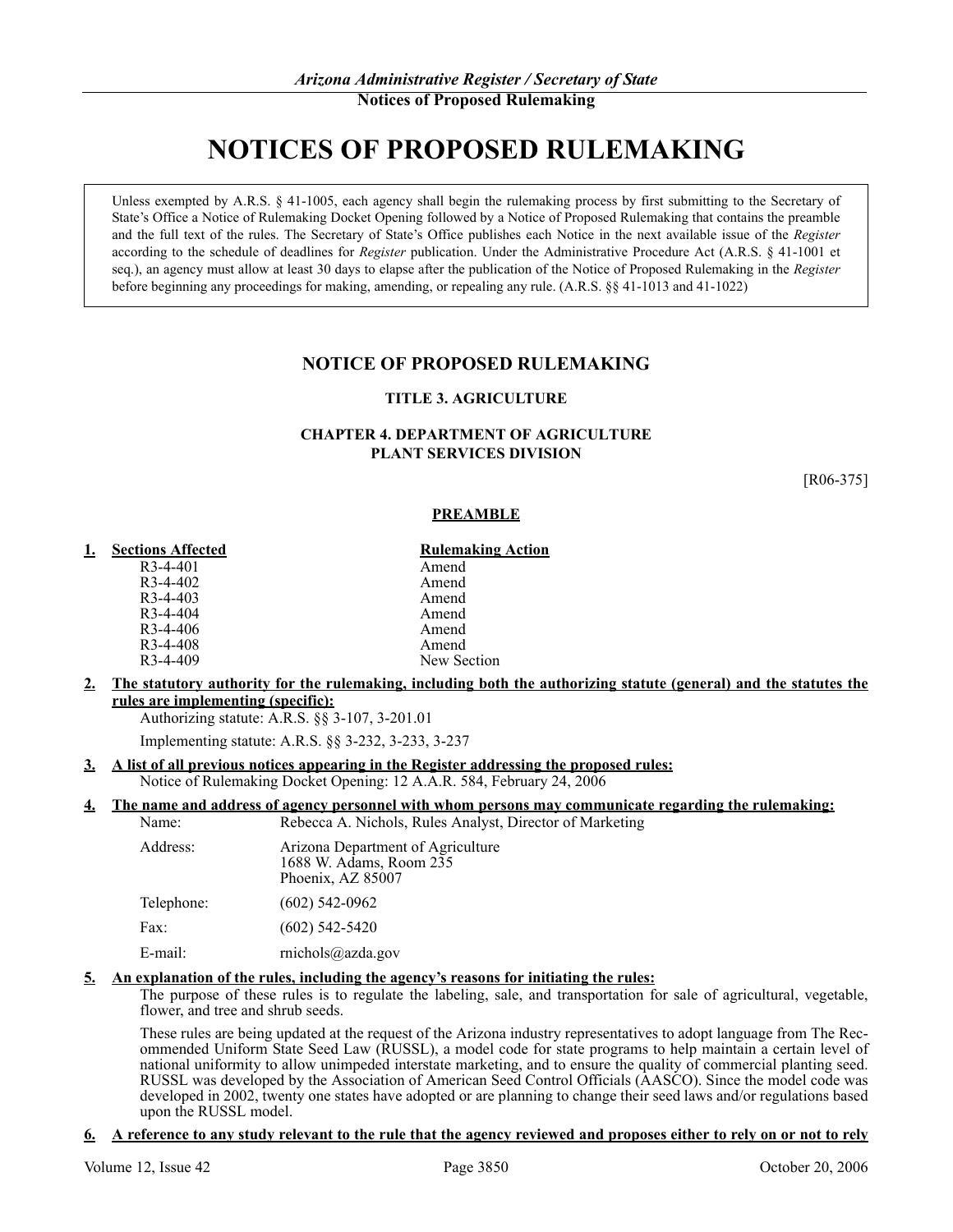**on in its evaluation of or justification for the rule, where the public may obtain or review each study, all data underlying each study, and any analysis of each study and other supporting material:** None

- **7. A showing of good cause why the rules are necessary to promote a statewide interest if the rules will diminish a previous grant of authority of a political subdivision of this state:** Not applicable
- **8. The preliminary summary of the economic, small business, and consumer impact:**

Seed dealers and labelers will face a modest increase in fees from this change, but it is unlikely to have any significant economic impact on small businesses or consumers.

### **9. The name and address of agency personnel with whom persons may communicate regarding the accuracy of the economic, small business, and consumer impact statement:**

| Name:      | Rebecca A. Nichols, Rules Analyst, Director of Marketing                          |
|------------|-----------------------------------------------------------------------------------|
| Address:   | Arizona Department of Agriculture<br>1688 W. Adams, Room 235<br>Phoenix, AZ 85007 |
| Telephone: | $(602)$ 542-0962                                                                  |
| Fax:       | $(602)$ 542-5420                                                                  |
| E-mail:    | michols@a zda.gov                                                                 |

# **10. The time, place, and nature of the proceedings for the making, amendment, or repeal of the rules, or if no proceeding is scheduled, where, when, and how persons may request an oral proceeding on the proposed rules:**

An oral proceeding is not scheduled for these proposed rules. To request an oral proceeding or to submit comments, please contact the rules analyst listed in item #4 between the hours of 8:00 a.m. and 4:30 p.m., Monday through Friday, except Arizona legal holidays.

The public record in this rulemaking will close at 4:30 on November 28, 2006.

### **11. Any other matters prescribed by statute that are applicable to the specific agency or to any specific rule or class of rules:**

### None

### **12. Incorporations by reference and their location in the rules:**

7 USC 1551-1611, April 1, 1998, ("The Federal Seed Act".)

This reference is found in the R3-4-401 at the end of the rule.

7 CFR 201.39 - 201.65, amended January 1, 2002, ("Federal Seed Act Regulations".)

This reference is found in R3-4-406 (A).

*Rules for Testing Seeds*, published by the Association of Official Seed Analysts, effective October 1, 2004.

This reference is found in R3-4-406 (A).

### **13. The full text of the rules follows:**

### **TITLE 3. AGRICULTURE**

### **CHAPTER 4. DEPARTMENT OF AGRICULTURE PLANT SERVICES DIVISION**

### **ARTICLE 4. SEEDS**

| Section      |                                              |
|--------------|----------------------------------------------|
| $R3-4-401$ . | Definitions                                  |
| $R3-4-402$ . | Labeling                                     |
| $R3-4-403$ . | Noxious Weed Seeds                           |
| $R3-4-404$ . | Vegetable Seed Germination Standards         |
| $R3-4-406.$  | Sampling and Analyzing Seed                  |
| $R3-4-408$ . | Licenses: Seed Dealer and Seed Labeler; Fees |
| $R3-4-409$ . | <b>Violations and Penalties</b>              |

### **ARTICLE 4. SEEDS**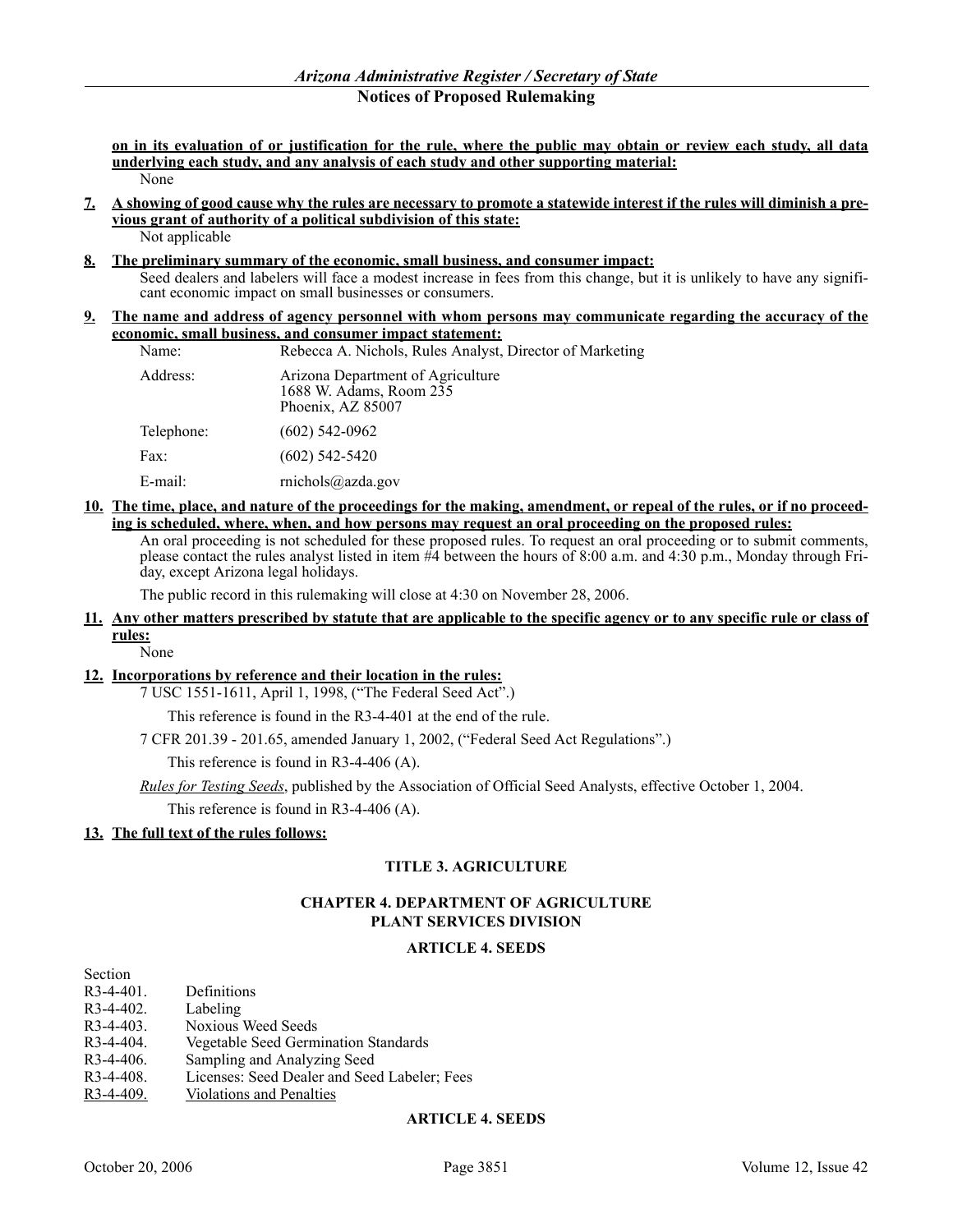# **R3-4-401. Definitions**

In addition to the definitions provided in A.R.S. § 3-231, the following shall apply to this Article:

- 1. "Coated seed" means seed that has been covered with a substance which changes the size, shape, or weight of the original seed. Seeds coated with ingredients such as rhizobia, dyes, and pesticides are excluded.
- 2. "Replacement date sticker" means a sticker for one-time use which displays a new test date confirming that the germination on the label has not changed and that there are no label violations.
- 3. "Small container" means any container 16 ounces or less.
- 1. "Blend" means seed consisting of more than one variety of a kind, each in excess of five percent by weight of the whole.
- 2. "Brand" means a word, name, symbol, number, or design used to identify seed of one person to distinguish it from seed of another person.
- 3. "Certifying agency" means:
	- a. An agency authorized under the laws of Arizona to officially certify seed and which has standards and procedures approved by the U. S. Secretary of Agriculture to assure the varietal purity and identity of the seed certified, or
	- b. An agency of a foreign country determined by the U.S. Secretary of Agriculture to adhere to procedures and standards for seed Certification comparable to those adhered to generally by seed certifying agencies under subsection (B) of this definition.
- 4. "Coated seed" means seed that has been covered with a substance which changes the size, shape, or weight of the original seed. Seeds coated with ingredients such as rhizobia, dyes, and pesticides are excluded.
- 5. "Conditioning" means drying, cleaning, scarifying, and other operations which could change the purity or germination of the seed and require the seed lot to be retested to determine the label information.
- 6. "Dormant" means viable seed, excluding hard seed, which fail to germinate when provided the specified germination conditions for the kind of seed in question.
- 7. "Flower seeds" includes seeds of herbaceous plants grown for their blooms, ornamental foliage, or other ornamental parts, and commonly known and sold under the name of flower or wildflower seeds in Arizona.
- 8. "Germination" means the emergence and development from the seed embryo of those essential structures which, for the kind of seed in question, are indicative of the ability to produce a normal plant under favorable conditions.
- 9. "Hard seeds" means seeds which remain hard at the end of the prescribed test period because they have not absorbed water due to an impermeable seed coat.
- 10. "Inert matter" means all matter not seed, which includes broken seeds, sterile florets, chaff, fungus bodies and stones.
- 11. "Mixture", "mix", or "mixed" means seed consisting of more than one kind, each in excess of five percent by weight of the whole.
- 12. "Mulch" means a protective covering of any suitable substance placed with seed which acts to retain sufficient moisture to support seed germination and sustain early seedling growth and aid in the prevention of the evaporation of soil moisture, the control of weeds and the prevention of erosion.
- 13. "Origin" means the state the seed was grown, if not grown in the United States, the country where the seed was grown.
- 14. "Other crop seed" means seeds of plants grown as crops (other than the kind or variety included in the pure seed) as determined by methods defined in this rule.
- 15. "Pure live seed" means the product of the percent of germination plus hard or dormant seed multiplied by the percent of pure seed divided by 100. The result is expressed as a whole number.
- 16. "Pure seed" means seed exclusive of inert matter and all other seeds not of the seed being considered.
- 17. "Replacement date sticker" means a sticker on the label which displays a new test date.
- 18. "Retail" means sales which are not intended for agricultural use and are prepared for use by the consumer for personal use in home gardens or household plantings only and not for resale.
- 19. "Seed count" means the number of seeds per unit weight in the container so labeled.
- 20. "Seizure" means a legal process carried out by court order against a definite amount of seed.
- 21. "Undesirable Grass Seeds (UGS)" are seeds of grass species treated as restricted noxious weed seed when found in lawn and turf seed.
- 22. "Wholesale" means sales which are intended for agricultural use and are not prepared for use in home gardens or household plantings usually in quantities for resale (as by a retail merchant).
- 23. "Working sample means the number of seeds as required under the Federal Seed Act, 7 USC 1551-1611, April 1, 1998. (This material is incorporated by reference, and is on file with the Department. It does not include any later amendments or editions. It can also be found on the USDA web site: http://www.ams.usda.gov/lsg/seed/fsa-98.pdf.)

# **R3-4-402. Labeling**

- **A.** General requirements:
	- 1. A written statement containing the information prescribed by A.R.S. § 3-237 shall appear in legible print of not less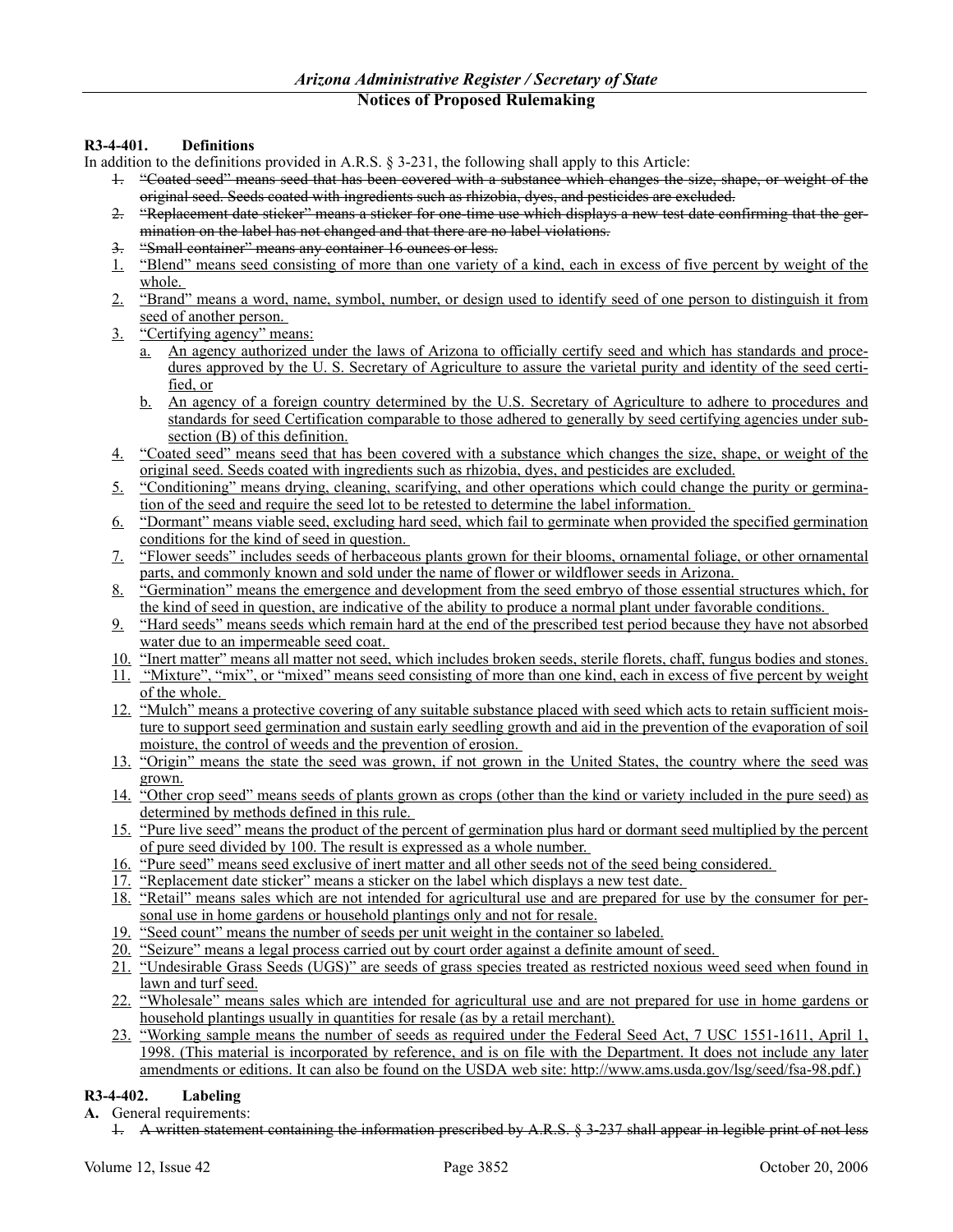than eight point type.

- 2. The name of a kind, variety, or type of seed as defined in A.R.S. § 3-231(10), (24), and (25) shall not include words or terms that may create a misleading impression concerning the history or quality of the seed, nor shall any other information in addition to that required by A.R.S. § 3-237 appear on a label that is misleading.
- 3. Information required for labeling seed in the bulk shall appear in the invoice.
- 4.1. Blank spaces or the words "free or none" mean "0" and "0.00%" for the purpose of applying the tolerances prescribed in the regulations by the State Seed Law Enforcement Officer Director.
- 5.2. For labeling purposes, purity and germination entries shall not show higher results than actually found by test.
- 6.3. The terms "foundation seed," "registered seed," and "certified seed" are authorized for use on seed certified by an Arizona-designated seed-certifying agency as delineated in R3-4-407.
- 4. Relabeling. The following information shall appear on a label or a replacement date sticker for relabeling seeds in their original containers:
	- a. The germination, the calendar month and year the germination test was completed to determine such percentage and the sell-by date as required.
	- b. The same lot designation as on the original labels.
	- c. The identity of the labeling person if different from original labeler.
- 5. Labeling of Seed Distributed to wholesalers. After seed has been conditioned, it must be labeled before distribution to any person including a wholesaler. Each bag or bulk lot must be completely labeled when supplied to a retailer or consumer. Labeling of seed supplied to a wholesaler, one whose predominant business is to supply seed to other distributors rather than to consumers of seed, may be by invoice if each bag or other container is clearly identified by a lot number stenciled on the container or if the seed is in bulk. Each bag or container that is not so identified must carry complete labeling.
- 6. Seeds for Sprouting. The following information shall be indicated on all labels of seeds sold for sprouting for salad or culinary purposes.
	- a. Commonly accepted name of kind or kinds.
	- b. Lot number.
	- c. Percentage by weight of each pure seed component in excess of 5% of the whole, other crop seeds, inert matter and weed seeds if occurring.
	- d. Percentage of germination of each pure seed component.
	- e. Percentage of hard seed, if present.
	- $f<sub>l</sub>$  The calendar month and year the germination test was completed to determine such percentages.
- **B.** Kind, variety, or type.
	- 1. The labels of the following kinds all agricultural seeds sold in Arizona, except as stated in subsection (B)(2) shall include the recognized variety name or type or the words "Variety not stated." A brand is not a variety designation and may not be used in lieu of a variety name.

| Alfalfa                | Millet, pearl      |
|------------------------|--------------------|
| <b>Bahiagrass</b>      | Oat                |
| <b>Barley</b>          | Pea, field         |
| Bean, field            | Peanut             |
| Beet, field            | Rice               |
| Brome, smooth          | Rye                |
| <b>Broomeorn</b>       | Safflower          |
| Clover, erimson        | Sorghum            |
| <del>Clover, red</del> | Sorghum sudangrass |
| Clover, white          | Soybean            |
| Corn, field            | Sudangrass         |
| <del>Corn, pop</del>   | Sunflower          |
| Cowpea                 | <b>Tobacco</b>     |
| Crambe                 | Trefoil, birdsfoot |
| Feseue, tall           | <b>Triticale</b>   |
| Flax                   | Wheat, common      |
| Lespedeza, striate     | Wheat, durum       |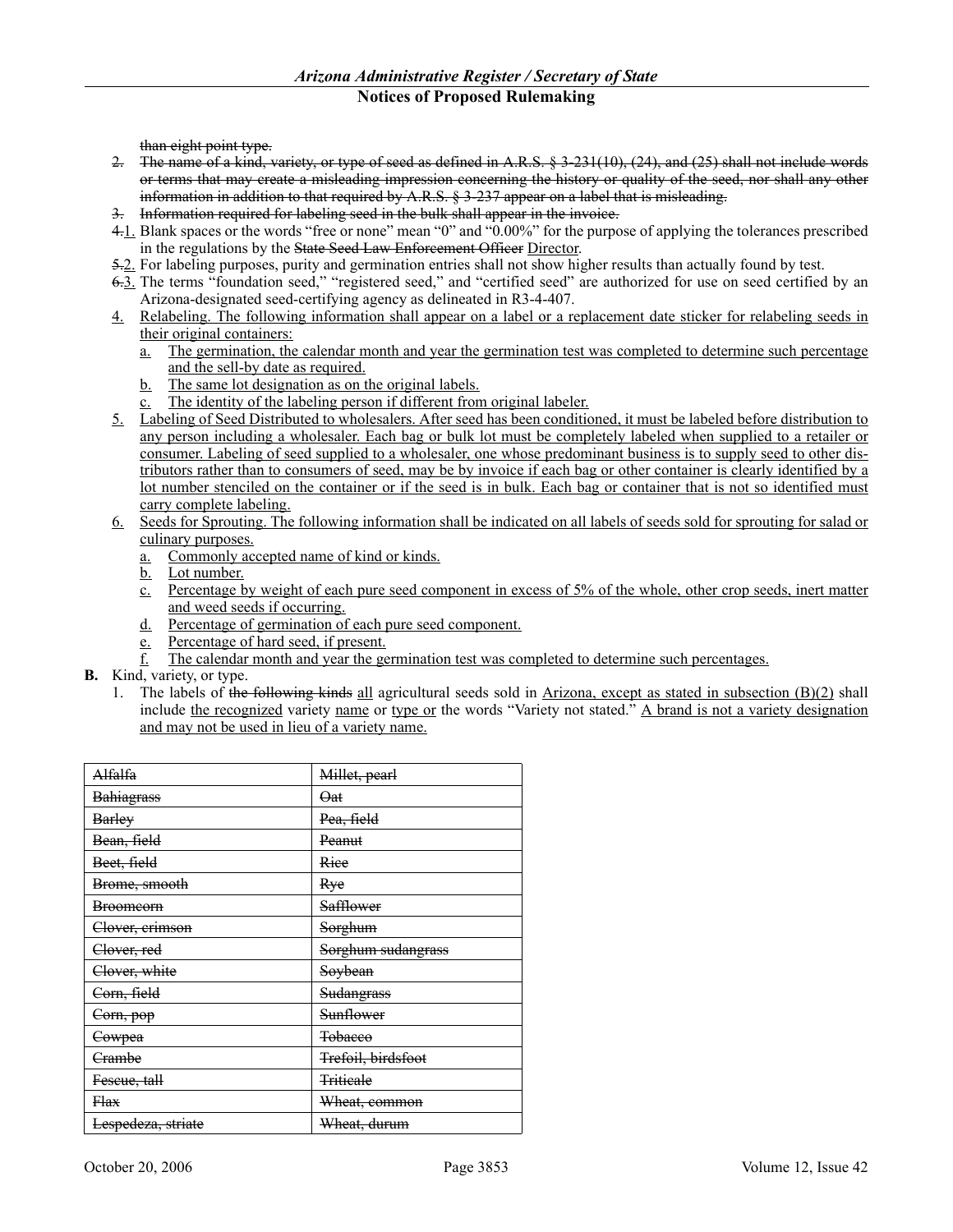|                            |             | Millet, foxtail        |                                                  |                                                                                                   |                                                                                                                                                                                                                                   |
|----------------------------|-------------|------------------------|--------------------------------------------------|---------------------------------------------------------------------------------------------------|-----------------------------------------------------------------------------------------------------------------------------------------------------------------------------------------------------------------------------------|
|                            | 2.          |                        |                                                  |                                                                                                   | The labels of all cotton planting seed sold, offered for sale, exposed for sale, or transported for planting purposes shall                                                                                                       |
|                            |             |                        | include both kind and variety.                   |                                                                                                   |                                                                                                                                                                                                                                   |
|                            |             |                        |                                                  | E. A replacement date sticker shall be accepted to bring outdated seed into compliance.           |                                                                                                                                                                                                                                   |
|                            |             |                        |                                                  | <b>D.</b> Seed containers with an expired replacement date sticker shall be completely relabeled. |                                                                                                                                                                                                                                   |
| $\underline{\mathbf{C}}$ . |             |                        |                                                  |                                                                                                   | Each container of agricultural, vegetable, and flower seeds which is sold, offered for sale, or exposed for sale within Ari-                                                                                                      |
|                            |             |                        |                                                  |                                                                                                   | zona for sowing purposes shall have a plainly written or printed label or tag in the English language. The required label                                                                                                         |
|                            |             |                        |                                                  |                                                                                                   | information shall not be modified or denied in the labeling or on another label attached to the container. No information                                                                                                         |
|                            |             |                        |                                                  | shall appear on the label that is misleading. The label shall include the following information:  |                                                                                                                                                                                                                                   |
|                            |             |                        |                                                  |                                                                                                   | For all agricultural, vegetable, and flower seeds that have been treated for which a separate label may be used:                                                                                                                  |
|                            |             | <u>a.</u>              |                                                  | A word or statement indicating that the seed has been treated;                                    |                                                                                                                                                                                                                                   |
|                            |             | <u>b.</u>              |                                                  |                                                                                                   | The commonly-accepted chemical generic name of the applied substance or description of the process used;                                                                                                                          |
|                            |             | $c_{\cdot}$            |                                                  |                                                                                                   | If the substance in the amount present with the seed is harmful to human or other animals, a caution statement                                                                                                                    |
|                            |             |                        |                                                  |                                                                                                   | such as "do not use for food, feed, or oil purposes". The caution for highly toxic substances shall be a poison                                                                                                                   |
|                            |             |                        | statement and symbol;                            |                                                                                                   |                                                                                                                                                                                                                                   |
|                            |             | d.                     |                                                  |                                                                                                   | If the seed is treated with an inoculant, the date beyond which the inoculant is not to be considered effective (date                                                                                                             |
|                            |             |                        | of expiration).                                  |                                                                                                   |                                                                                                                                                                                                                                   |
|                            | $2_{\cdot}$ |                        |                                                  |                                                                                                   | For agricultural seeds, except for lawn and turf grass seed and mixtures thereof as provided in subsection $(E)(3)$ ; for                                                                                                         |
|                            |             |                        | hybrid seed as provided in subsection $(E)(8)$ : |                                                                                                   | seed sold on a pure live seed basis as provided in subsection $(E)(7)$ ; and for hybrids which contain less than 95%                                                                                                              |
|                            |             |                        |                                                  |                                                                                                   | The name of the kind and variety for each agricultural seed component in excess of 5 percent of the whole and                                                                                                                     |
|                            |             | а.                     |                                                  |                                                                                                   | the percentage by weight of each: provided, that if the variety of those kinds generally labeled as to variety as                                                                                                                 |
|                            |             |                        |                                                  |                                                                                                   | designated in the regulations is not stated, the label shall show the name of the kind and the words, "variety not                                                                                                                |
|                            |             |                        | stated". Hybrids shall be labeled as hybrids.    |                                                                                                   |                                                                                                                                                                                                                                   |
|                            |             | $\mathbf{b}$ .         | Lot number or other lot identification.          |                                                                                                   |                                                                                                                                                                                                                                   |
|                            |             | $c_{\cdot}$            |                                                  |                                                                                                   | Origin (state or foreign country), of alfalfa, red clover and field corn (except hybrid corn). If the origin is                                                                                                                   |
|                            |             |                        | unknown, the fact shall be stated.               |                                                                                                   |                                                                                                                                                                                                                                   |
|                            |             | <u>d.</u>              | Percentage by weight of all weed seeds.          |                                                                                                   |                                                                                                                                                                                                                                   |
|                            |             | $\frac{e}{f}$          |                                                  |                                                                                                   | The name and rate of occurrence per pound of each kind of restricted noxious weed seed present.                                                                                                                                   |
|                            |             |                        |                                                  |                                                                                                   | Percentage by weight of agricultural seeds (which may be designated as "crop seeds") other than those required                                                                                                                    |
|                            |             |                        | to be named on the label.                        |                                                                                                   |                                                                                                                                                                                                                                   |
|                            |             | g.                     | Percentage by weight of inert matter.            |                                                                                                   |                                                                                                                                                                                                                                   |
|                            |             | <u>h.</u>              |                                                  |                                                                                                   | The sum total of weight identified in subsections (d), (f) and (g) above must equal 100 percent.                                                                                                                                  |
|                            |             | <u>i.</u>              |                                                  |                                                                                                   | For each named agricultural seed: percentage of germination, exclusive of hard seed; percentage of hard seeds, if<br>present; and the calendar month and year the test was completed to determine such percentages. The statement |
|                            |             |                        |                                                  | "total germination and hard seed" may be stated where appropriate, if desired.                    |                                                                                                                                                                                                                                   |
|                            |             |                        | Net weight or seed count.                        |                                                                                                   |                                                                                                                                                                                                                                   |
|                            |             | <u>j.</u><br><u>k.</u> |                                                  |                                                                                                   | Name and address of the person who labeled said seed, or who sells, offers or exposes said seed for sale within                                                                                                                   |
|                            |             |                        | Arizona.                                         |                                                                                                   |                                                                                                                                                                                                                                   |
|                            | 3.          |                        | For lawn and turf grasses and mixtures thereof:  |                                                                                                   |                                                                                                                                                                                                                                   |
|                            |             | <u>a.</u>              |                                                  | For single kinds, the name of the kind or kind and variety.                                       |                                                                                                                                                                                                                                   |
|                            |             | <u>b.</u>              |                                                  |                                                                                                   | For mixtures, the word "mix, "mixed", or "mixture" or "blend" shall be stated with the name of the mixture. The                                                                                                                   |
|                            |             |                        |                                                  |                                                                                                   | heading "pure seed" and "germination" or "germ" shall be used in the proper places; and commonly accepted                                                                                                                         |
|                            |             |                        |                                                  |                                                                                                   | name of each agricultural seed component in excess of five percent of the whole, and the percentage by weight of                                                                                                                  |
|                            |             |                        |                                                  | pure seed in order of its predominance and in columnar form.                                      |                                                                                                                                                                                                                                   |
|                            |             | $c_{\cdot}$            | ignated as "crop seed").                         |                                                                                                   | Percentage by weight of agricultural seed other then those required to be named on the label (which shall be des-                                                                                                                 |
|                            |             | <u>d.</u>              |                                                  |                                                                                                   | The percentage by weight of inert matter for lawn and turf grass shall not exceed 10%, except that 15% inert mat-                                                                                                                 |
|                            |             |                        |                                                  |                                                                                                   | ter is permitted in Kentucky Bluegrass labeled without a variety name. Foreign material, other than material used                                                                                                                 |
|                            |             |                        |                                                  |                                                                                                   | for coating or pelleting, as in subsection $(E)(4)$ or combination products, as in subsection $(E)(9)$ , to enhance the                                                                                                           |
|                            |             |                        |                                                  | planting value, not common to grass seed, shall not be added.                                     |                                                                                                                                                                                                                                   |
|                            |             | $e_{-}$                |                                                  |                                                                                                   | Percentage by weight of all weed seeds. Maximum weed seed content shall not exceed one-half of one percent                                                                                                                        |
|                            |             |                        | $(0.50\%)$ by weight.                            |                                                                                                   |                                                                                                                                                                                                                                   |
|                            |             | f.                     |                                                  | The sum total for subsections (b), (c), (d) and (e) above must equal 100 percent.                 |                                                                                                                                                                                                                                   |
|                            |             | g.                     |                                                  |                                                                                                   | Noxious weeds and undesirable grass seed that are required to be labeled shall be listed under the heading "nox-                                                                                                                  |
|                            |             |                        |                                                  |                                                                                                   | ious weed seeds" or "undesirable grass seeds". Undesirable grass seeds shall not exceed 0.50% by weight.                                                                                                                          |

- h. For each agricultural seed named under subsection (a) or (b) above:
	- i. Percentage of germination, exclusive of hard seed;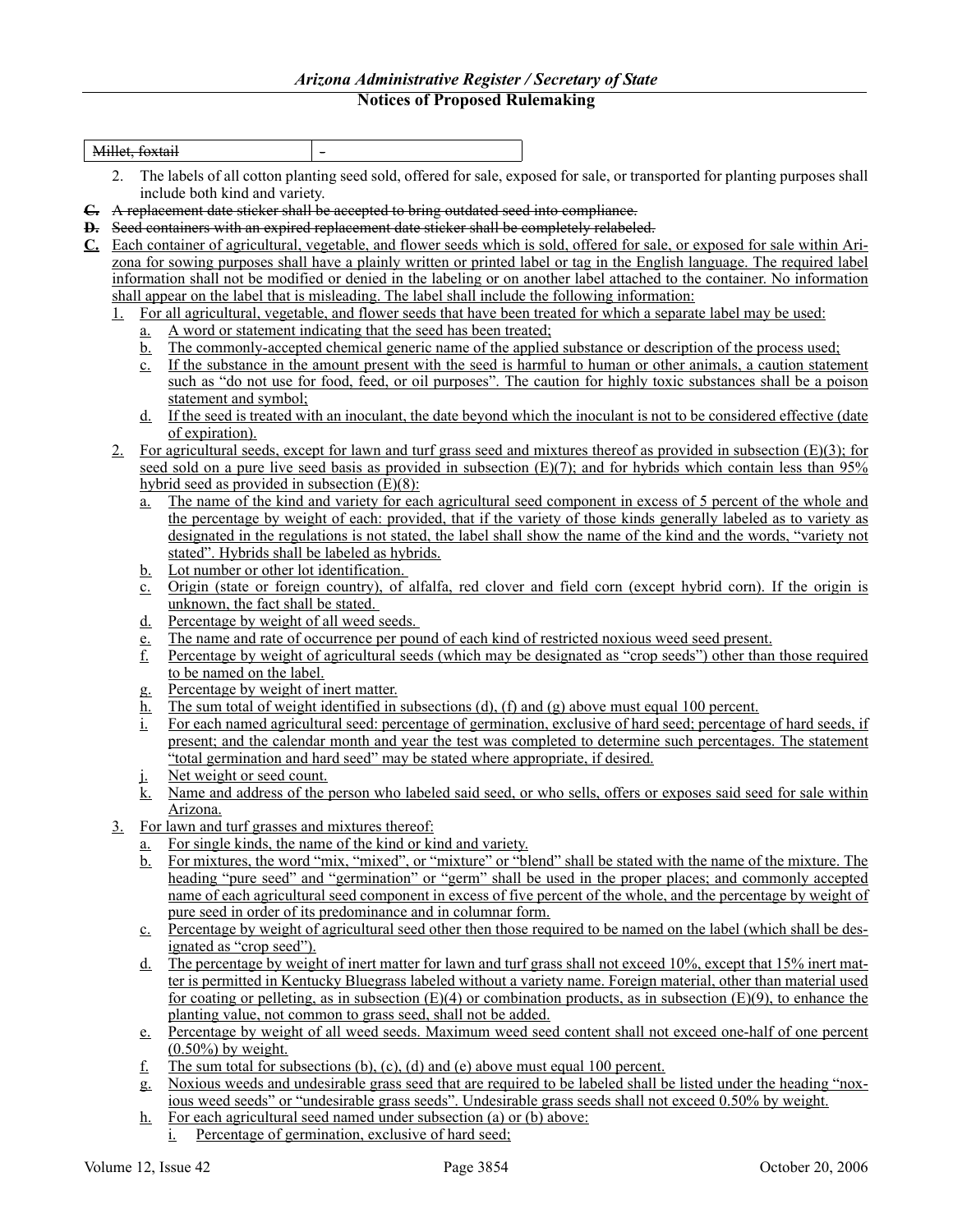- ii. Percentage of hard seed, if present;
- iii. Calendar month and year the germination test was completed to determine such percentages;
- iv. For seed sold for retail non-farm usage the statement "sell by (month/year)" which may be no more than 15 months from the date of test exclusive of the month of test.
- i. Name and address of the person who labeled said seed, or who sells, offers or exposes said seed for sale within Arizona.
- 4. Agricultural, vegetable or flower seeds that are coated may be sold by seed count or by weight. If sold by weight, the label shall include:
	- a. Percentage by weight of pure seeds with coating material removed.
	- b. Percentage by weight of coating material.
	- c. Percentage by weight of inert material exclusive of coating material.
	- d. Percentage of germination is to be determined on 400 pellets with or without seeds.
	- e. In addition to the provisions of this Section, labeling of coated seed shall comply with all other applicable requirements in subsections  $(E)(1)$ ,  $(2)$  and  $(3)$ .
- 5. For vegetable seeds in packets as prepared for use in home gardens or household plantings or vegetable seeds in preplanted containers, mats, tapes, or other planting devices:
	- a. Name of kind and variety of seed.
	- b. Lot identification, such as by lot number or other means.
	- c. The calendar month and year the germination test was completed and the statement "Sell by (month/year)", which may be no more than 12 months from the date of test exclusive of the month of test; or the year for which the seed was packaged for sale as "packed for (year)" and the statement "sell by (year)" which shall be for a calendar year; or the percentage germination and the calendar month and year the test was completed to determine such percentage provided that the germination test must have been completed within 12 months exclusive of the month of test.
	- d. Name and address of the person who labeled said seed or who sells, offers, or exposes said seed for sale within Arizona.
	- e. For seeds which germinate less than the standard established under R3-4-404(A), (B) and (C): percentage of germination, exclusive of hard seed; percentage of hard seed, if present; and the words "Below Standard" in not less than 8-point type.
	- f. For seeds placed in a germination medium, mat, tape, or other device in such a way as to make it difficult to determine the quantity of seed without removing the seeds from the medium, mat, tape or device, a statement to indicate the minimum number of seeds in the container.
- 6. For vegetable seeds in containers other than packets prepared for use in home gardens or household plantings and other than pre-planted containers, mats, tapes, or other planting devices.
	- a. The name of each kind and variety present in excess of 5 percent and the percentage by weight of each in order of its predominance.
	- b. Lot number or other lot identification.
	- c. For each named vegetable seed: Percentage germination exclusive of hard seed; percentage of hard seed, if present; and the calendar month and year the test was completed to determine such percentages. The phrase "total germination and hard seed" may be stated as such, if desired after the percent hard seed.
	- d. Name and address of the person who labeled said seed, or who sells, offers or exposes said seed for sale within Arizona.
	- e. The labeling requirements for vegetable seeds in containers of more than one pound shall be deemed to have been met if the seed is weighed from a properly labeled container in the presence of the purchaser.
- 7. For agricultural seeds sold on a pure live seed basis, each container must bear a label containing the information required by subsection  $(E)(2)$ , except:
	- a. The label need not show: the percentage by weight of each agricultural seed component as required by subsection (2)(E)(a) of this Section; or the percentage by weight of inert matter as required by subsection (C)(2)(g) of this Section, and
	- b. The label must show for each named agricultural seed, instead of the information required by subsection  $(E)(2)(h)$  of this Section:
		- i. the percentage of pure live seed determined in accordance with rules and regulations; and
		- ii. the calendar month and year in which the test determining the percentage of live seed was completed.
- 8. For agricultural and vegetable hybrid seed which contain less than 95% hybrid seed:
	- a. Kind or variety must be labeled as "hybrid",
		- b. The percent which is hybrid shall be labeled parenthetically in direct association following named variety; i.e. comet (85% hybrid),
		- Varieties in which the pure seed contain less than 75% hybrid seed shall not be labeled hybrids.
- 9. For combination mulch, seed and fertilizer products.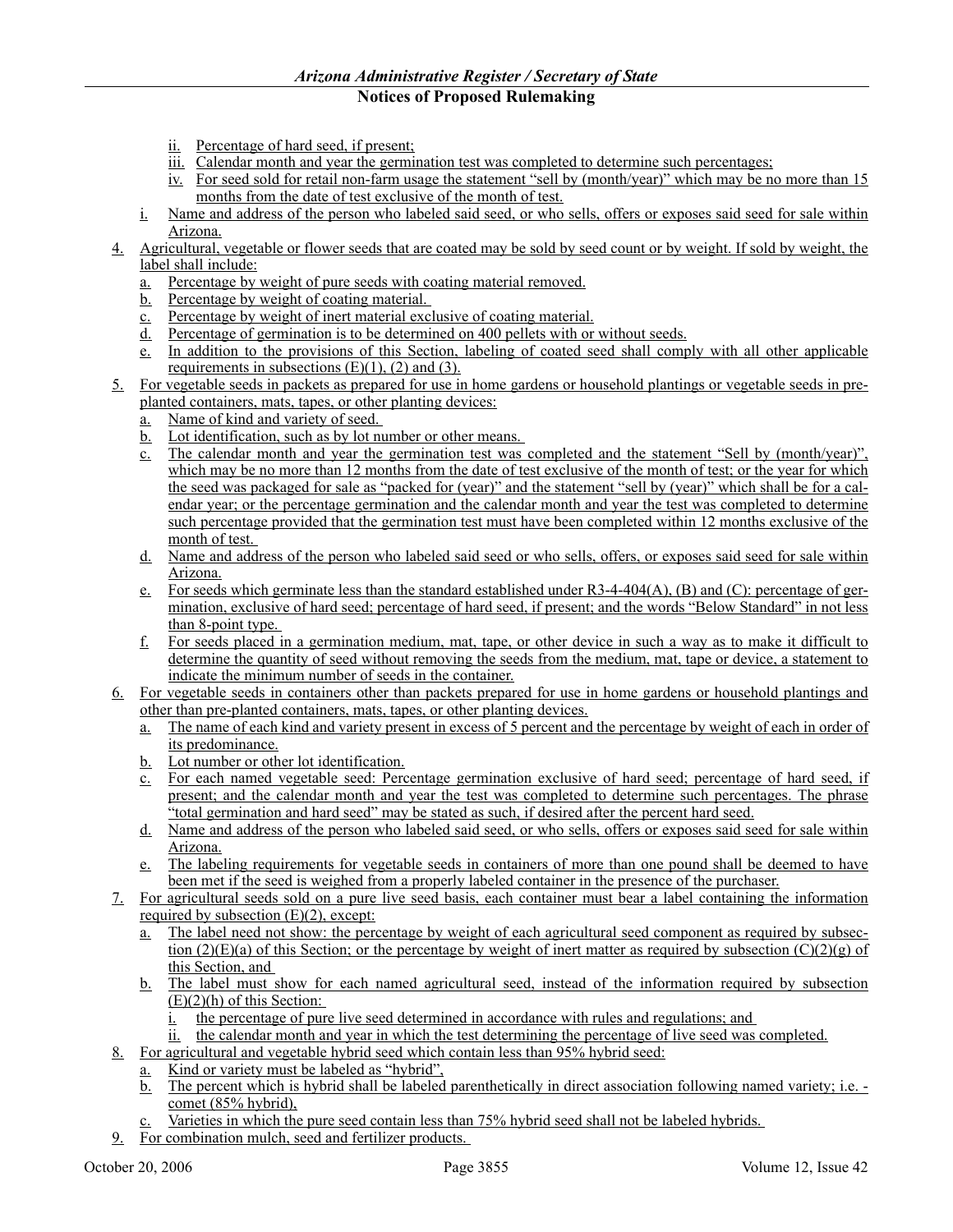- a. The word "combination" followed by the words "mulch seed fertilizer (if appropriate)" must appear on the upper 30% of the principal display panel. The word "combination" must be the largest and most conspicuous type on the container, equal to or larger than the product name. The words "mulch - seed - fertilizer" shall be no smaller than one-half the size of the word "combination" and in close proximity to the word "combination". These products shall contain a minimum of 70% mulch.
- b. Analysis label agricultural, lawn and turf seeds placed in a germination medium, mat, tape or other device or mixed with mulch shall be labeled as follows:
	- i. Product name,
	- ii. Lot number,
	- iii. Percentage by weight of pure seed of each kind and variety named which may be less than 5% of the whole,
	- iv. Percentage by weight of other crop seeds,
	- v. Percentage by weight of inert matter which shall not be less than 70%,
	- vi. Percentage by weight of weed seeds,
	- vii. The total of subsections (iii), (iv), (v) and (vi) must equal  $100\%$ ,
	- viii. Name and number of noxious weed seeds per pound, if present,
	- ix. Percentage of germination (and hard seed if appropriate) of each kind or kind and variety named and date of test,
	- x. Name and address of the labeler.
- **D.** Labeling Requirements: Flowers
	- 1. For flower seeds in packets prepared for use in home gardens or household plantings or flower seeds in pre-planted containers, mats, tapes, or other planting devices:
		- a. For all kinds of flower seeds:
			- i. The name of the kind and variety or a statement of type and performance characteristics as prescribed in subsection  $(3)$ .
			- ii. The calendar month and year the germination test was completed and the statement "Sell by\_(month/year)", which may be no more that 15 months from the date of test exclusive of the month of test OR the year for which the seed was packed for sale as "Packed for (year)" and the statement "Sell by (year)" which shall be for a calendar year OR the percentage germination and the calendar month and year the test was completed to determine such percentage provided that the germination test must have been completed within 15 months exclusive of the month of test, and,
			- iii. The name and address of the person who labeled said seed, or who sells, offers, or exposes said seed for sale within Arizona.
		- b. For seeds of those kinds for which standard testing procedures are prescribed and which germinate less than the germination standard last established under the provisions R3-4-404(B):
			- i. Percentage of germination exclusive of hard seeds, and
			- ii. The words "Below Standard" in not less than 8-point type.
		- c. For seeds placed in a germination medium, mat, tape, or other device in such a way as to make it difficult to determine the quantity of seed without removing the seeds from the medium, mat, tape, or device, a statement to indicate the minimum number of seeds in the container.
	- 2. For flower seeds in containers other than packets and other than pre-planted containers, mats, tapes, or other planting devices and not prepared for use in home flower gardens or household plantings:
		- a. The name of the kind and variety or a statement of type and performance characteristics, and for wildflowers, the genus and species and subspecies, if appropriate.
		- b. The lot number or other lot identification.
		- c. For wildflower seed only with a pure seed percentage of less than ninety percent:
			- i. The percentage, by weight, of each component listed in order of their predominance;
			- ii. The percentage by weight of weed seed if present; and
			- iii. The percentage by weight of inert matter.
		- d. For those kinds of seed for which standard testing procedures are prescribed:
			- i. Percentage germination exclusive of hard or dormant seed;
			- ii. Percentage of hard or dormant seed, if present; and,
			- iii. The calendar month and year that the test was completed to determine such percentages.
		- e. For those kinds of seed for which standard testing procedures are not available, the year of production or collection.
		- $f<sub>i</sub>$  The name and address of the person who labeled the seed or who sells, offers, or exposes the seed for sale within Arizona.
	- 3. Requirements to label flower seeds with kind, variety, type and performance characteristics as prescribed in subsection (1)(a)(i) shall be met as follows:
		- a. For seeds of plants grown primarily for their blooms: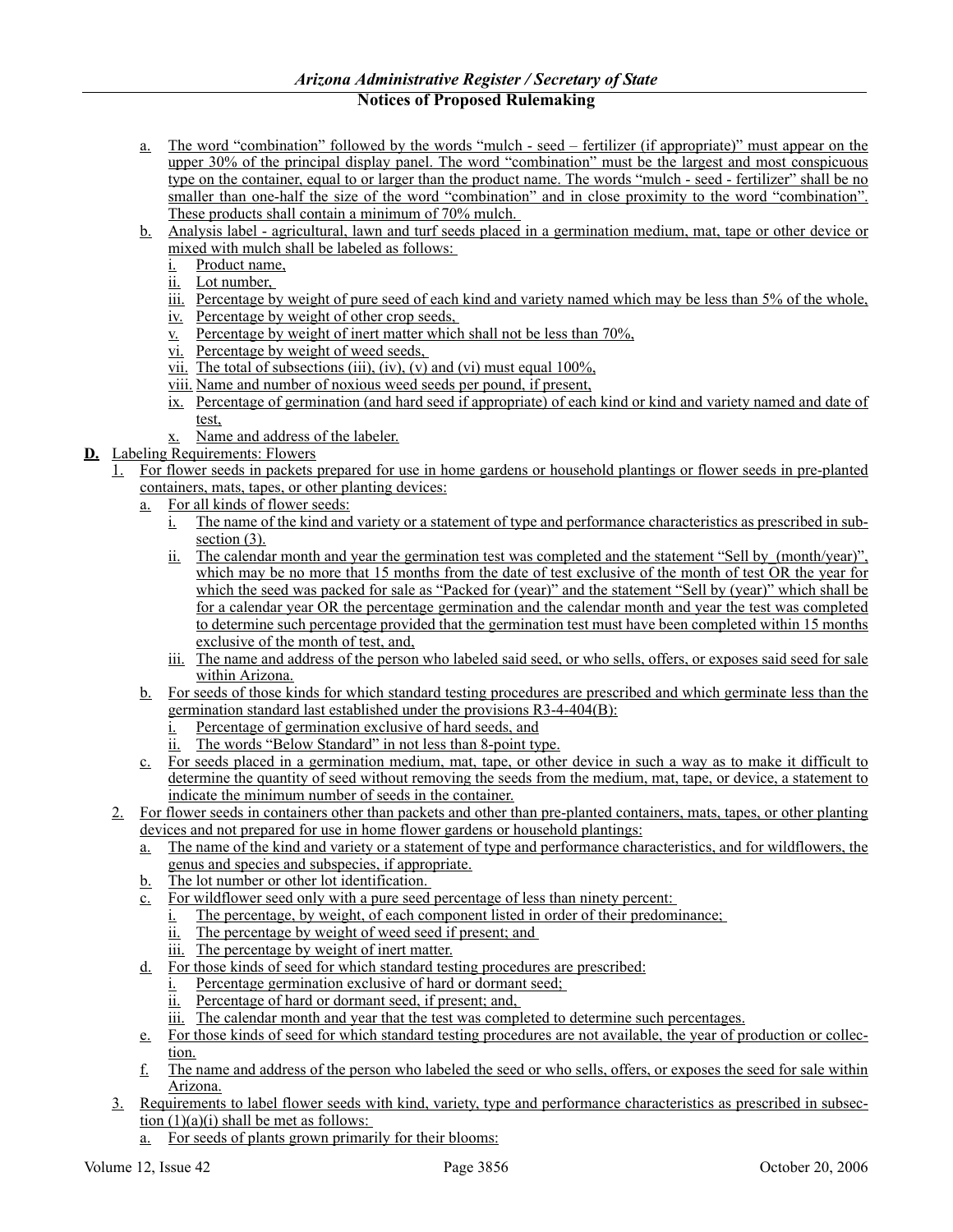- i. If the seeds are of a single name variety, the kind and variety shall be stated, for example "Marigold, Butterball".
- ii. If the seeds are of a single type and color for which there is no specific variety name, the type of plant (if significant), and the type and color of bloom shall be indicated, for example, - "Scabiosa, Tall, Large Flowered, Double, Pink".
- iii. If the seeds consist of an assortment or mixture of colors or varieties of a single kind, the kind name, the type of plant (if significant) and the type or types of bloom shall be indicated. In addition, it shall be clearly indicated that the seed is mixed or assorted. An example of labeling such a mixture or assortment is -" Marigold, Dwarf Double French, Mixed Colors".
- iv. If the seeds consist of an assortment or mixture of kinds or kinds and varieties, it shall be clearly indicated that the seed is assorted or mixed and the specific use of the assortment or mixture shall be indicated, for example - "Cut Flower Mixture", or "Rock Garden Mixture". Such statements as "General Purpose Mixture", "Wonder Mixture", or any other statement which fails to indicate the specific use of the seed shall not be considered as meeting the requirements of this provision unless the specific use of the mixture is also stated. Containers with over 3 grams of seed shall list the kind or kind and variety names of each component present in excess of 5.0% of the whole in the order of their predominance giving the percentage by weight of each. Components of 5.0% or less shall be listed but need not be in order or predominance. A single percentage by weight shall be given for these components. If no component of a mixture exceeds 5% of the whole, the statement "No component in excess of 5%" may be used. Containers with 3 grams of seed or less shall list the components without giving percentage by weight and need not be in order of predominance.
- b. For seeds of plants grown for ornamental purposes other than their blooms, the kind and variety shall be stated, or the kind shall be stated together with a descriptive statement concerning the ornamental part of the plant, for example - "Ornamental Gourds, Small Fruited, Mixed".
- **E.** Label Requirement For Tree And Shrub Seeds: Each container of tree and shrub seed which is sold, offered for sale, or exposed for sale within Arizona for sowing purposes shall have a plainly written or printed label or tag in the English language. The required label information shall not be modified or denied in the labeling or on another label attached to the container -- except that labeling of seed supplied under a contractual agreement may be by invoice accompanying the shipment or by an analysis tag attached to said invoice if each bag or other container is clearly identified by a lot number stenciled on the container or if the seed is in bulk. Each bag or container that is not so identified must carry complete labeling. The label shall include the following information:
	- 1. For all tree and shrub seeds that have been treated for which a separate label may be used:
		- a. Word or statement indicating that the seed has been treated.
		- b. The commonly accepted coined, chemical or abbreviated chemical (generic) name of the applied substance or description of the process used.
		- c. If the substance in the amount present with the seed is harmful to human or other vertebrate animals a caution statement such as "do not use for food or feed or oil purposes". The caution for highly toxic substances shall be a poison statement and symbol.
		- d. If the seed has been treated with an inoculant, the date beyond which the inoculant is not to be considered effective (date of expiration).
	- 2. For all tree and shrub seeds subject to these rules:
		- a. Common name of the species of seed (and subspecies, if appropriate).
		- b. The scientific name of the genus and species (and subspecies, if appropriate).
		- c. Lot number or other lot identification.
	- 3. Origin.
		- a. For seed collected from a predominantly indigenous stand, the area of collection given by latitude and longitude, or geographic description, or political subdivision such as state or county.
		- b. For seed collected from other than a predominantly indigenous stand, identify the area of collection and the origin of the stand or state "origin not indigenous".
	- 4. The elevation or the upper and lower limits of elevations within which said seed was collected.
	- Purity as a percentage of pure seed by weight.
	- 6. For those species for which standard germination testing procedures are prescribed by the Director, the following: a. Percentage germination exclusive of hard seed,
		- b. Percentage of hard seed, if present,
		- c. The calendar month and year test was completed to determine such percentages.
	- 7. In lieu of subsections (a), (b) and (c) above the seed may be labeled "Test is in process, results will be supplied upon request".
	- 8. For those species for which standard germination testing procedures have not been prescribed the calendar year in which the seed was collected.
	- 9. The name and address of the person who labeled said seed or who sells, offers, or exposes said seed for sale within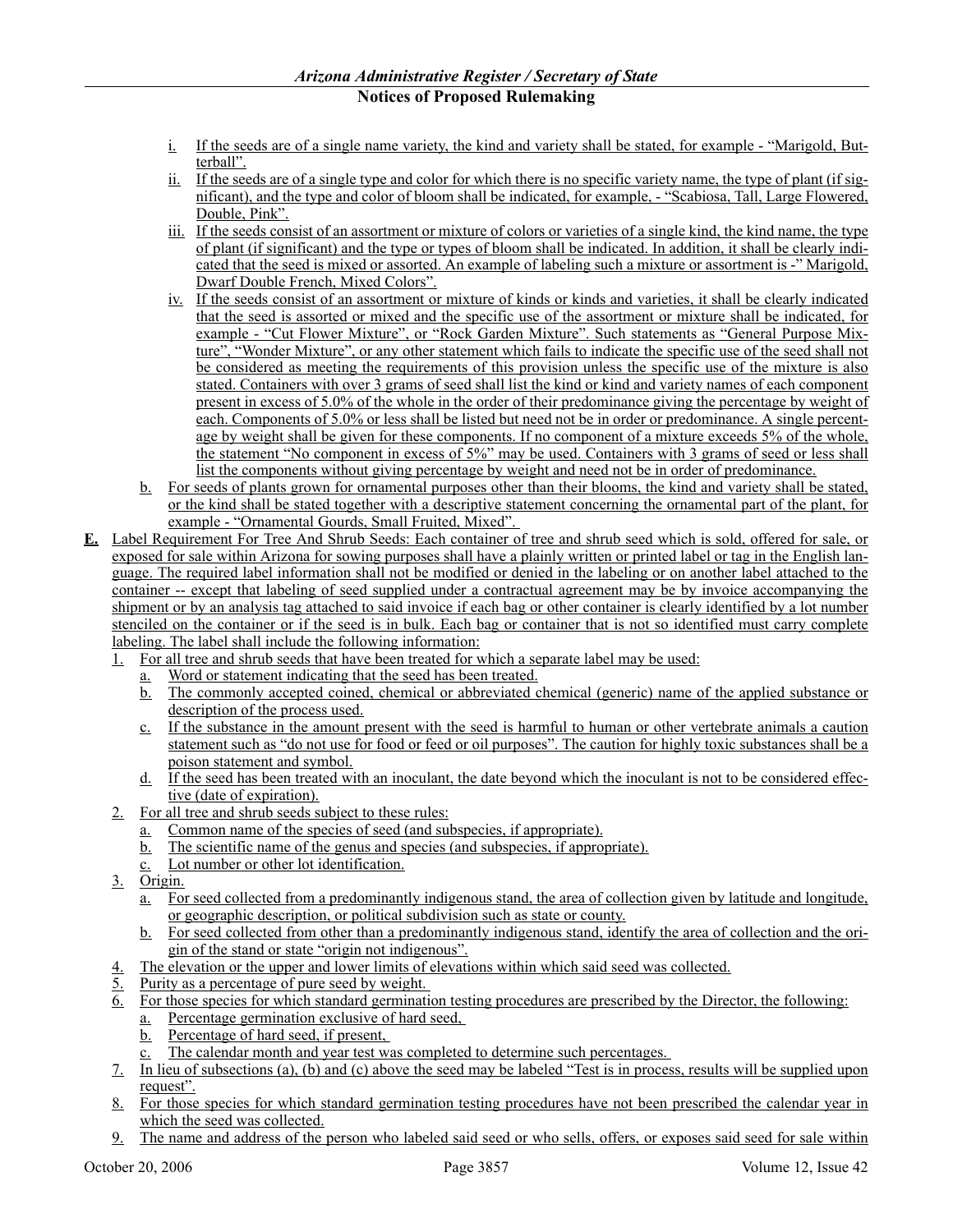Arizona.

- **F.** The following standards, requirements and conditions must be met before seed is considered to be hermetically-sealed under the provisions of this Act:
	- 1. The seed was packaged within 9 months after harvest;
	- 2. The container used does not allow water vapor penetration through any wall, including the seals, greater than 0.05 grams of water per 24 hours per 100 square inches of surface at 100°F. with a relative humidity on one side of 90 percent and on the other side 0 percent. Water vapor penetration or WVP is measured by the standards of the U.S. Bureau of Standards as: gm. H20/24 hr./100 sq. in./ 100°F. /90% RHV.0% RH;
	- 3. The seed in the container does not exceed the percentage of moisture, on a wet weight basis, as listed below:

a. Agricultural Seeds Beet, Field: 7.5% Beet, Sugar: 7.5% Bluegrass, Kentucky: 6.0% Clover, Crimson: 8.0% Fescue, Red: 8.0% Ryegrass, Annual: 8.0% Ryegrass, Perennial: 8.0% All Others: 6.0% Mixture of Above: 8.0% b. Vegetable Seeds Bean, Garden: 7.0% Bean, Lima: 7.0% Beet: 7.5% Broccoli: 5.0% Brussels Sprouts: 5.0% Cabbage: 5.0% Carrot: 7.0% Cauliflower: 5.0% Celeriac: 7.0% Celery: 7.0% Chard, Swiss: 7.5% Chinese Cabbage: 5.0% Chives: 6.5% Collards: 5.0% Corn, Sweet: 8.0% Cucumber: 6.0% Eggplant: 6.0% Kale: 5.0% Kohlrabi: 5.0% Leek: 6.5% Lettuce: 5.5% Muskmelon: 6.0% Mustard, India: 5.0% Onion: 6.5% Onion, Welsh: 6.5% Parsley:  $6.5\%$ Parsnip: 6.0% Pea: 7.0% Pepper: 4.5% Pumpkin: 6.0% Radish: 5.0% Rutabaga: 5.0% Spinach: 8.0% Squash: 6.0% Tomato: 5.5% Turnip: 5.0% Watermelon: 6.5% All others: 6.0%

4. The container is conspicuously labeled in not less than 8-point type to indicate: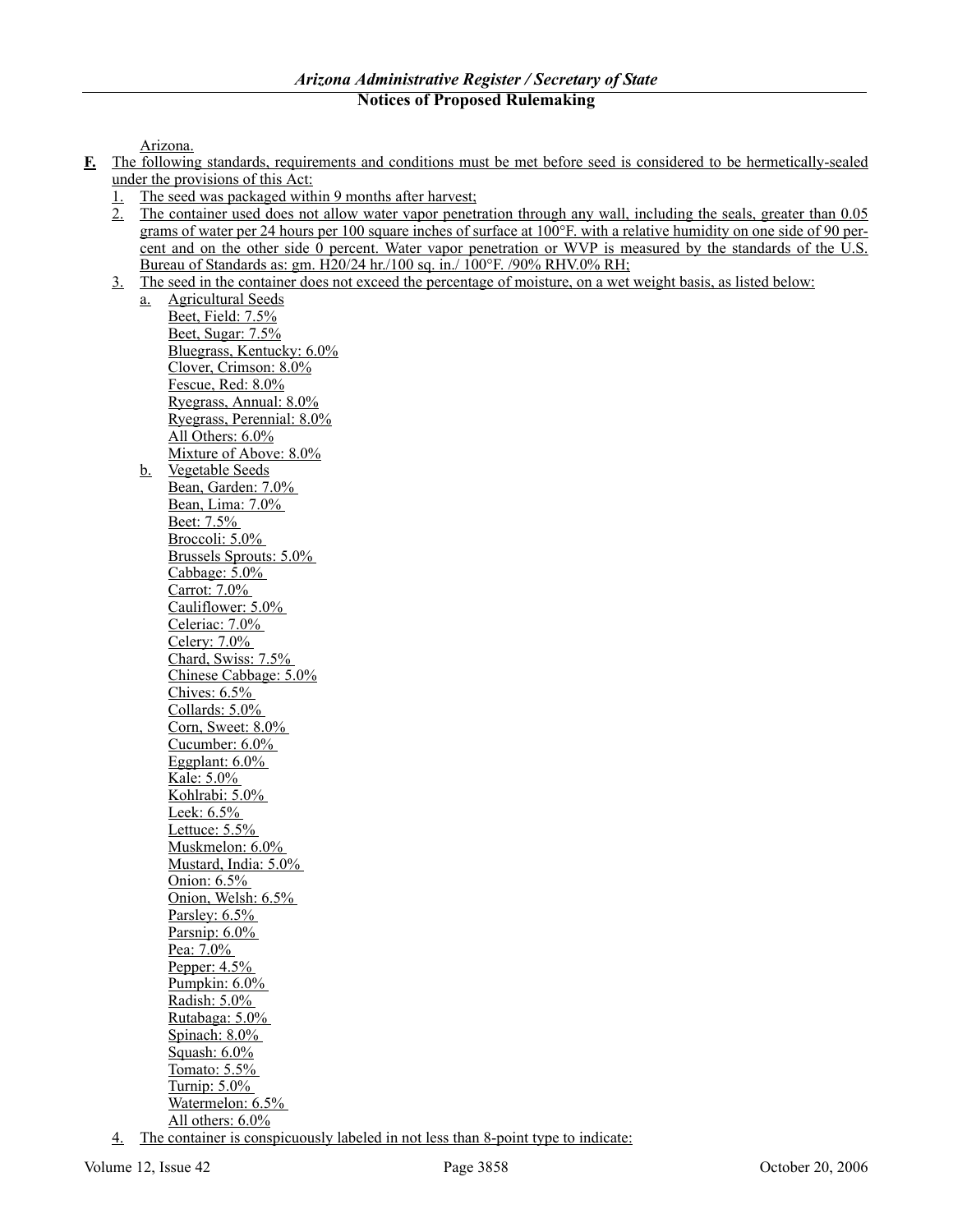### *Arizona Administrative Register / Secretary of State*

# **Notices of Proposed Rulemaking**

- a. That the container is hermetically-sealed;
- b. That the seed has been preconditioned as to moisture content;
- $\overline{c}$ . And the calendar month and year in which the germination test was completed.
- 5. The percentage of germination of seed at the time of packaging was equal to or above the standards specified elsewhere in this rule.

### **R3-4-403. Noxious Weed Seeds**

- **A.** The following noxious weed seeds are prohibited in planting seed:
	- 1. *Acroptilon repens* (L.) DC. -- Russian knapweed
	- 2. *Aegilops cylindrica* Host. Jointed goatgrass
	- 3. *Agropyron Elytrigia repens* -- Quackgrass
	- 4. *Alhagi pseudalhagi* (Bieb.) Desv. -- Camelthorn
	- 5. Cardaria draba var. repens, C. pubescens Hoary cress
	- 6. *Centaurea solstitialis* L. -- Yellow starthistle (St. Barnaby's thistle)
	- 7. *Cirsium arvense* L. Scop. -- Canada thistle
	- 8. *Convolvulus arvensis* Field bindweed
	- 9. *Cyperus rotundus, C. esculentus* -- Nutgrass
	- 10. *Drymaria arenarioides* H.B.K. -- Alfombrilla (Lightningweed)
	- 11. *Euphorbia esula* L. Leafy spurge
	- 12. *Helianthus ciliaris* DC. -- Texas blueweed
	- 13. *Ipomoea* spp. -- Morning glory. All species except *Ipomoea carnea*, Mexican bush morning glory, and *Ipomoea aborescens*, morning glory tree
	- 14. *Solanum elaeagnifolium, S. carolinense* -- Horsenettle
	- 15. *Sonchus arvensis* L. -- Perennial sowthistle
	- 16. Sorghum species, perennial (such as Johnson grass, Sorghum almum, and perennial sweet sudangrass)
	- 1. *Acroptilon repens* (L.) DC. Russian knapweed
	- 2. *Aegilops cylindrica* Host. Jointed goatgrass
	- 3. *Alhagi maurorum* Camelthorn
	- 4. *Alternanthera philoxeroides* (Mart.) Griseb. Alligator weed
	- 5. *Cardaria pubescens* (C.A. Mey) Jarmolenko -Hairy whitetop
	- 6. *Cardaria chalepensis* (L.) Hand-Muzz Lens podded hoary cress
	- 7. *Cardaria draba* (L.) Desv. Globed-podded hoary cress (Whitetop)
	- 8. *Carduus acanthoides* L. Plumeless thistle
	- 9. *Cenchrus echinatus* L. Southern sandbur
	- 10. *Cenchrus incertus* M.A. Curtis Field sandbur
	- 11. *Centaurea calcitrapa* L. Purple starthistle
	- 12. *Centaurea iberica Trev. ex Spreng.* Iberian starthistle
	- 13. *Centaurea squarrosa Willd.* Squarrose knapweed
	- 14. *Centaurea sulphurea* L. Sicilian starthistle
	- 15. *Centaurea solstitialis* L. Yellow starthistle (St. Barnaby's thistle)
	- 16. *Centaurea diffusa* L. Diffuse knapweed
	- 17. *Centaurea maculosa* L. Spotted knapweed
	- 18. *Chondrilla juncea* L. Rush skeletonweed
	- 19. *Cirsium arvense* L. Scop. Canada thistle
	- 20. *Convolvulus arvensis* L. Field bindweed
	- 21. *Coronopus squamatus (Forskal) Ascherson* Creeping wartcress (Coronopus)
	- 22. *Cucumis melo* L. var. Dudaim Naudin Dudaim melon (Queen Anne's melon)
	- 23. *Cuscuta* spp. Dodder
	- 24. *Cyperus rotundus* Nutgrass
	- 25. *Cyperus esculentus* Nutgrass
	- 26. *Drymaria arenarioides* H.B.K. Alfombrilla (Lightningweed)
	- 27. *Eichhornia azurea (SW) Kunth. Anchored waterhyacinth*
	- 28. *Elymus repens* Quackgrass
	- 29. *Euphorbia esula L. Leafy spurge*
	- 30. *Halogeton glomeratus* (M. Bieb.) C.A. Mey Halogeton
	- 31. *Helianthus ciliaris* DC. Texas blueweed
	- 32. *Hydrilla verticillata Royale* Hydrilla (Florida-elodea)
	- 33. *Ipomoea* spp. Morning glory. All species except *Ipomoea carnea*, Mexican bush morning glory; *Ipomoea triloba*, three-lobed morning glory (which is considered a restricted pest); and *Ipomoea aborescens*, morning glory tree,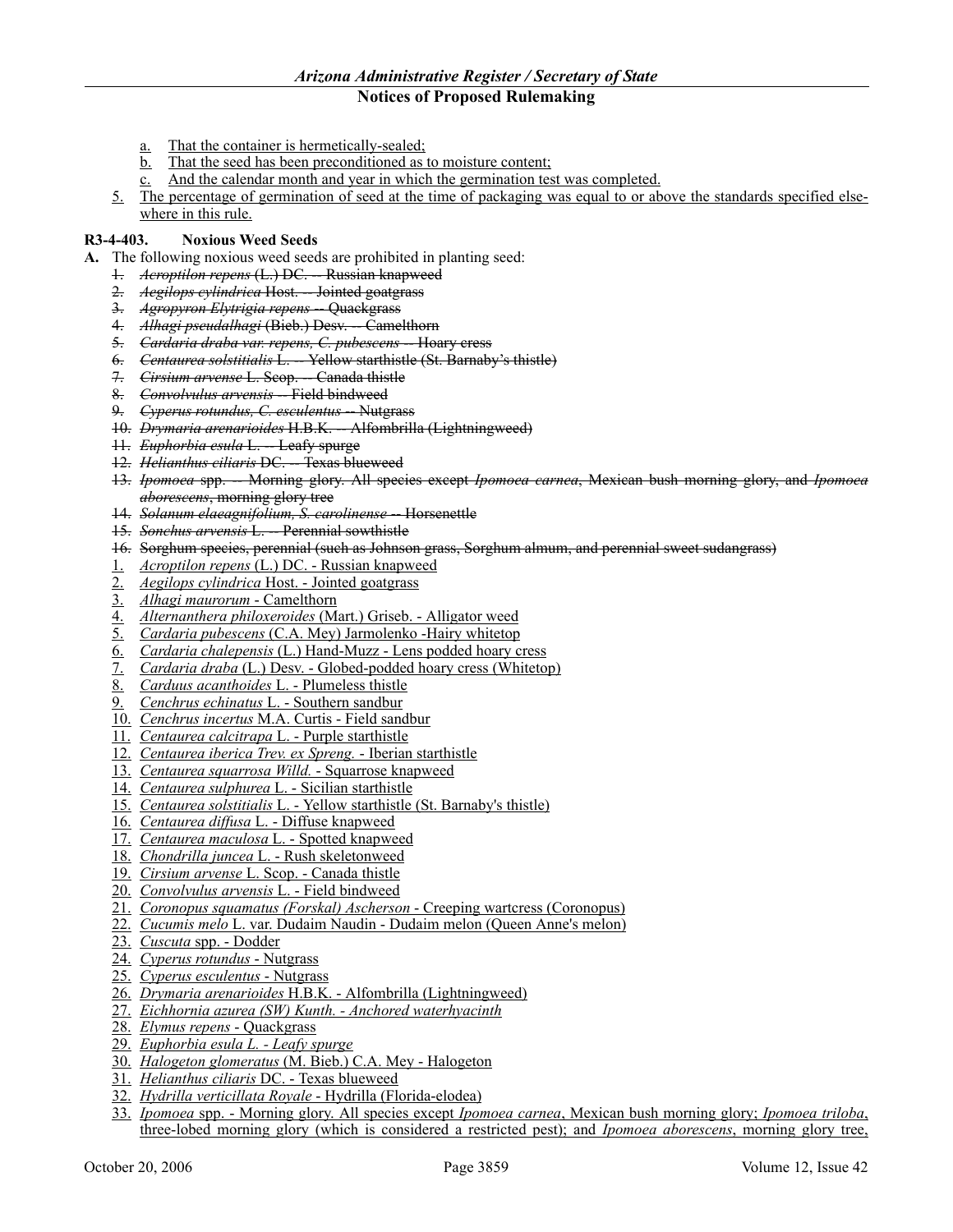*Ipomea batatas* – sweetpotato

- 34. *Isatis tinctoria* L. Dyers woad
- 35. *Linaria genistifolia* var. dalmatica Dalmation toadflax
- 36. *Lythrum salicaria* L. Purple loosestrife
- 37. *Medicago polymorpha* L. Burclover
- 38. *Nassella trichotoma* (Nees.) Hack. Serrated tussock
- 39. *Onopordum acanthium* L. Scotch thistle
- 40. *Orobanche ramosa* L. Branched broomrape
- 41. *Panicum repens* L. Torpedo grass
- 42. *Peganum harmala* L. African rue (Syrian rue)
- 43. *Portulaca oleracea* L. Common purslane
- 44. *Rorippa austriaca* (Crantz.) Bess. Austrian fieldcress
- 45. *Salvinia molesta* Giant Salvinia
- 46. *Senecio jacobaea* L. Tansy ragwort
- 47. *Solanum carolinense* Carolina horsenettle
- 48. *Solanum elaegnifolium* Silverleaf Nightshade
- 49. *Sonchus arvensis* L. Perennial sowthistle
- 50. *Solanum viarum Dunal* Tropical Soda Apple
- 51. Sorghum species, perennial (*Sorghum halepense*, Johnson grass, *Sorghum almum*, and perennial sweet sudangrass,)
- 52. *Stipa brachychaeta Godr.* Puna grass
- 53. *Striga* spp. Witchweed
- 54. *Trapa natans* L. Water-chestnut
- 55. *Tribulus terrestris* L. Puncturevine
- **B.** The following noxious weed seeds are restricted for in planting seed to no more than the numbers shown, in a working sample. The list shows the highest number of each restricted noxious weed seed permitted per pound of agricultural, vegetable, or ornamental plant seed.
	- 1. Avena fatua -- Wild oat................................................ 5
	- 2. *Brassica* spp. -- Wild mustard....................................... 30
	- 3. *Cenchrus pauciflorus* -- Sandbur................................... 10
	- 4. *Cuscuta* spp. -- Dodder................................................ 10
	- 5. *Rumex crispus* -- Curly dock............................. ........... 30
	- 6. *Salsola kali* var. *tenuifolia* -- Russian thistle................. 30
	- 7. *Sida hederacea* -- Alkali mallow................................... 30 8. *Tribulus terrestris* L. -- Puncturevine............................ 10
	- 1. *Avena fatua* Wild oat: 5
	- 2. *Brassica campestris* Bird Rape: 30
	- 3. *Brassica juncea* Indian mustard: 30
	-
	- 4. *Brassica niger* Black mustard: 30 5. *Brassica rapa* – field mustard: 30
	- 6. *Cenchrus pauciflorus* Sandbur: 10
	- 7. *Eichhornia crassipes (Mart.) Solms* Floating waterhyacinth: 10
	- 8. *Euryops sunbcarnosus subsp. vulgaris* Sweet resinbush: 10
	- 9. *Ipomea triloba* L. Three-lobed morning glory: 10
	- 10. *Rumex crispus* Curly dock: 30
	- 11. *Salsola kali var. tenuifolia* Russian thistle: 30
	- 12. *Sinapis arvensis* Charlock or Wild Mustard: 30
	- 13. *Sida hederacea* Alkali mallow: 30
- **C.** The sale of agricultural, vegetable, or ornamental planting seed containing prohibited noxious weed seed is prohibited.
- **D.** The sale of agricultural planting seed containing a single type of restricted noxious weed seed in excess of the limitations set forth in subsection (B) or in combination in excess of 50 per pound working sample is prohibited.

### **R3-4-404. Vegetable Seed Germination Standards**

The following list contains the minimum germination standards for vegetable seed, including hard seed, in containers of one pound or less.

- **A.** The following minimum standards for the germination of vegetable seeds are hereby adopted as well as the germination standards found in the Federal Seed Act:
	- 1. Artichoke: 60%
	- 2. Asparagus: 70%
	- 3. Asparagusbean: 75%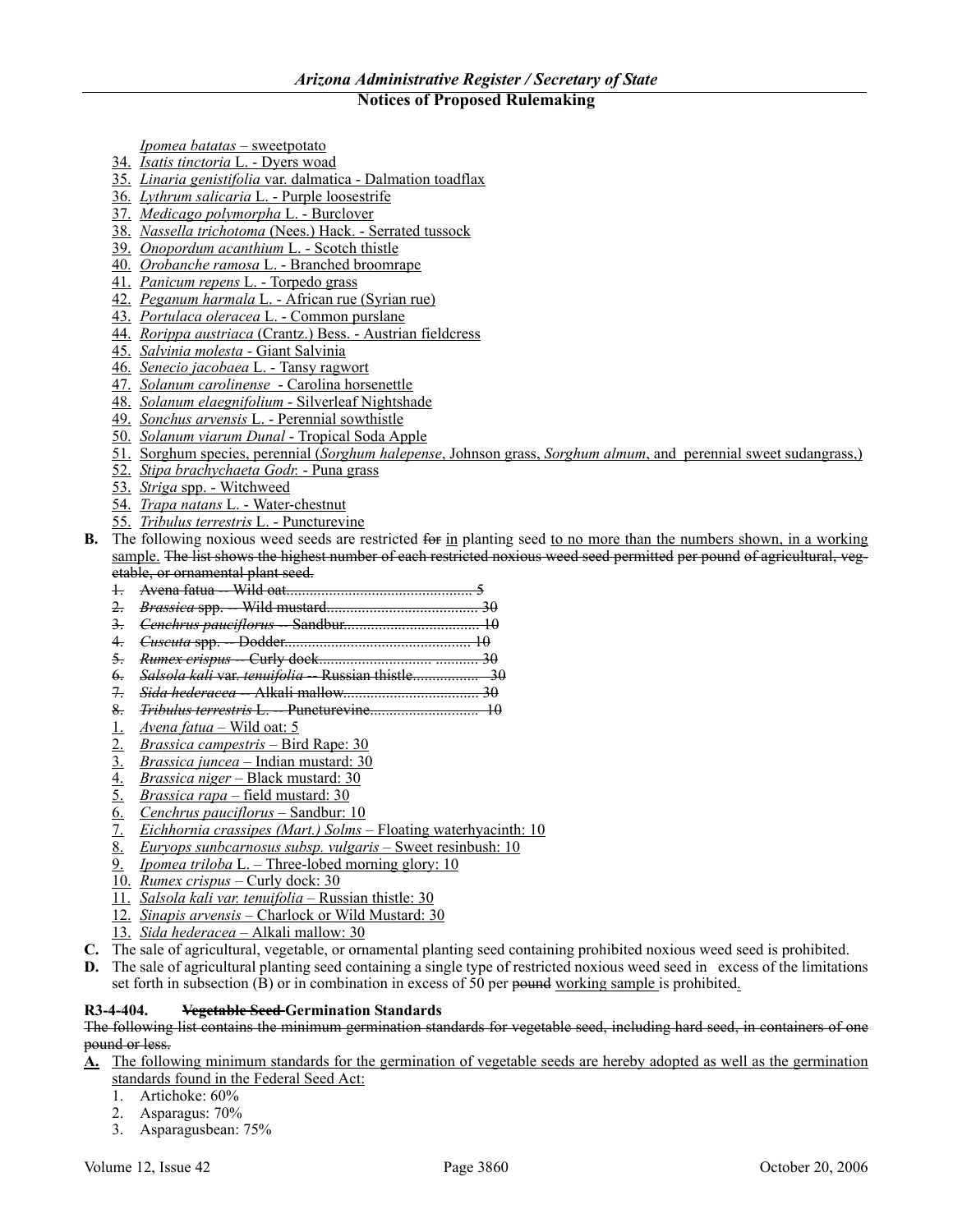- 4. Bean, garden: 70%
- 5. Bean, Lima: 70%
- 6. Bean, runner: 75%
- 7. Beet: 65%
- 8. Broadbean: 75%
- 9. Broccoli: 75%
- 10. Brussels sprouts: 70%
- 11. Burdock, great: 60%
- 12. Cabbage: 75%
- 13. Cabbage, tronchuda: 70%
- 14. Cardoon: 60%
- 15. Carrot: 55%
- 16. Cauliflower: 75%
- 17. Celeriac: 55%
- 18. Celery: 55%
- 19. Chard, Swiss: 65%
- 20. Chicory: 65%
- 21. Chinese cabbage: 75%
- 22. Chives: 50%
- 23. Citron: 65%
- 24. Collards: 80%
- 25. Corn, sweet: 75%
- 26. Cornsalad: 70%
- 27. Cowpea: 75%
- 28. Cress, garden: 75%
- 29. Cress, upland: 60%
- 30. Cress, water: 40%
- 31. Cucumber: 80%
- 32. Dandelion: 60%
- 33. Dill: 60%
- 34. Eggplant: 60%
- 35. Endive: 70%
- 36. Kale: 75%
- 37. Kale, Chinese: 75%
- 38. Kale, Siberian: 75%
- 39. Kohlrabi: 75%
- 40. Leek: 60%
- 41. Lettuce: 80%
- 42. Melon: 75%
- 43. Mustard, India:75%
- 44. Mustard, spinach: 75%
- 45. Okra: 50%
- 46. Onion: 70%
- 47. Onion, Welsh: 70%
- 48. Pak-choi:75%
- 49. Parsley: 60%
- 50. Parsnip: 60%
- 51. Pea: 80%
- 52. Pepper: 55%
- 53. Pumpkin: 75%
- 54. Radish: 75%
- 55. Rhubarb: 60%
- 56. Rutabaga: 75%
- 57. Sage: 60%
- 
- 58. Salsify: 75%
- 59. Savory, summer: 55%
- 60. Sorrel: 65%
- 61. Soybean: 75%
- 62. Spinach: 60%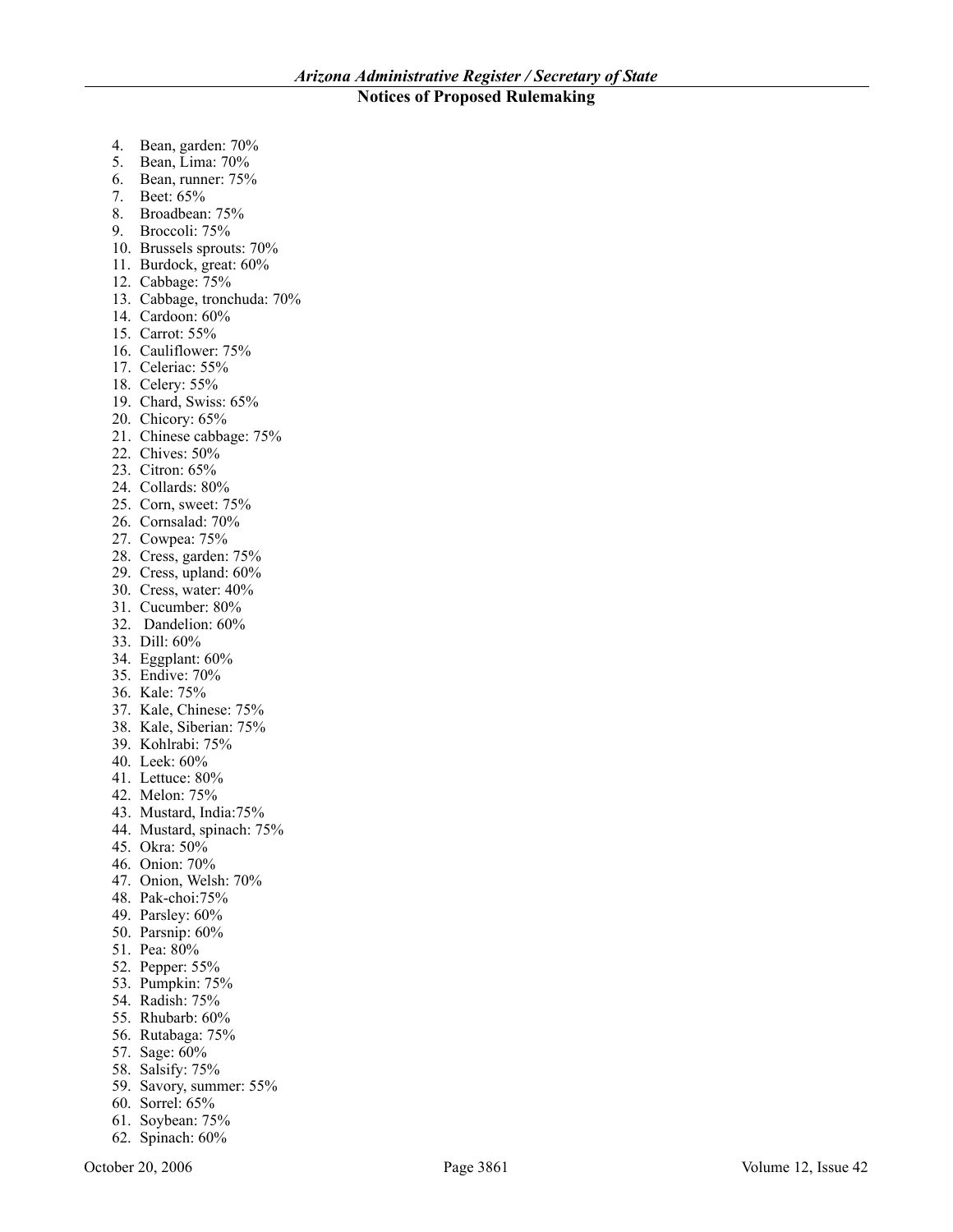- 63. Spinach, New Zealand: 40%
- 64. Squash: 75%
- 65. Tomato: 75%
- 66. Tomato, husk: 50%
- 67. Turnip: 80%
- 68. Watermelon: 70%
- 69. All Others: The germination standards for all other vegetable and herb seed, for which a standard has not been established, shall be 50%
- **B.** Flower seeds subject to germination labeling requirement and germination standard for flower seed, listed below, are required to be labeled in accordance with the germination labeling provisions of R3-4-402. The percentage listed opposite each kind is the minimum germination standard for that kind. For the kinds marked with an asterisk, the percentage is the total of percentage germination and percentage hard seed. For other kinds, it is the percentage germination. A mixture of kinds of flower seeds will be considered to be below the standard if the germination of any kind or combination of kinds constituting 25 percent or more of the mixture by number is below standard for the kind or kinds involved.
	- 1. Archillea (The Pearl) *Achillea ptarmica*: 50%
	- 2. African Daisy *Dimorphotheca aurantiaca*: 55%
	- 3. African Violet *Saintpaulia* spp: 30%
	- 4. Ageratum *Ageratum mexicanum*: 60%
	- 5. Agrostemma (rose campion) *Agrostemma coronaria*: 65%
	- 6. Alyssum *Alyssum compactum, A. maritimum, A. procumbens, A. saxatile*: 60%
	- 7. Amaranthus *Amaranthus* spp: 65%
	- 8. Anagalis (primpernel) *Anagalis arvensis, Anagalis coerulia, Anagalis grandiflora*: 60%
	- 9. Anemone *Anemone coronaria, A. pulsatilla*: 55%
	- 10. Angel's Trumpet *Datura arborea*: 60%
	- 11. Arabis *Arabis alpine*: 60%
	- 12. Arctotis (African lilac daisy) *Arctotis grandis*: 45%
	- 13. Armeria *Armeria Formosa*: 55%
	- 14. Asparagus, fern *Asparagus plumosus*: 50%
	- 15. Asparagus, sprenger, *Asparagus sprenger*: 55%
	- 16. Aster, China *Callistephus chinensis; except Pompon, Powderpuff, and Princess types*: 55%
	- 17. Aster, China *Callistephus chinensis; Pompon, Powderpuff, and Princess types*: 50%
	- 18. Aubretia *Aubretia deltoids*: 45%
	- 19. Baby Smilax *Aparagus asparagoides*: 25%
	- 20. Balsam *Impatiens balsamina*: 70%
	- 21. Begonia (*Begonia fibrous rooted*): 60%
	- 22. Begonia (*Begonia tuberous rooted*): 50%
	- 23. Bells of Ireland *Molucella laevis*: 60%
	- 24. Brachycome (swan river daisy) *Brachycome iberidifolia*: 60%
	- 25. Browallia *Browallia elata and B. speciosa*: 65%
	- 26. Bupthalum (sunwheel) B*uphthalum salicifolium*: 60%
	- 27. Calceolaria *Calceolaria* spp: 60%
	- 28. Calendula *Calendula officinalis*: 65%
	- 29. California Poppy *Eschscholtzia californica*: 60%
	- 30. Calliopsis C*oreopsis bicolor, C. drummondi, C. elegans*: 65%
	- 31. Campanula:
		- a. Canterbury Bells C*ampanula medium*: 60%
		- b. Cup and Saucer Bellflower *Campanula medium calycanthema*: 60%
		- c. Carpathian Bellflower *Campanula carpatica*: 50%
		- d. Peach Bellflower *Campanula persicifolia*: 50%
	- 32. Candytuft, Annual *Iberis amara, I. umbellate*: 65%
	- 33. Candytuft, Perennial *Iberis gibraltarica, I. sempervirens*: 55%
	- 34. Castor Bean *Ricinus communis*: 60%
	- 35. Cathedral Bells *Cobaea scandens*: 65%
	- 36. *Celosia argentea*: 65%
	- 37. Centaurea: Basket Flower *Centaurea americana,* Cornflower *C. cyanus,* Dusy Miller *C. candidissima,* Royal Centaurea *- C. imperialis,* Sweet Sultan *- C. moschata,* Velvet Cantaurea *- C. gymnocarpa*: 60%
	- 38. *Cerasium* (*snow-in-summer*) *Cerastium biebersteini and C. tomentosum*: 65%
	- 39. Chinese Forget-me-not *Cynoglossum amabile*: 55%
	- 40. Chrysanthemum, Annual *Chrysanthemum carinatum, C.coronarium, C. Cineraria Senecio cruentus*: 60%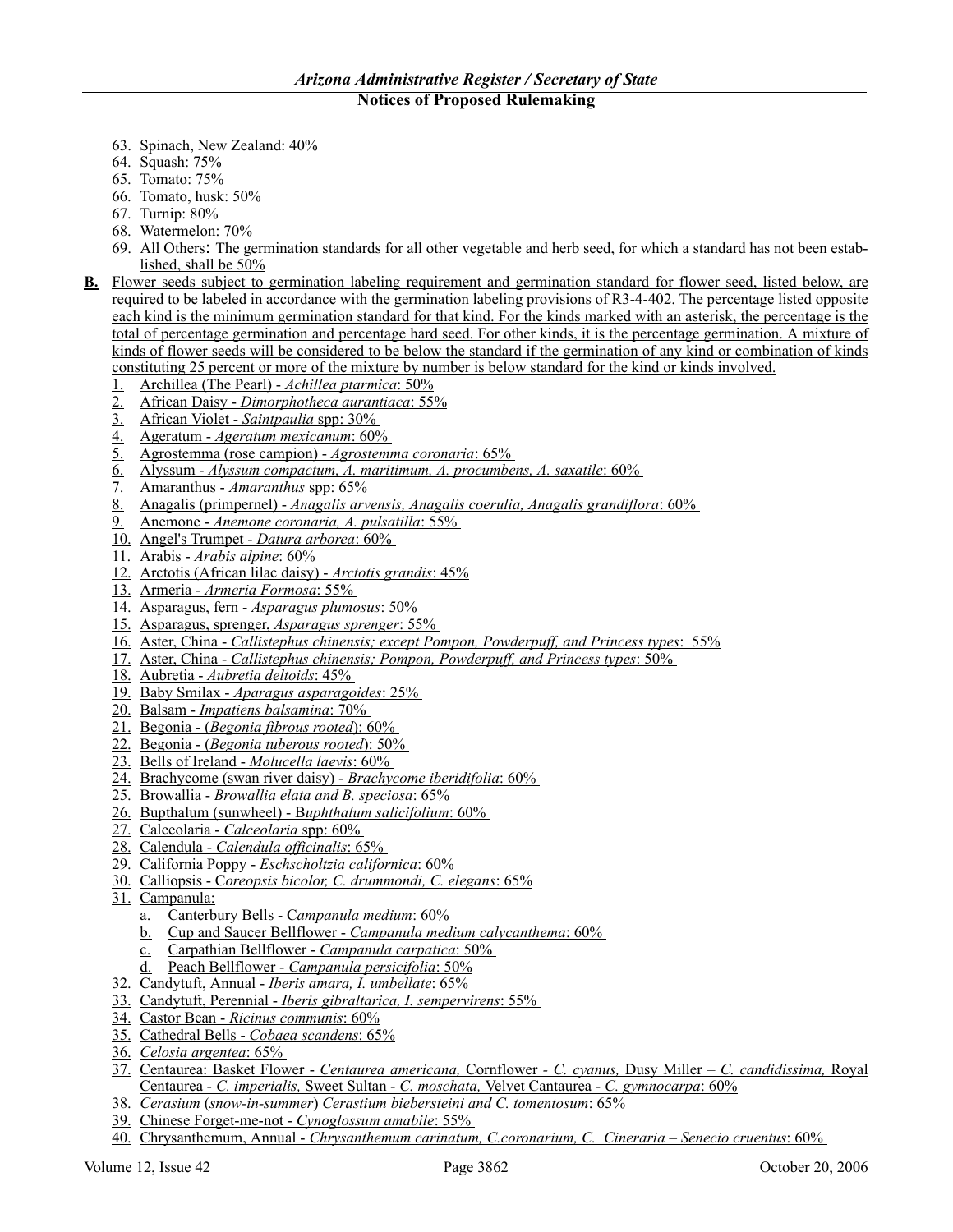- 41. Clarkia *Clarkia elegans*: 65%
- 42. Cleome *Cleome gigantea*: 65%
- 43. Coleus *Coleus blumei*: 65%
- 44. Columbine *Aquilegia* spp.: 50%
- 45. Coral Bells *Heuchera sanguinea*: 55%
- 46. Coreopsis, Perennial *Coreopsis lanceolata*: 40 %
- 47. Corn, ornamental *Zea mays*: 75%
- 48. Cosmos: Sensation, Mammoth and Crested types *Cosmos bipinnatus*; Klondyke type *C. sulphureau*: 65%
- 49. Crossandra (*Crossandra infundibuliformis*): 50 %
- 50. Dahlia *Dahlia* spp: 55 %
- 51. Daylily *Hemerocallis* spp: 45%
- 52. Delphinium, Perennial *Belladonna* and *Bellamosum* types; Cardinal Larkspur *Delphinium cardinale; Chinensis types; Pacific Giant, Gold Medal and other hybrids of D. elatum*: 55%
- 53. Dianthus:
	- a. Carnation *Dianthus caryophyllus*: 60%
	- b. China Pinks *Dianthus chinensis, heddewigi, heddensis*: 70%
	- c. Grass Pinks *Dianthus plumarius*: 60%
	- d. Maiden Pinks *Dianthus deltoids*: 60%
	- e. Sweet William *Dianthus barbatus*: 70%
	- f. Sweet Wivelsfield *Dianthus allwoodi*: 60%
- 54. Didiscus (blue lace flower) *Didiscus coerulea*: 65%
- 55. Doronicum (leopard's bane) *Doronicum caucasicum*: 60%
- 56. Dracaena *Dracaena indivisa*: 55%
- 57. Dragon Tree *Dracaena draco*: 40%
- 58. English Daisy *Bellis perennis*: 55%
- 59. Flax *Golden flax (Linum flavum); Flowering flax L. randiflorum; Perennial flax, L. perenne*: 60%
- 60. Flowering Maple *Abutilon* spp: 35%
- 61. Foxglove *Digitalis* spp: 60%
- 62. Gaillardia, Annual *Gaillardia pulchella; G. picta;* Perennial *G. grandiflora*: 45 %
- 63. Gerbera (transvaal daisy) *Gerbera jamesoni*: 60%
- 64. Geum *Geum* spp: 55%
- 65. Gilia *Gilia* spp: 65%
- 66. Glosiosa daisy *(rudbeckia) Echinacea purpurea and Rudbeckia Hirta*: 60%
- 67. Gloxinia (*Sinningia speciosa*): 40%
- 68. Godetia *Godetia amoena, G. grandiflora*: 65%
- 69. Gourds: Yellow Flowered *Cucurbita pepo*; White Flowered *Lagenaria sisceraria*; Dishcloth *Luffa cilíndrica*: 70%
- 70. Gypsophila: Annual Baby's Breath *Gypsophlla elegans*; Perennial Baby's Breath *G. paniculata, G. pacifica G. repens*: 70%
- 71. Helenium *Helenium autumnale*: 40%
- 72. Helichrysum *Helichrysum monstrosum*: 60%
- 73. Heliopsis *Heliopsis scabra*: 55%
- 74. Heliotrope *Heliotropium* spp: 35%
- 75. Helipterum (Acroclinium) *Helipterum roseum*: 60%
- 76. Hesperis (sweet rocket) *Hesperis matronalis*: 65%
- 77. \*Hollyhock *Althea rosea*: 65%
- 78. Hunnemania (mexican tulip poppy) *Hunnemania fumariaefolia*: 60%
- 79. Hyacinh bean *Dolichos lablab*: 70%
- 80. Impatiens *Impatiens hostii, I. sultani*: 55%
- 81. \*Ipomea Cypress Vine *Ipomea quamoclit*; Moonflower I. noctiflora; Morning Glories, Cardinal Climber, Hearts and Honey Vine - *Ipomea* spp: 75%
- 82. Jerusulem cross (maltese cross) *Lychnis chalcedonica*: 70%
- 83. Job's Tears *Coix lacrymajobi*: 70%
- 84. Kochia *Kochia childsi*: 55%
- 85. Larkspur, Annual *Delphinium ajacis*: 60%
- 86. Lantana *Lantana camara, L. hybrida*: 35%
- 87. Lilium (regal lily) *Lilium regale*: 50%
- 88. Linaria *Linaria* spp: 65%
- 89. Lobelia, Annual *Lobelia erinus*: 65%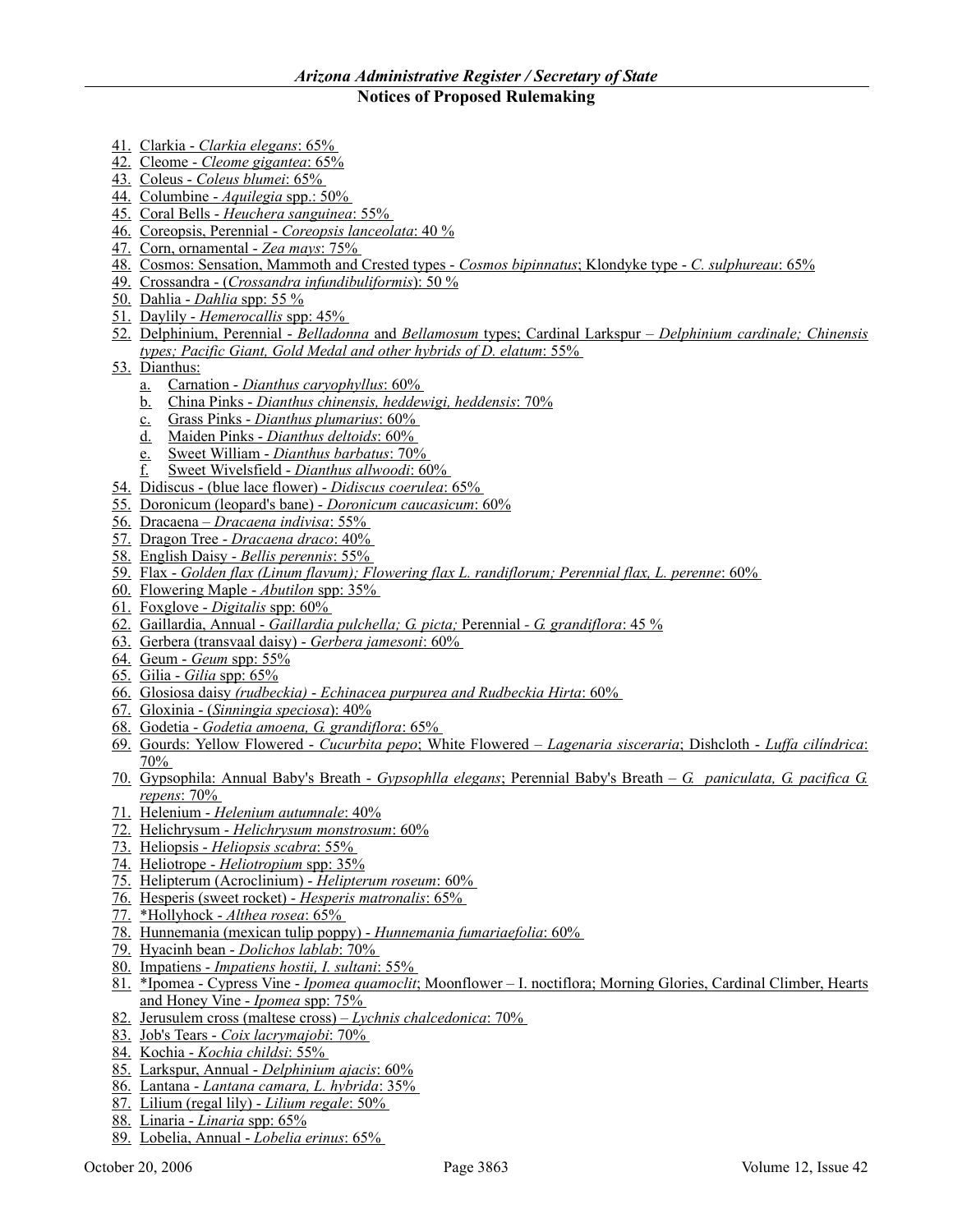90. Lunaria, Annual - *Lunaria annua*: 65% 91. \*Lupine - *Lupinus* spp: 65% 92. Marigold - *Tagetes* spp: 65% 93. Marvel of Peru - *Mirabilis jalapa*: 60% 94. Matricaria (feverfew) - *Matricaria* spp: 60% 95. Mignonette - *Reseda odorata*: 55 % 96. Myosotis - *Myosotis alpestris, M. oblongata, M. palustres*: 50% 97. Nasturtium - *Tropaeolum* spp: 60% 98. Nemesia - *Nemesia* spp: 65% 99. Nemophila - *Nemophila insignis*: 70% 100.Nemophila, spotted - *Nemophila maculate*: 60% 101.Nicotiana - *Nicotiana affinis, N. sanderae, N. sylvestris*: 65% 102.Nierembergia - *Nierembergia* spp: 55% 103.Nigella - *Nigella damascena*: 55 % 104.Pansy - *Viola tricolor*: 60% 105.Penstemon - *Penstemon barbatus, P. grandflorus, P. laevigatus, P. pubescens*: 60% 106.Petunia - *Petunia* spp: 45% 107.Phacelia - *Phacelia campanularia, P. minor, P. tanacetifolia*: 65% 108.Phox, Annual - *Phlox drummondi all types and varieties*: 55% 109.Physalis - *Physalis* spp: 60% 110.Platycodon (balloon flower) - *Platycodon grandiflorum*: 60% 111.Plumbago, cape - *Plumbago capensis*: 50% 112.Ponytail - *Beaucarnea recurvata*: 40% 113.Poppy: Shirley Poppy - *Papaver rhoeas; Iceland Poppy* - *P. nudicaule*; Oriental Poppy -*P. orientale*; Tulip Poppy – *P. glaucum*: 60% 114.Portulace - *Portulaca grandiflora* : 55% 115.Primula (primrose) - *Primula* spp: 50% 116.Pyrethrum (painted daisy) - *Pyrethrum coccineum*: 60% 117.Salpiglossis - *Salpiglossis gloxinaeflora, S. sinuata*: 60% 118.Salvia - Scarlet Sage - *Salvia splendens; Mealycup Sage (blue bedder) – Salvia farinacea*: 50% 119.Saponaria - *Saponaria ocymoides, S. vaccaria*: 60% 120.Scabiosa, Annual - *Scabiosa atropurpurea*: 50% 121.Scabiosa, Perennial - *Scabiosa caucasica*: 40% 122.Schizanthus - *Schizanthus* spp: 60% 123.\*Sensitive pant (mimosa) - *Mimosa pudica*: 65% 124.Shasta Daisy - *Chrysanthemum maximum C. leucanthemum*: 65% 125.Silk Oak - *Grevillea robusta* : 25% 126.Snapdragon - *Antirrhinum* spp: 55% 127.Solanum - *Solanum* spp: 60% 128.Statice - *Statice sinuata, S. suworonii (flower heads)*: 50% 129.Stocks: Common - *Mathiola incana; Evening Scented – Mathiola bicornis*: 65% 130.Sunflower - *Helianthus* spp: 70% 131.Sunrose - *Helianthemum* spp: 30% 132.\*Sweet Pea, Annual and Perennial other than dwarf bush - *Lathyrus odoratus, L.latifolius*: 75% 133.\*Sweet Pea, Dwarf Bush - *Lathyrus Odoratus*: 65% 134.Tahoka Daisy - *Machaeanthera Tanacetifolia*: 60% 135.Thunbergia - *Thunbergia Alata*: 60% 136.Torcn Flower - *Tithonia Speciosa*: 70% 137. Torenia (Wishbone Flower) - *Torenia Fournieri*: 70% 138.*Tritoma Kniphofia* Spp: 65% 139.Verbena, Annual - *Verbena Hybrida*: 35% 140.Vinca - *Vinca Rosea*: 60% 141.Viola - *Viola Cornuta*: 55% 142.Virginian Stocks - *Malcolmia Maritima*: 65% 143.Wallflower - *Cheiranthus Allioni*: 65% 144.Yucca (Adam's Needle) - *Yucca Filamentosa*: 50% 145.Zinna *(Except Linearis And Creeping) – Zinnia Angustifolia, Z. Elegans, Z.Grandiflora, Z. Gracillima, Z. Haegeana, Z. Multiflora, Z. Pumila*: 65% 146.Zinnia, *Linearis And Creeping - Zinnia Linearis, Sanvitalia Procumbens*: 50%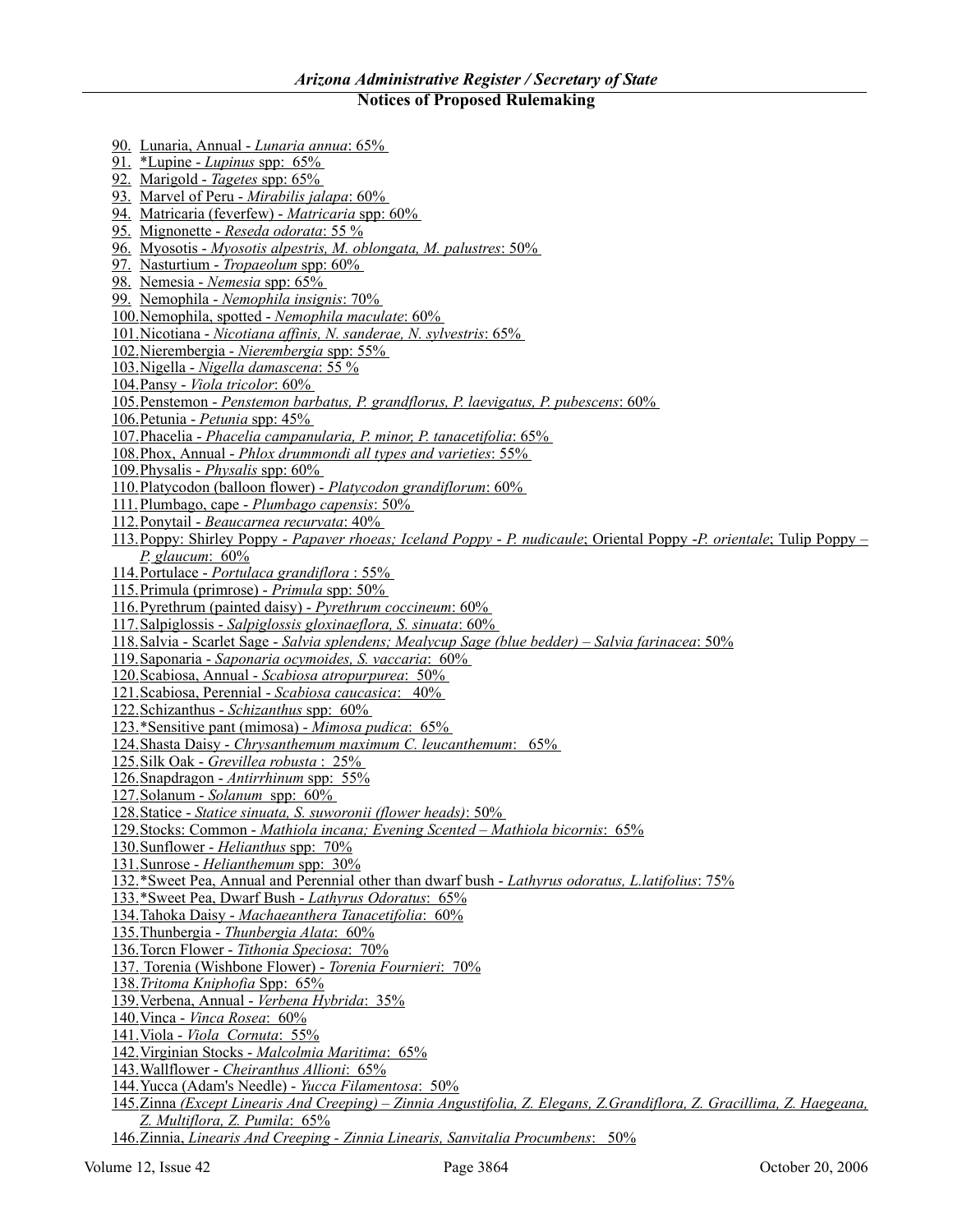147.All Other Kinds: 50%

- **C.** The germination labeling provisions of R3-4-402 apply to the following tree and shrub species:
	- 1. *Abies amabilis (Dougl.) Forbes* Pacific Silver Fir
	- 2. *Abies balsamea (L.) Mill.* Balsam Fir
	- 3. *Abies concolor (Gord. Glend.) Lindl.* White Fir
	- 4. *Abies fraseri (Pursh.) Poir* Fraser Fir
	- 5. *Abies grandis (Dougl.) Lindl.* Grand Fir
	- 6. *Abies homolepis Sieb Zucc.* Nikko Fir
	- 7. *Abies lasiocarpa (Hook) Nutt.* Subalpine Fir
	- 8. *Abies magnifica A. Murr.* California Red Fir
	- 9. *Abies magnifica var. shastensis Lemm.* Shasta Red Fir
	- 10. *Abies procera Rehd.* Nobel Fir
	- 11. *Abies veitchii (Lindl.)* Veitch Fir
	- 12. *Acer ginnala Maxim.* Amur Maple
	- 13. *Acer macrophyllum Pursh.* Bigleaf Maple
	- 14. *Acer negundo L.* Boxelder
	- 15. *Acer pensylvanicum L.* Striped Maple
	- 16. *Acer platanoides L.* Norway Maple
	- 17. *Acer pseudoplatanus L.* Sycamore Maple
	- 18. *Acer rubrum L.* Red Maple
	- 19. *Acer saccharinum L.* Silver Maple
	- 20. *Acer saccharum Marsh,* Sugar Maple
	- 21. *Acer spicatum Lam.* Mountain Maple
	- 22. *Aesculus pavia L.* Red Buckeye
	- 23. *Ailanthus altissima (Mill.) Swingle* Tree of Heaven, Ailanthus
	- 24. *Berberis thunbergil DC.* Japanese Barberry
	- 25. *Berberis vulgaris L.* European Barberry
	- 26. *Betula lenta L.* Sweet Birch
	- 27. *Betula alleghaniensis Britton* Yellow Birch
	- 28. *Betula nigra L.* River Birch
	- 29. *Betula papyrifera Marsh.* Paper Birch
	- 30. *Betula pendula Roth. European White Birch*
	- 31. *Betula populifolian Marsh.* Gray Birch
	- 32. *Carya illinoensis (Wang.) K. Koch* Pecan
	- 33. *Carya ovata (Mill) K. Koch* Shagbark hickory
	- 34. *Casuarina* spp. Beefwood
	- 35. *Catalpa bignonioides Walt.* Southern Catalpa
	- 36. *Catalpa speciosa Warder.* Northern Caralpa
	- 37. *Cedrus atlantica Manetti* Atlas Cedar
	- 38. *Cedrus deodara (Roxb.) Loud.* Deodar Cedar
	- 39. *Cedrus libani (Loud.)* Cedar of Lebanon
	- 40. *Clastrus scandens L.* American Bittersweet
	- 41. *Celastrus orbiculata Thunb.* Oriental Bittersweet
	- 42. *Chamaecyparis lawsoniana (A. Murr.) Parl* Port Oxford Cedar
	- 43. *Chamaecyparis nootkatensis (D. Don.) Spach.* Alaska Cedar
	- 44. *Cornus florida L*. Flowering dogwood
	- 45. *Cornus stolonifera Michx.* Red-osier dogwood
	- 46. *Crataegus mollis* Downy hawthorn
	- 47. *Cupressus arizonica Greene* Arizona Cypress
	- 48. *Eucalyptus deglupta*
	- 49. *Eucalyptus gradis*
	- 51. *Fraxinus americana L.* White Ash
	- 52. *Fraxinus excelsior L.* European Ash
	- 53. *Fraxinus latifolia Benth.* Oregon Ash
	- 54. *Fraxinus nigra Marsh.* Black Ash
	- 55. *Fraxinus pensylvanica Marsh.* Green Ash
	- 56. *Fraxinus pensylvanica var. lanceolata (Borkh.) Sarg.* Green Ash
	- 57. *Gleditsia triacanthos L.* Honey Locust
	- 58. *Grevillea robusta* Silk-oak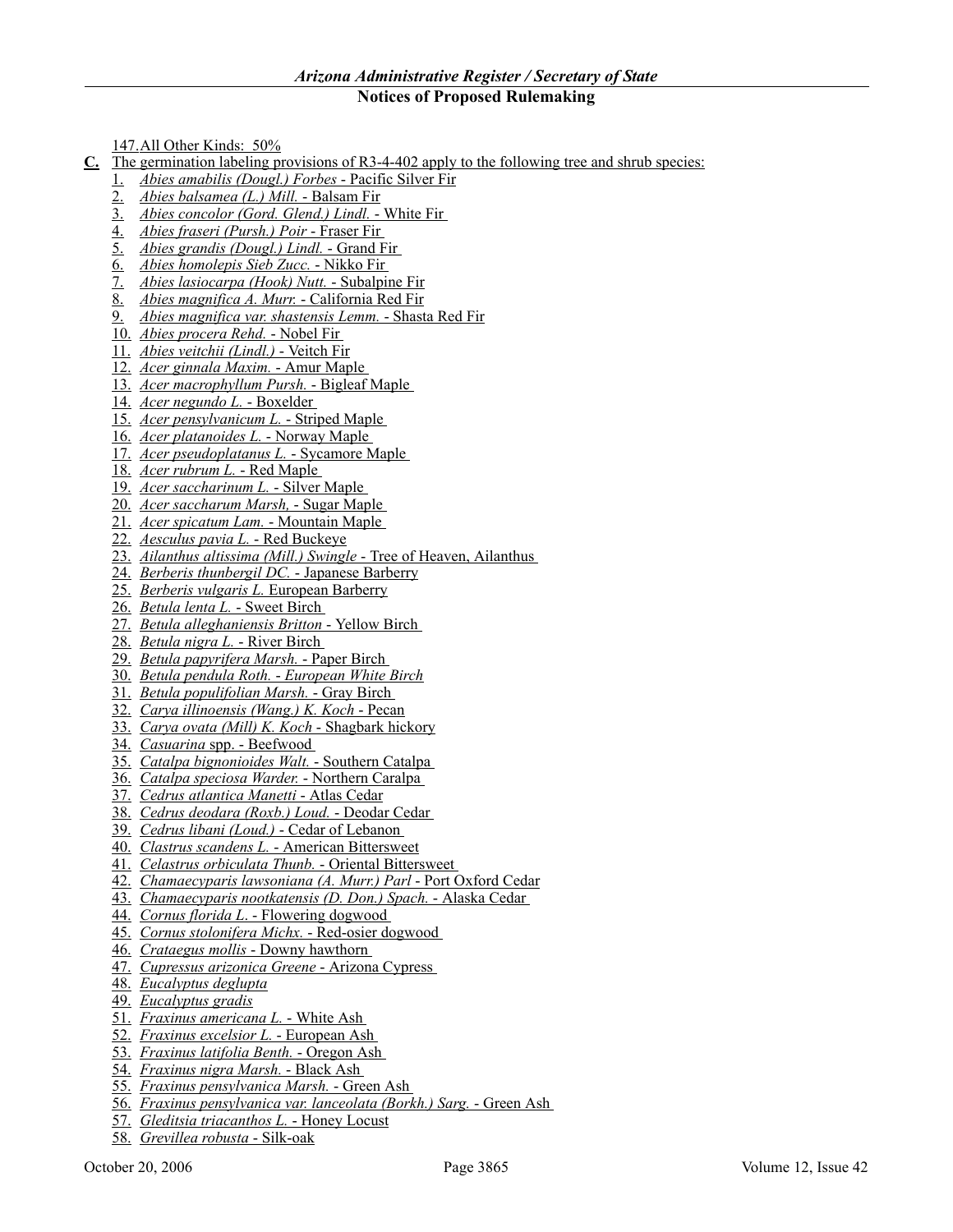- 59. *Larix decidua Mill,* European Larch
- 60. *Larix eurolepis Henry Dunkfeld Larch*
- 61. *Larix leptolepis (Sieb. Zucc.) Gord.* Japanese Larch
- 62. *Larix occidentalis Nutt.* Western Larch
- 63. *Larix sibirica Ledeb.* Siberian Larch
- 64. *Libocedrus decurrens incense-cedar*
- 65. *Liquidambar styraciflua L.* Sweetgum
- 66. *Liriodendron tulipifera L.* yellow-poplar
- 67. *Magnolia grandiflora* Southern magnolia
- 68. *Malus* spp. Apple
- 69. *Malus* spp. Crabapple
- 70. *Nyssa aquatica L.* Water tupelo
- 71. *Nyssa sylvatica var. sylvatica* Black tupelo
- 72. *Picea abies (L.) Karst.* Norway Spruce
- 73. *Picea engelmanni Parry* Engelmann Spruce
- 74. *Picea glauca (Moench.) Voss White Spruce*
- 75. *Picea glauca var. albertiana (S. Brown) Sarg.* Western White Spruce, Alberta White Spruce
- 76. *Picea glehnii (Fr. Schmidt) Mast.* Sakhalin Spruce
- 77. *Picea jezoensis (Sieb. Zucc.) Carr* Yeddo Spruce
- 78. *Picea koyamai Shiras.* Koyama Spruce
- 79. *Picea mariana (Mill.) B.S.P.* Black Spruce
- 80. *Picea omorika (Pancic.) Purkyne* Serbian Spruce
- 81. *Picea orientalis (L.) Link.* Oriental Spruce
- 82. *Picea polita (Sieb. Zucc.) Carr* Tigertail Spruce
- 83. *Picea pungens Engelm.* Blue Spruce, Colorado Spruce
- 84. *Picea pungens var. glauca Reg.* Colorado Blue Spruce
- 85. *Picea rubens Sarg.* Red Spruce
- 86. *Picea sitchensis (Bong.) Carr* Sitka Spruce
- 87. *Pinus albicaulis Engelm.* Whitebark Pine
- 88. *Pinus aristata Engelm.* Bristlecone Pine
- 89. *Pinus banksiana Lamb.* Jack Pine
- 90. *Pinus canariensis C. Smith* Canary Pine
- 91. *Pinus caribaea* Caribbean Pine
- 92. *Pinus cembroides Zucc.* Mexican Pinyon Pine
- 93. *Pinus clausa* Sand Pine
- 94. *Pinus conorta Dougl.* Lodgepole Pine
- 95. *Pinus contorta var. latifolia Engelm.* Lodgepole Pine
- 96. *Pinus coulteri D. Don.* Coulter Pine, Bigcone Pine
- 97. *Pinus densiflora Sieb. Zucc.* Japanese Red Pine
- 98. *Pinus echinata Mill.* Shortleaf Pine
- 99. *Pinus elliottii Engelm.* Slash Pine
- 100.*Pinus flexilis James* Limber Pine
- 101.*Pinus glabra Walt.* Spruce Pine
- 102.*Pinus griffithi McClelland* Himalayan Pine
- 103.*Pinus halepensis Mill.* Aleppo Pine
- 104.*Pinus jeffreyi Grev. Balf.* Jeffrey Pine
- 105.*Pinus khasya Royle* Khasia Pine
- 106.*Pinus lambertiana Dougl.* Sugar Pine
- 107.*Pinus heldreichii var. leucodermis (Ant.) Markgraf ex Fitschen* Balkan Pine, Bosnian Pine
- 108.*Pinus markusii DeVriese* Markus Pine
- 109.*Pinus monticola Dougl.* Western White Pine
- 110.*Pinus mugo Turra.* Mountain Pine
- 111.*Pinus mugo var. mughus (Scop.) Zenari* Mugo Swiss Mountain Pine
- 112.*Pinus muricata D. Don.* Bishoppine
- 113.*Pinus nigra Arnold*  Austrian Pine
- 114.*Pinus nigra poiretiana (Ant.) Aschers Graebn.* Corsican Pine
- 115.*Pinus palustris Mill.* Longleaf Pine
- 116.*Pinus parviflora Sieb. Zucc.* Japanese White Pine
- 117.*Pinus patula Schl. Cham.* Jelecote Pine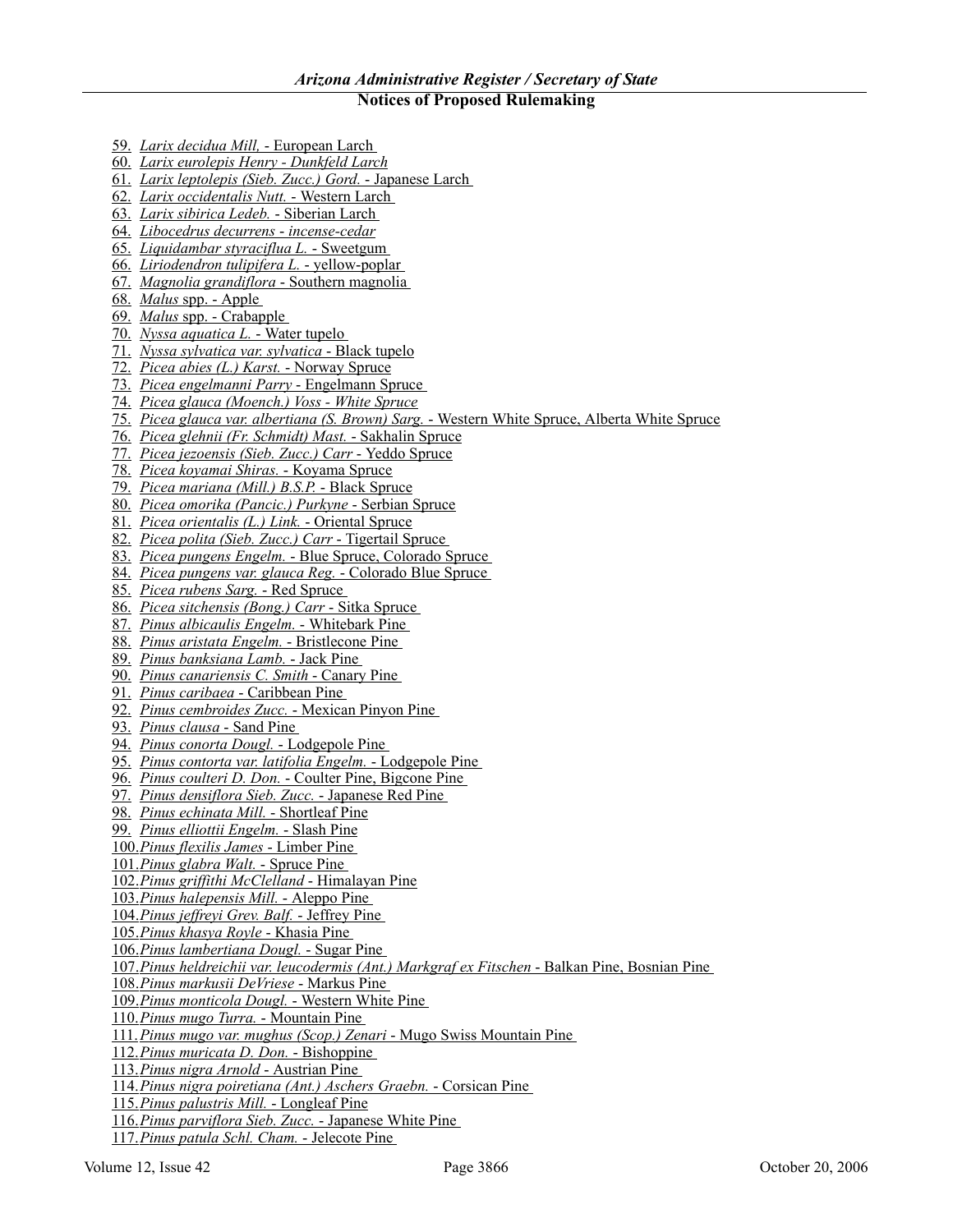118.*Pinus pinaster Sol.* - Cluster Pine 119.*Pinus pinea L.* - Italian Stone Pine 120.*Pinus ponderosa Laws.* - Ponderosa Plne, Western Yellow Pine 121.*Pinus radiata D. Don.* - Monterey Pine 122.*Pinus resinosa Ait.* - Red Pine, Norway Pine 123.*Pinus rigida Mill.* - Pitch Pine 124.*Pinus serotina Michx.* - Pond Pine 125.*Pinus strobus L.* - Eastern White Pine 126.*Pinus sylvestris L.* - Scotch Pine 127.*Pinus taeda L.* - Loblolly Pine 128.*Pinus taiwanensis Hayata* - Formosa Pine 129.*Pinus thunbergii Parl.* - Japanese Black Pine 130.*Pinus virginiana Mill.* - Virginia Pine, Scrub Pine 131.*Platanus occidentalis L.* - American Sycamore 132.*Populus* spp. - Poplars 133.*Prunus armeriaca L.* - Apricot 134.*Prunus avium (L.) L.* - Cherry 135.*Prunus domestica L.* - Plum, Prune 136.*Prunus persica Batsch.* – Peach 137.*Pseudotsuga menziesii var. glauca (Beissn.) Franco* - Blue Douglas Fir 138.*Pseudotsuga menziesii var. caesia (Beissn.) Franco* - Gray Douglas Fir 139.*Pseudotsuga menziesii var. viridis* - Green Douglas Fir 140.*Pyrus communis L.* - Pear 141.*Quercus* spp. - (Red or black oak group) 142.*Quercus alba L.* - White oak 143.*Quercus muehlenbergii Engelm.* - Chinkapin oak 144.*Quercus virginiana Mill.* - Live Oak 145.*Rhododendron* spp. – Rhododendron 146.*Robinia pseudoacacia L.* - Black Locust 147.*Rosa multiflora Thunb.* - Japanese Rose 148.*Sequoia gigantea (Lindl.) Decne.* - Giant Sequoia 149.*Sequoia sempervirens (D. Don.) Engl.* - Redwood 150.*Syringa vulgaris L.* - Common Lilac 151.*Thuja occidentalis L.* - Northern White Cedar, Eastern Arborvitae 152.*Thuja orientalis L.* - Oriental Arborvitae, Chinese Arborvitae 153.*Thuja plicata Donn.* - Western Red Cedar - Giant Arborvitae 154.*Tsuga canadensis (L.) Carr.* - Eastern Hemlock, Canada Hemlock 155.*Tsuga heterophylla (Raf.) Sarg.* - Western Hemlock, Pacific Hemlock 156.*Ulmus americana L.* - American Elm 157.*Ulmus parvifolia Jacq.* - Chinese Elm 158.*Ulmus pumila L.* - Siberian Elm

159.*Vitis vulpina L.* - Riverbank Grape

**D.** Tolerances shall not be used to show higher quality on the label than is indicated.

### **R3-4-406. Sampling and Analyzing Seed**

- **A.** The methods of taking, handling, analyzing, and testing samples of seed and the tolerances and methods of determination are prescribed in the *Federal Seed Act Regulations*, 7 CFR 201.39 through 201.65, amended January 1, 2002, and in the *Rules for Testing Seeds*, published by the Association of Official Seed Analysts, effective October 1, 2004 2004. This material is incorporated by reference, and is on file with the Department. It can also be accessed through the web site: http://www.aosaseed.com. and the Office of the Secretary of State, and It does not include any later amendments or editions. The CFR may be ordered from the Superintendent of Documents, P.O. Box 371954, Pittsburgh, PA, 15250-7954 and the Rules for Testing Seeds may be ordered from the AOSA Management Office, PMB 411, 1763 E. University Blvd., Suite A, Las Cruces, NM, 88001. If there is a conflict between the two documents, the requirements in CFR will prevail.
- **B.** A dealer labeler offering a seed for sale shall pay the cost of original germination and purity tests on each lot of seed offered for sale, and a dealer or labeler shall pay the cost of any subsequent germination test required by A.R.S. § 3-237. The Department shall pay the cost of testing seed samples drawn by a seed inspector from lots bearing valid labels. The dealer or labeler shall pay the cost of the test if such test result is used in subsequent re-labeling.

### **R3-4-408. Licenses: Seed Dealer and Seed Labeler; Fees**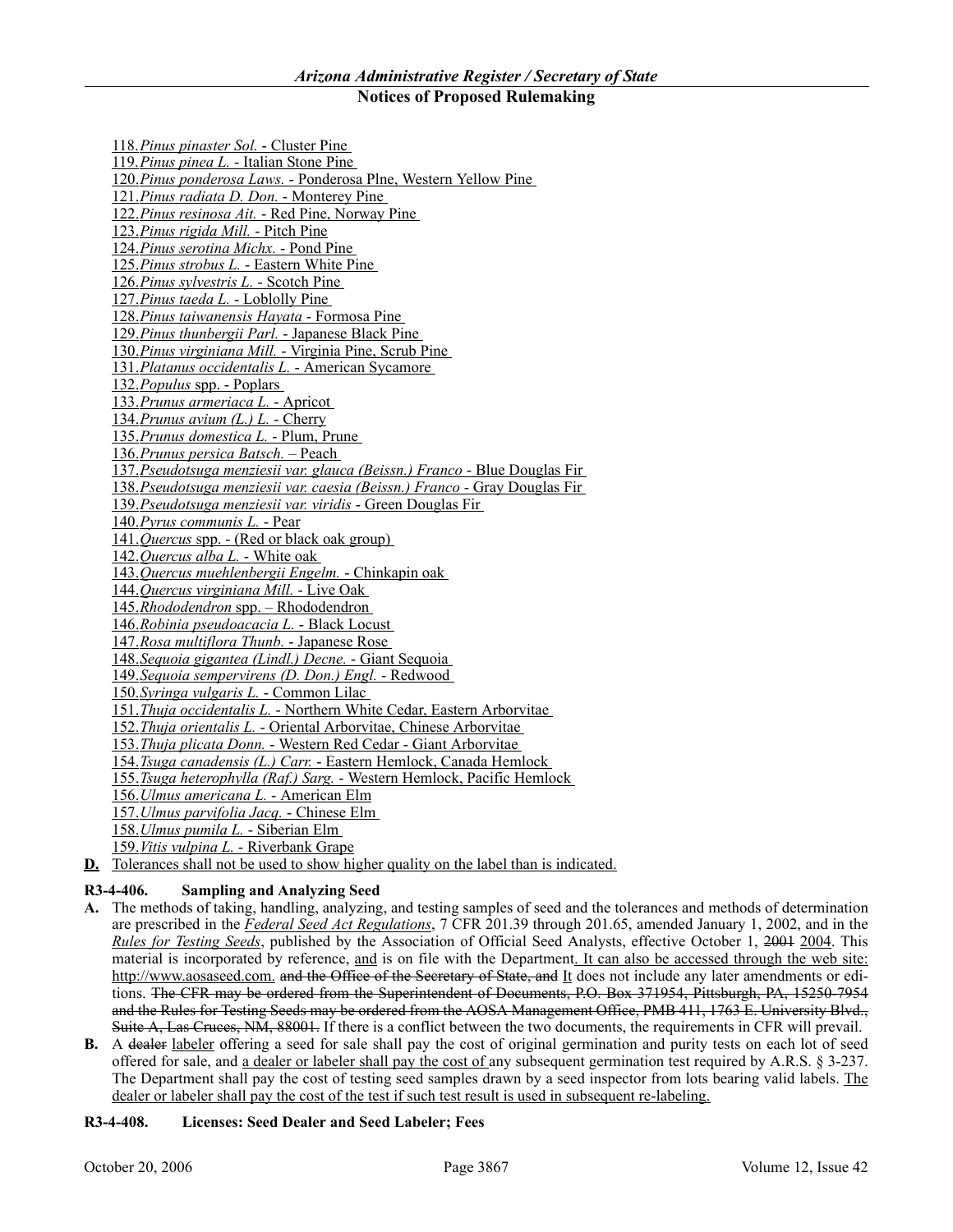- **A.** An applicant for a seed dealer or seed labeler license shall provide the following information to the Department:
	- 1. The year for which the applicant wishes to be licensed;
	- 2. The applicant's name, company name, address, and telephone number, fax and e-mail, as applicable;
	- 3. The current registration license number, if applicable;
	- 4. The number of business locations being licensed Verification of seed dealer or labeler license and number or numbers;
	- 5. The mailing and physical address of each business location being licensed;
	- 6. The applicant's check number and the check amount Company Tax ID number or if not a legally-recognized business entity the applicants social security number;
	- 7. The date of the application; and
	- 8. The signature and title of the applicant.
- **B.** Seed dealer and seed labeler licenses are not transferable and shall be valid for one year, or period thereof, expiring on June 30 unless otherwise provided in A.R.S. § 3-233(A)(6).
- **C.** Completed applications shall be submitted to the Department and shall be accompanied by a nonrefundable fee of:
	- 1. Seed dealers, \$25.00 \$50.00 per location;
	- 2. Seed labelers, \$40.00 \$100.00.

# **R3-4-409. Violations and Penalties**

- **A.** It shall be a violation for which the following penalties may be assessed against the dealer or labeler for each customer affected by the violation: \$50 on the first offense, \$150 on the second offense and \$300 for each subsequent offense within a 3 year period.
	- 1. To not have completed the germination requirements on agricultural, vegetable or flower seed intended for wholesale or agricultural use within 9 months prior to sale, exclusive of the month in which the test was completed, this does not apply to (2) or (3) following.
	- 2. To not have completed the germination requirements for agricultural vegetable and flower seed intended for retail purchase within the past 15 months, exclusive of the month in which the test was completed.
	- 3. To not have completed the germination requirements for hermetically sealed containers of agricultural or vegetable seeds within 36 months prior to sale, exclusive of the month in which the test was completed. If seeds in hermetically-sealed containers are sold, exposed for sale, or offered for sale or transportation more than 36 months after the last day of the month in which they were tested prior to packaging, they must have been retested within a 9-month period, exclusive of the calendar month in which the retest was completed, immediately prior to sale, exposure for sale, or offering for sale or transportation.
	- 4. To not be labeled in accordance with the provisions of thisSection.
	- $\overline{5}$ . To not have obtained any license that is required by this Article.
	- 6. To consist of or to contain prohibited noxious weed seeds, subject to recognized tolerances.
	- 7. To consist of or to contain restricted noxious weed seeds per pound in excess of the number prescribed in R3-4- 403(B), or in excess of the number declared or in excess of the maximum percentage allowed (0.50%) for UGS on the label attached to the container of the seed or associated with seed.
	- 8. To contain more than 2 1/2 percent by weight of all weed seeds.
	- 9. To detach, alter, deface, or destroy any label provided for in this Section, or to alter or substitute seed in a manner that may defeat the purpose of this Section.
	- 10. To use relabeling stickers without having both the calendar month and year the germination test was completed, the sell by date as required, and the lot number that matches the existing, original lot number and identity of the labeling person if different from the original labeler.
- **B.** It shall be a violation for which the following penalties may be assessed against the dealer or labeler: \$500 on the first offense, \$1250 on the second offense and \$2500 for each subsequent offense within a 3 year period.
	- 1. To label, advertise, or represent seed subject to this Article represents the seed to be certified seed or any class thereof unless:
		- a. It has been determined by a seed certifying agency that such seed conformed to standards of purity and identification as to kind, species (and subspecies, if appropriate), or variety; and,
		- b. The seed bears an official label issued for such seed by a seed certifying agency certifying that the seed is of a specified class and a specified kind, species (and subspecies, if appropriate) or variety.
	- 2. To disseminate any false or misleading advertisements concerning seeds subject to this Article in any manner or by any means.
	- 3. To hinder or obstruct in any way, any authorized person in the performance of their duties under this Article.
	- 4. To fail to comply with a "cease and desist" order or to move or otherwise handle or dispose of any lot of seed held under a "cease and desist" order or tags attached thereto, except with express permission of the enforcing officer, and for purpose specified thereby.
	- 5. To alter or falsify any seed label(s), seed tests), laboratory report(s), record(s), or other document(s) to create a mis-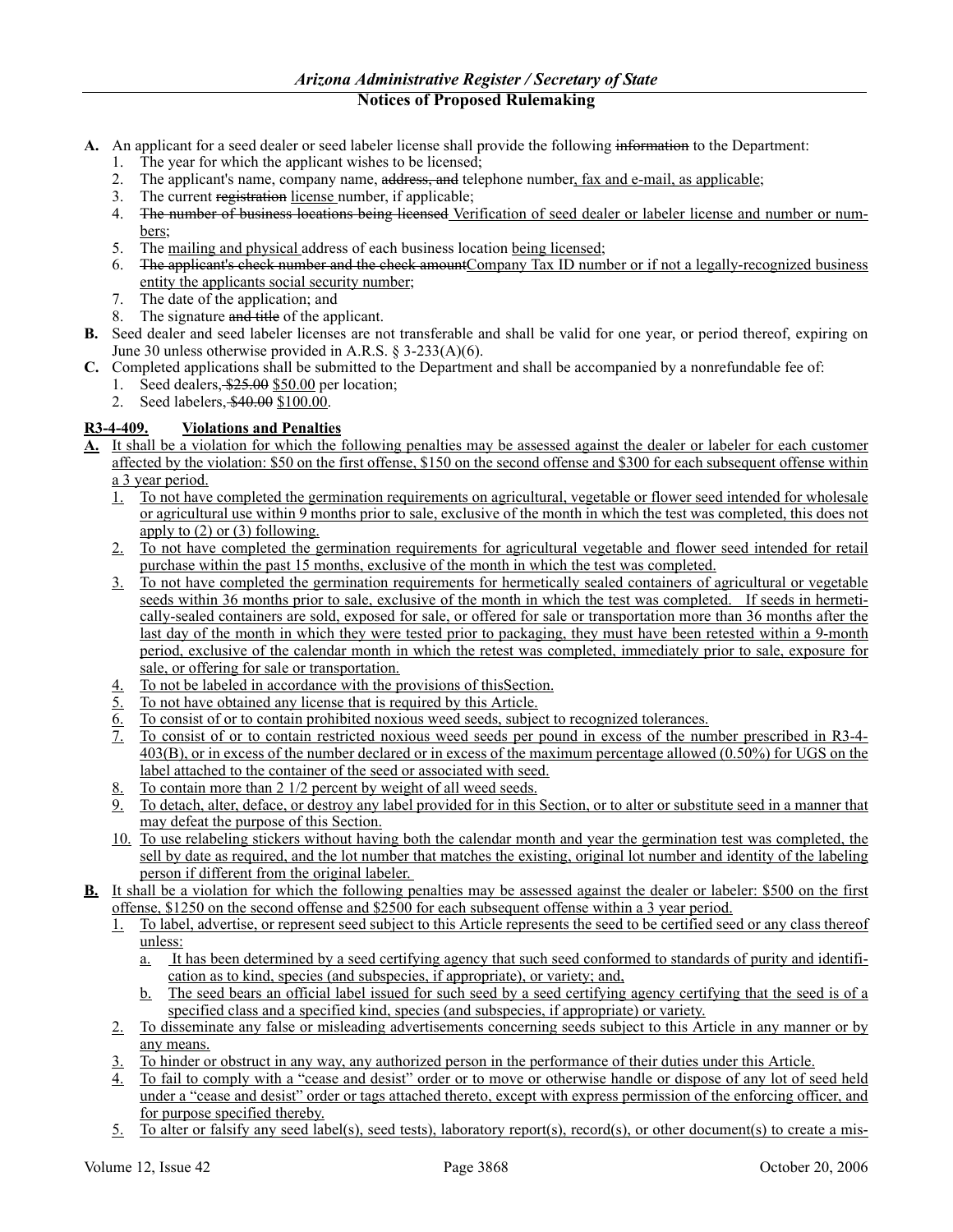leading impression as to kind, kind of variety, history, quality or origin of seed.

- 6. To have seed treated without proper labeling.
- 7. To have seed that has false or misleading labeling.
- 8. To provide false information to any authorized person in the performance of their duties under this Article.
- 9. To use the word "trace" or the phrase "contains  $> .01\%$ " as a substitute for any statement which is required.

# **NOTICE OF PROPOSED RULEMAKING**

### **TITLE 4. PROFESSIONS AND OCCUPATIONS**

### **CHAPTER 20. BOARD OF DISPENSING OPTICIANS**

[R06-381]

### **PREAMBLE**

### **1. Sections Affected Rulemaking Action**

R4-20-117 Amend

### **2. The statutory authority for the rulemaking, including both the authorizing statute (general) and the statutes the rule are implementing (specific):**

Authorizing statute: A.R.S. § 32-1673.

Implementing statute: A.R.S. §§ 32-1671, 32-1672, 32-1673, 32-1674, 32-1681, 32-1682, 32-1683, 32-1684, 32- 1684.01, 32-1685, 32-1686, 32-1687, 32-1691, 32-1691.01, 32-1693, 32-1694, 32-1695, 32-1695, 32-1696, 32-1697, 32-1698, 32-1699

### **3. Register citation and date for the original Notice of Proposed Rulemaking:**

Notice of Rulemaking Docket Opening: 12 A.A.R. 1033, March 31, 2006

**4. The name and address of agency personnel with whom persons may communicate regarding the rulemaking:** Name: Lori D. Scott, Executive Director

| Address:   | 1400 W. Washington, Rm 230<br>Phoenix, AZ 85007 |
|------------|-------------------------------------------------|
| Telephone: | $(602)$ 542-3095                                |
| Fax:       | $(602)$ 542-3093                                |
| e-mail:    | director@asbdo.state.az.us                      |

### **5. An explanation of the rule, including the agency's reasons for initiating the rule:**

The proposed rule change provides detailed licensing and regulatory information and procedural instructions. The Board is amending the proposed rule for clarification of dispensing contact lenses.

- **6. A reference to any study relevant to the rule that the agency reviewed and proposes either to rely on or not to rely on in its evaluation of or justification for the rule, where the public may obtain or review each study, all data underlying each study, and any analysis of each study and other supporting material:** None
- **7. A showing of good cause why the rule is necessary to promote a statewide interest if the rule will diminish a previous grant of authority of a political subdivision of this state:**

The proposed amendments do not diminish a previous grant of authority of a political subdivision of this state.

### **8. The preliminary summary of the economic, small business, and consumer impact:**

This rulemaking will have minimal to no impact on small business The Board anticipates this to be a minimal impact on applicants and licensees.

### **9. The name and address of agency personnel with who persons may communicate regarding the accuracy of the economic, small business, and consumer impact statement:**

| Name:      | Lori D. Scott, Executive Director               |
|------------|-------------------------------------------------|
| Address:   | 1400 W. Washington, Rm 230<br>Phoenix, AZ 85007 |
| Telephone: | $(602)$ 542-3095                                |
| Fax:       | $(602)$ 542-3093                                |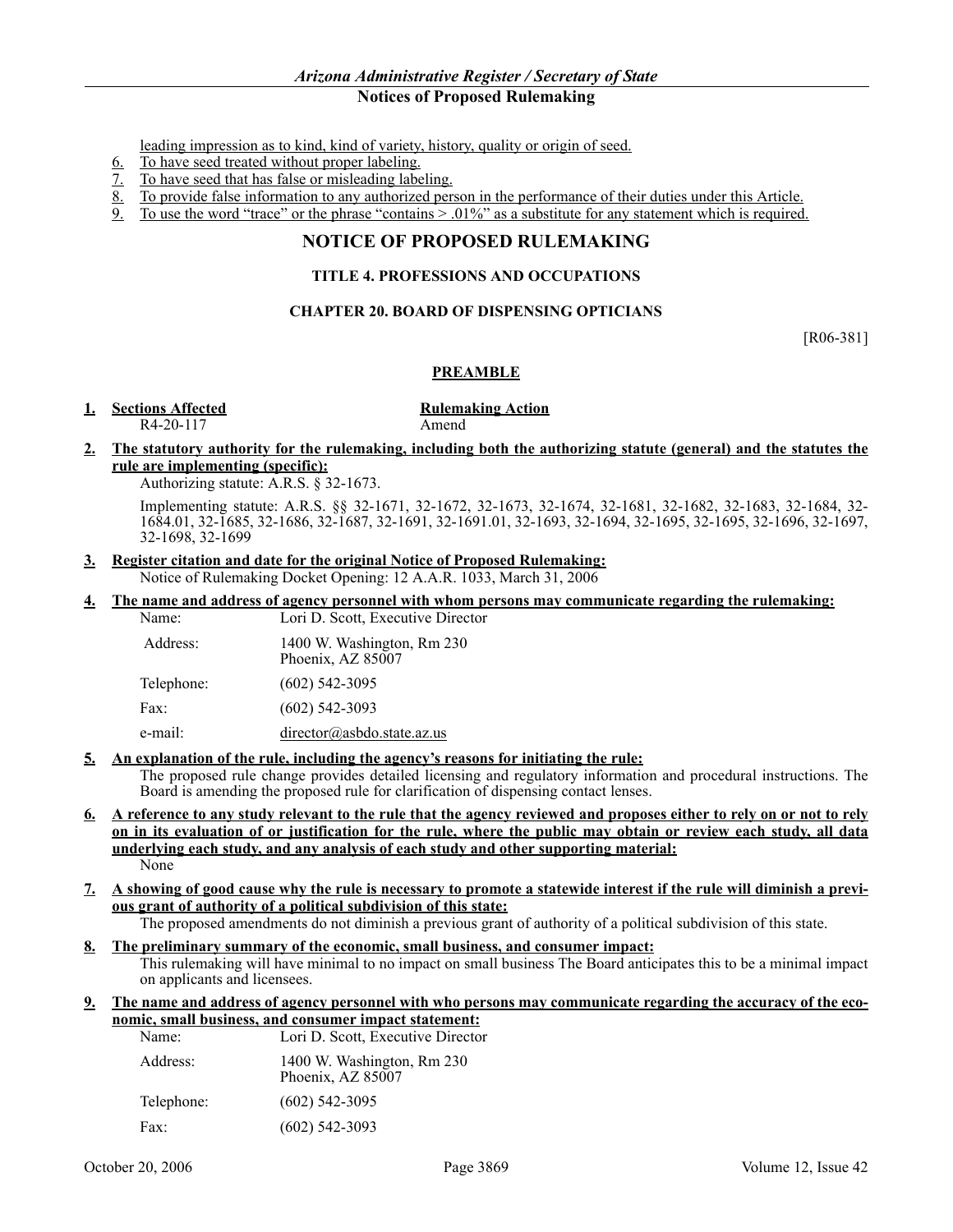E-mail: director@asbdo.state.az.us

**10. The time, place and nature of the proceedings for the making, amendment, or repeal of the rule, or if no proceeding is scheduled, where when and how persons may request an oral proceeding on the proposed rule:**

No oral proceedings are scheduled.

Written comments will be accepted by the Board office, Monday through Friday  $8:00$  am  $-5:00$  pm no later than  $5:00$ pm November 30, 2006

The public record on the proposed rulemaking will close at 5:00 pm on November 30, 2006.

### **11. Any other matters prescribed by statute that are applicable to the specific agency or to any specific rule or class of rules:**

None

- **12. Incorporations by reference and their location in the rules:** None
- **13. The full text of the rule follows:**

### **TITLE 4. PROFESSIONS AND OCCUPATIONS**

### **CHAPTER 20. BOARD OF DISPENSING OPTICIANS**

### **ARTICLE 1. GENERAL**

Section

R4-20-117. Scope of Practice

### **ARTICLE 1. GENERAL**

### **R4-20-117. Scope of Practice**

**A.** The scope of practice of a dispensing optician means the activities described in A.R.S. § 32-1671(3) and

**B.** The dispensing optician shall fill a refill of a contact lens prescription prior to its expiration date with no more than the sufficient quantity of replacement contact lenses needed through the expiration date.

# **NOTICE OF PROPOSED RULEMAKING**

### **TITLE 4. PROFESSIONS AND OCCUPATIONS**

### **CHAPTER 30. BOARD OF TECHNICAL REGISTRATION**

[R06-377]

# **PREAMBLE**

# **1.1. Sections Affected 1.1. <b>Rulemaking Action**

R4-30-304 Amend

**2. The statutory authority for the rulemaking, including both the authorizing statute (general) and the implementing statute (specific):**

Authorizing statute: A.R.S. § 32-106 (A)(1), (3) and (4)

Implementing statute: A.R.S. § 32-122.01(A)(2) and (3), (B)(2) and (3)

**3. A list of all previous notices appearing in the Register addressing the proposed rule:**

Notice of Rulemaking Docket Opening: 12 A.A.R. 3904, October 20, 2006 *(in this issue)*

### **4. The name and address of agency personnel with whom persons may communicate regarding the rulemaking:** Name: Julie Ruff

Address: Arizona State Board of Technical Registration 1110 W. Washington Street, Suite 240 Phoenix, AZ 85007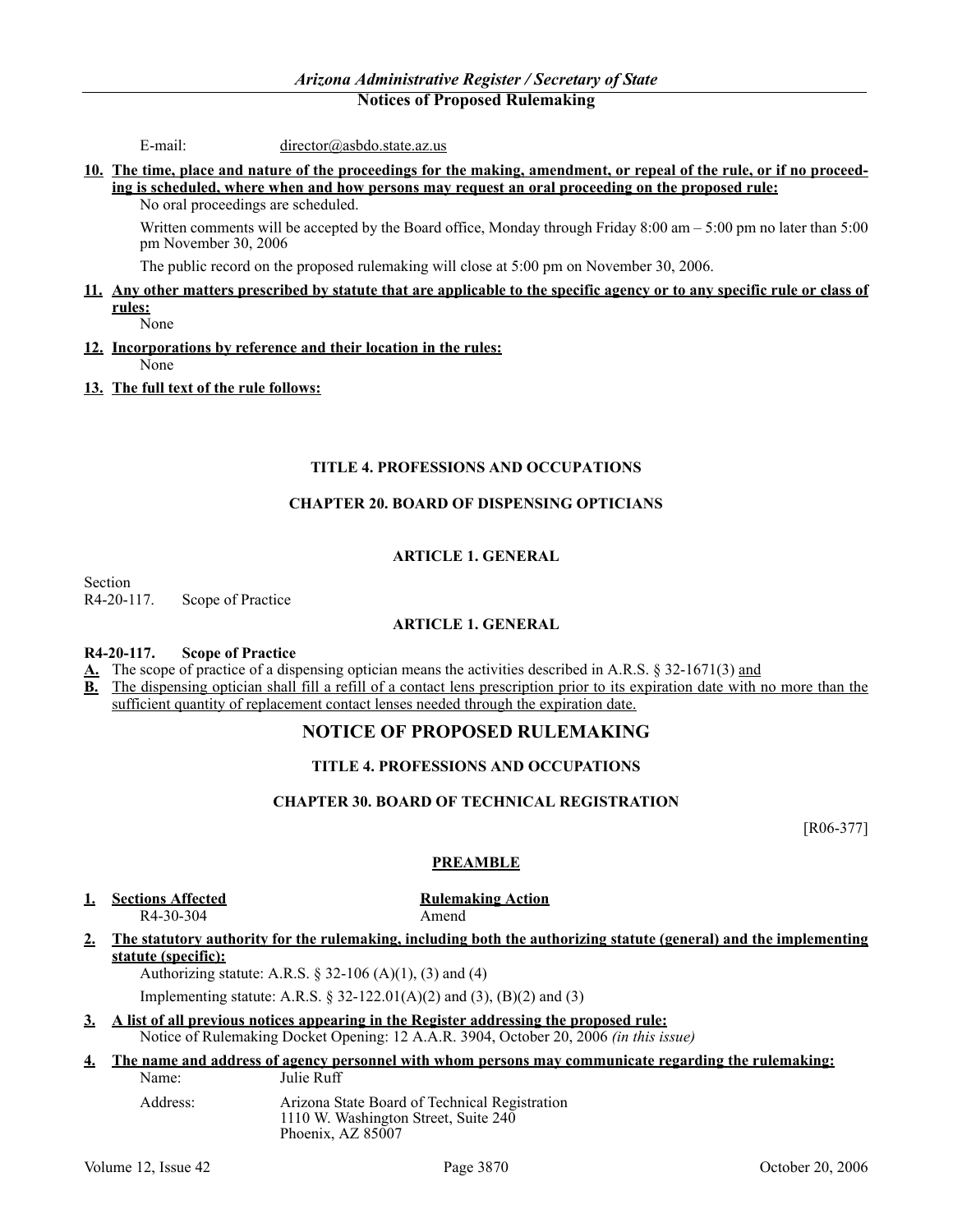| Telephone: | $(602)$ 364-4940     |
|------------|----------------------|
| Fax:       | $(602)$ 364-4931     |
| E-mail:    | julie.ruff@azbtr.gov |

### **5. An explanation of the rule, including the agency's reasons for initiating the rulemaking:**

The Board has determined that clarification of this rule is necessary to assist registrants with determining what is or is not a professional document, recognizing where, when, and how professional documents must be sealed, and the requirements for sealing electronically stored professional documents.

- **6. A reference to any study relevant to the rule that the agency reviewed and proposes either to rely on or not to rely on in its evaluation of or justification for the rule, where the public may obtain or review each study, all data underlying each study, and any analysis of each study and other supporting material:** Not applicable
- **7. A showing of good cause why the rule is necessary to promote a statewide interest if the rule will diminish a previous grant of authority of a political subdivision of this state:** Not applicable
- **8. The preliminary summary of the economic, small business, and consumer impact:** There are no significant economic impacts for registrants.

There are no significant economic impacts on other government agencies.

**9. The name and address of agency personnel with whom persons may communicate regarding the accuracy of the economic, small business, and consumer impact statement:**

| Arizona State Board of Technical Registration<br>Address:<br>1110 W. Washington Street, Suite 240<br>Phoenix, AZ 85007 |  |
|------------------------------------------------------------------------------------------------------------------------|--|
| Telephone:<br>$(602)$ 364-4940                                                                                         |  |
| $(602)$ 364-4931<br>Fax:                                                                                               |  |
| E-mail:<br>julie.ruff@btr.state.az.us                                                                                  |  |

**10. The time, place, and nature of the proceedings for the making, amendment, or repeal of the rule, or if no proceeding is scheduled, where, when, and how persons may request an oral proceeding on the proposed rule:**

Written or oral comments will be accepted from 8:00 a.m. to 5:00 p.m., Monday through Friday, by mail at 1110 W. Washington Street, Suite 240, Phoenix, AZ 85007, facsimile at (602) 364-4931, or by e-mail at julie.ruff@azbtr.gov for thirty (30) days from the date it is published in the Secretary of State's Register.

**11. Any other matters prescribed by statute that are applicable to the specific agency or to any specific rule or class of rules:**

None

### **12. Any material incorporated by reference and its location in the rule:** None

**13. The full text of the rule follows:**

# **TITLE 4. PROFESSIONS AND OCCUPATIONS**

# **CHAPTER 30. BOARD OF TECHNICAL REGISTRATION**

### **ARTICLE 3. REGULATORY PROVISIONS**

Section R4-30-304. Use of Seals

### **ARTICLE 3. REGULATORY PROVISIONS**

**R4-30-304. Use of Seals**

**A.** A registrant shall place a permanently legible imprint of the registrant's seal and signature shall appear on the following: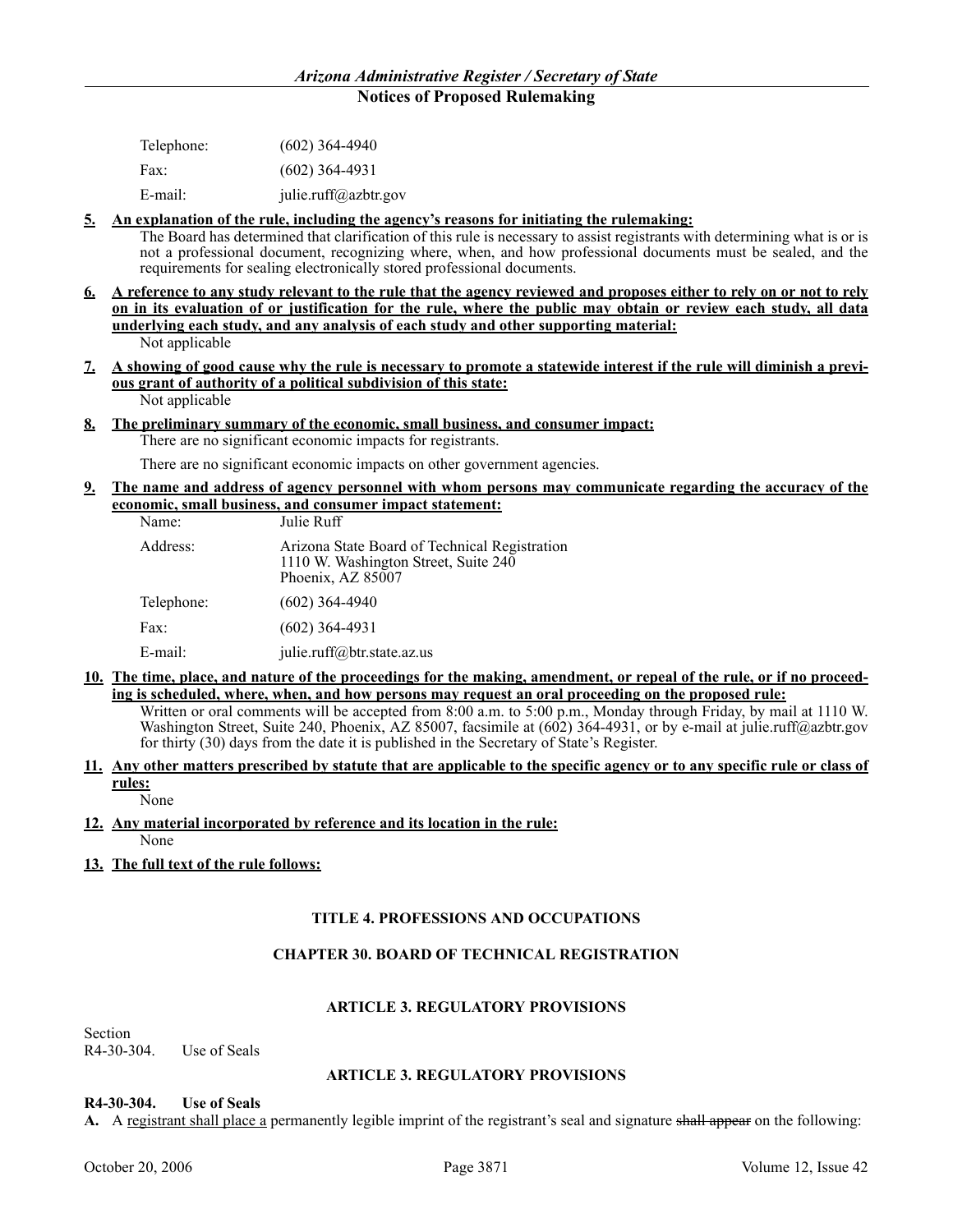- 1. Each sheet of drawings or maps;
- 2. Each of the master sheets when reproduced into a single set of finished drawings or maps;
- 3. Either the cover, title, index page, or table of contents page, or first sheet of each set of project specifications;
- 4. Either the cover, index page, or first sheet of each addenda or change orders order to specifications;
- 5. Either the cover, index page, or first sheet of bound details when prepared to supplement project drawings or maps;
- 6. Either the cover, title, index, or table of contents page, or first sheet of reports, specifications, and any report, specification, or other professional documents document prepared by a registrant or the registrant's bona fide employee; and
- 7. The signature line of any letter or other professional document prepared by a registrant, or the registrant's bona fide employee; and
- 7.8. Shop drawings requiring that require professional services or work as described in the Act. Examples of shop drawings not requiring seals are those showing only: that do not require a seal include drawings that show only:
	- a. Sizing and dimensioning information for fabrication purposes;
	- b. Construction techniques or sequences;
	- c. Components with previous approvals or designed by the registrant of record; or
	- d. Modifications to existing installations not affecting that do not affect the original design parameters and which do not require additional computations.
- **B.** A registrant shall apply a label describing that describes the name of the project and an original imprint of the registrant's seal and signature shall be applied to on all video cassettes containing that contain copies of professional documents.
- **C.** If a professional document is stored, filed, or provided to a client, regulatory body or any other person for any reason by computer disk, tape, cd, or any other electronic form, the registrant shall mark each professional document "electronic copy of final document, original sealed document with" and identify the registrant's name and registration number.
- **C.** In the event that a professional document is provided to a client, regulatory body, or any other person for any reason by computer disk, tape, CD or any other electronic form, and the document does not comply with the requirements of subsection (D), the registrant shall mark the professional document: "Electronic copy of final document; sealed original document is with (identify the registrant's name and registration number)."
- **D.** A registrant shall sign, date, and seal a professional document:
	- 1. Before the document is submitted to a client, contractor, any regulatory or review body, or any other person, unless the document is marked "preliminary," "draft," or "not for construction" except when the document is work product intended for use by other members of a design team; and
- 2. In all cases, if the document is prepared for the purpose of dispute resolution, litigation, arbitration, or mediation.
- **E.** For purposes of subsection (A), all original documents shall include:
	- 1. An original seal imprint or a computer-generated seal that matches the seal on file at the Board's office;<br>2. An original signature that does not obscure either the registrant's printed name or registration number: an
	- 2. An original signature that does not obscure either the registrant's printed name or registration number; and
	- 3. The date the document was sealed.
- **F.** Methods of transferring a seal other than an original seal imprint or a computer-generated seal are not acceptable.
- **G.** An electronic signature, as an option to a permanently legible signature, in accordance with A.R.S. Title 41 and Title 44, is acceptable for all professional documents. The registrant shall provide adequate security regarding the use of the seal and signature.

# **NOTICE OF PROPOSED RULEMAKING**

### **TITLE 17. TRANSPORTATION**

### **CHAPTER 5. DEPARTMENT OF TRANSPORTATION COMMERCIAL PROGRAMS**

[R06-373]

### **PREAMBLE**

**1. Sections Affected Rulemaking Action** R17-5-209 Amend

- **2. The statutory authority for the rulemaking, including both the authorizing statute (general) and the statutes the rules are implementing (specific):**
	- Authorizing statute: A.R.S. § 28-366

Implementing statute: A.R.S. §§ 28-5204 and 28-5235

**3. A list of all previous notices appearing in the Register addressing the proposed rule:** Notice of Rulemaking Docket Opening: 12 A.A.R., 191, January 20, 2006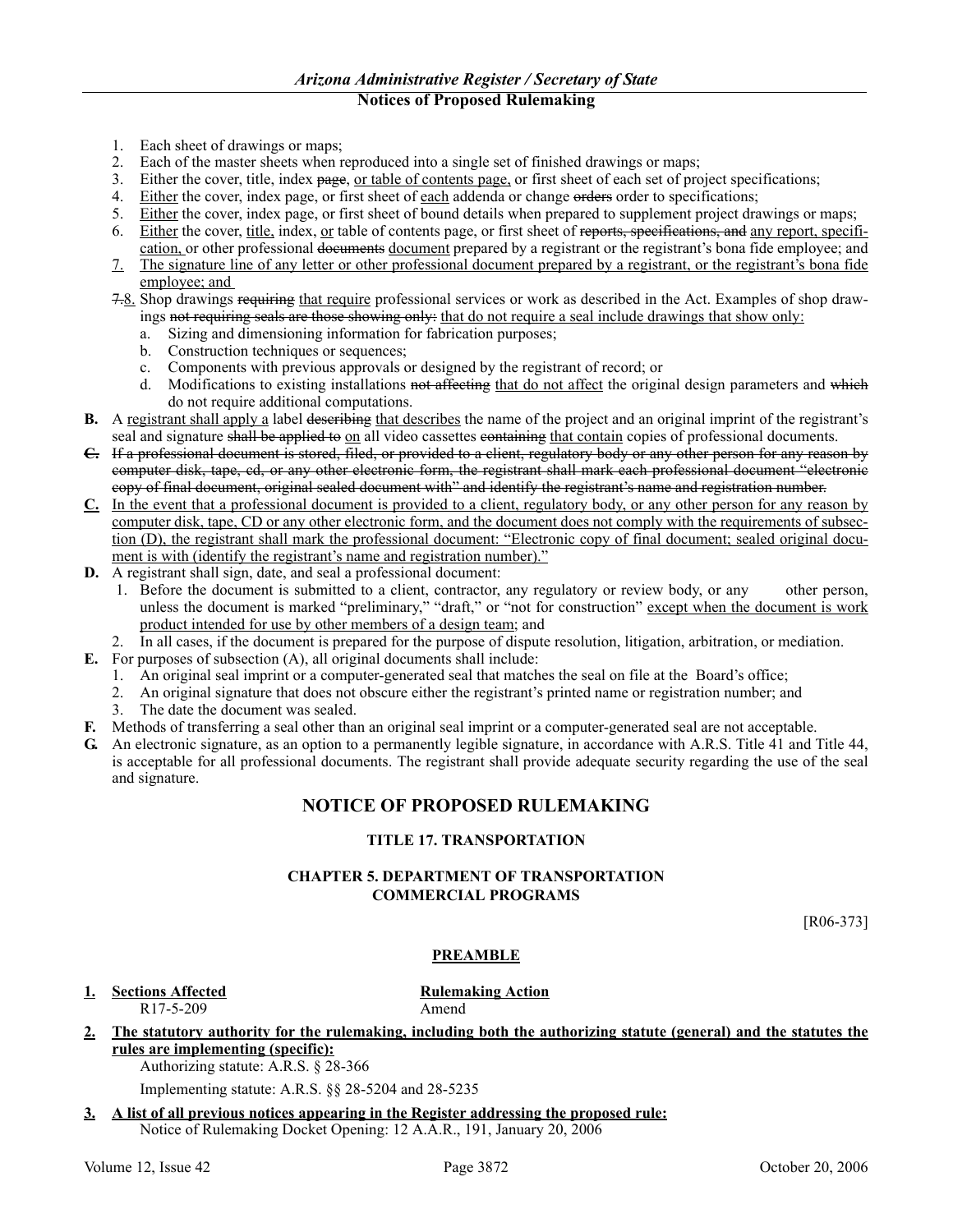Notice of Proposed Rulemaking: 12 A.A.R., 170, January 20, 2006 Notice of Rulemaking Docket Opening: 12 A.A.R., 3245, September 8, 2006

### **4. The name and address of agency personnel with whom persons may communicate regarding the rulemaking:**

| Name:      | Celeste M. Cook, Administrative Rules Unit                                                                         |
|------------|--------------------------------------------------------------------------------------------------------------------|
| Address:   | Department of Transportation, Motor Vehicle Division<br>1801 W. Jefferson St., Mail Drop 530M<br>Phoenix, AZ 85007 |
| Telephone: | $(602)$ 712-7624                                                                                                   |
| Fax:       | $(602)$ 712-3081                                                                                                   |
| E-mail:    | $ccook(a)$ azdot.gov                                                                                               |

Please visit the ADOT web site to track progress of this rule and any other agency rulemaking matters at http:// mvd.azdot.gov/mvd/MVDRules/rules.asp.

### **5. An explanation of the rule, including the agency's reasons for initiating the rule:**

The Division engages in this rulemaking to incorporate sections of the 2005 edition of the 49 CFR by reference into Arizona Motor Carrier Safety administrative rules. Changes are also made to ensure conformity to Arizona Administrative Procedures Act, Secretary of State, and Governor's Regulatory Review Council rulemaking format and style requirements.

- **6. A reference to any study relevant to the rule that the agency reviewed and proposes either to rely on or not to rely on in its evaluation of or justification for the rule, where the public may obtain or review each study, all data underlying each study, and any analysis of each study and other supporting material:** The agency did not review any study for this rulemaking.
- **7. A showing of good cause why the rule is necessary to promote a statewide interest if the rule will diminish a previous grant of authority of a political subdivision of this state:** Not applicable
- **8. The preliminary summary of the economic, small business, and consumer impact:** The economic impact of this rule is negligible. The rulemaking does not make any substantial changes to the rule. The only estimated impact to the Division as a result of these rules will be the resources necessary for rulemaking.
- **9. The name and address of agency personnel with whom persons may communicate regarding the accuracy of the economic, small business, and consumer impact statement:**

| Name:      | Celeste M. Cook, Administrative Rules Unit                                                                         |
|------------|--------------------------------------------------------------------------------------------------------------------|
| Address:   | Department of Transportation, Motor Vehicle Division<br>1801 W. Jefferson St., Mail Drop 530M<br>Phoenix, AZ 85007 |
| Telephone: | $(602)$ 712-7624                                                                                                   |
| Fax:       | $(602)$ 712-3081                                                                                                   |
| $E$ -mail: | $ccook(a)$ azdot.gov                                                                                               |

Please visit the ADOT web site to track progress of this rule and any other agency rulemaking matters at http:// mvd.azdot.gov/mvd/MVDRules/rules.asp.

**10. The time, place, and nature of the proceedings for the making, amendment, or repeal of the rule, or if no proceeding is scheduled, where, when, and how persons may request an oral proceeding on the proposed rule:**

An oral proceeding is not scheduled for these proposed rules. To request an oral proceeding or to submit a written faxed or e-mail comments, please contact the Administrative Rule Analyst listed in #4 between the hours of 8:00 a.m. and 5:00 p.m., Monday through Friday, except legal holidays. If no request for an oral proceeding is made, the public record will close on November 28, 2006 at 5:00 p.m.

### **11. Any other matters prescribed by statute that are applicable to the specific agency or to any specific rule or class of rules:**

Not applicable

### **12. Incorporations by reference and their location in the rules:**

In R17-5-202(A):

49 CFR Parts 40, 382, 390, 391, 392, 393, 395, 396, 397, and 399, published October 1, 2005

### **13. The full text of the rules follows:**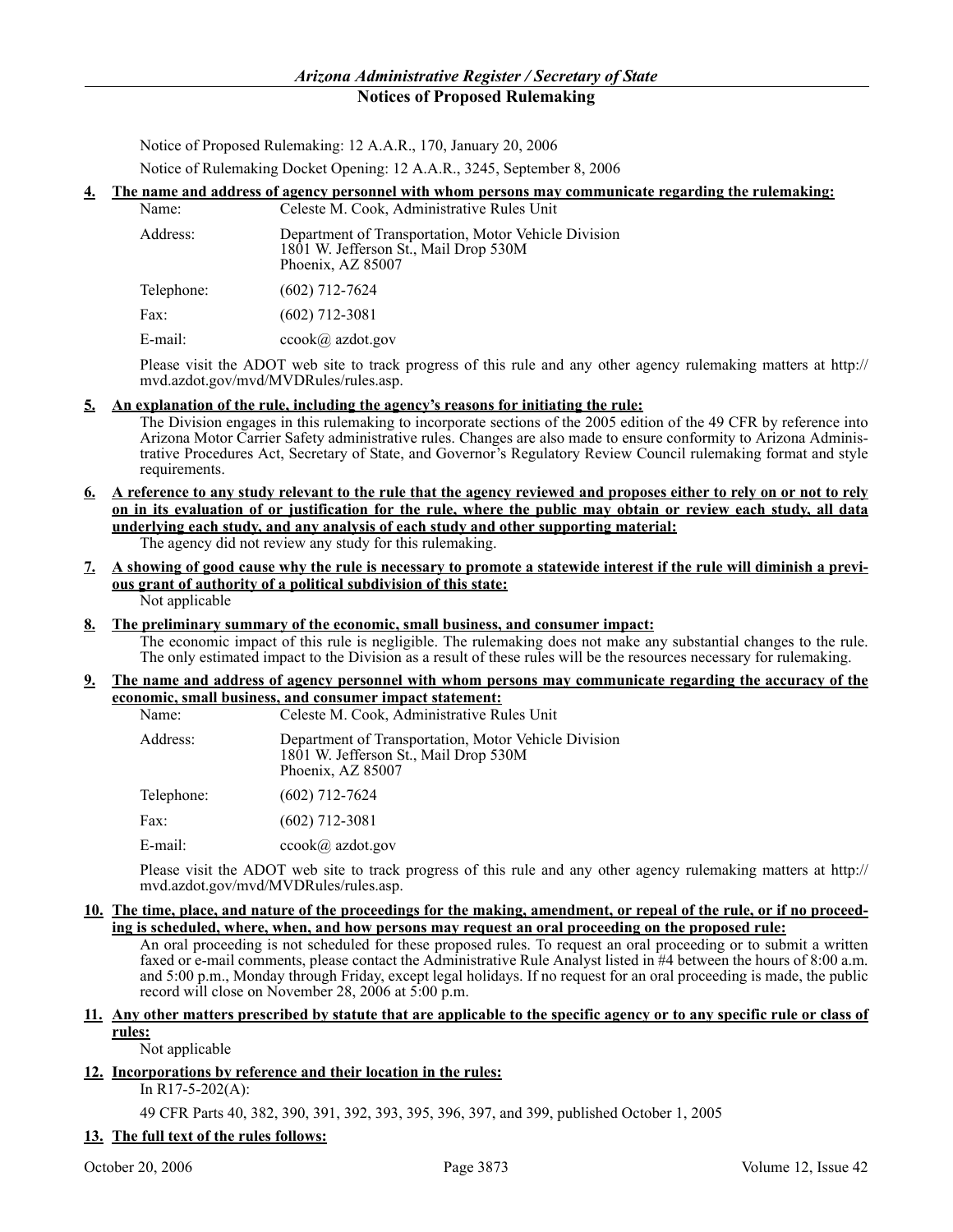### **TITLE 17. TRANSPORTATION**

### **CHAPTER 5. DEPARTMENT OF TRANSPORTATION COMMERCIAL PROGRAMS**

### **ARTICLE 2. MOTOR CARRIERS**

Section

R17-5-209. Hazardous Materials Transportation

### **ARTICLE 2. MOTOR CARRIERS**

### **R17-5-209. Hazardous Materials Transportation**

- **A.** Incorporation of federal regulations.
	- 1. The Motor Vehicle Division incorporates the following portions of the Federal Hazardous Materials Regulations by reference. Materials incorporated by reference are on file in the Secretary of State's Office. The incorporated Hazardous Materials Regulations are published in 49 CFR, Transportation, Subtitle B - Other Regulations Relating to Transportation, Chapter I - Research and Special Programs Administration, Department of Transportation:
		- a. Subchapter A Hazardous Materials and Oil Transportation; Part 107 Hazardous materials program procedures; and
		- b. Subchapter C Hazardous Materials Regulations; Parts:
			- i. 171 General information, regulations, and definitions;
			- ii. 172 Hazardous materials table, special provisions, hazardous materials communications, emergency response information, and training requirements;
			- iii. 173 Shippers general requirements for shipments and packagings;
			- iv. 177 Carriage by public highway;
			- v. 178 Specifications for packagings; and
			- vi. 180 Continuing qualification and maintenance of packagings.
	- 2. These parts are incorporated as printed in the October 1, 2002 2005 edition, and those sections of the October 1, 1991 edition authorized for use under the transitional provisions of Section 171.14 of the October 1, 2002 2005 edition and no later amendments or editions, as amended by R17-5-209. The incorporated material is available from the U.S. Government Printing Office, Superintendent of Documents, Mail Stop: SSOP, Washington, D.C. 20402-0001, and is on file with the Division.
- **B.** Application and exceptions.
	- 1. Application.
		- a. Regulations incorporated in subsection (A) apply as amended by subsection (C) to motor carriers, shippers, and manufacturers as defined in under A.R.S. § 28-5201.
		- b. Regulations incorporated in subsection (A) also apply to any vehicle owned or operated by the state, a political subdivision, or a state public authority, used to transport a hazardous material, including hazardous substances and hazardous waste.
	- 2. Exceptions. An authorized emergency vehicle, as defined in <u>under</u> A.R.S. § 28-101, is excepted from the provisions of this Section.
- **C.** Amendments.
	- 1. The following sections of the Federal Hazardous Materials Regulations, incorporated under subsection (A), are amended as follows:
		- 1.a. Part 171. General information, regulations, and definitions.
			- a.i. Section 171.1. Purpose and scope. Paragraph (a) is amended to read: "The transportation of hazardous materials by and their offering to: (1) interstate, intrastate, and foreign motor carriers; and (2) vehicles owned or operated by the state, a political subdivision or a state public authority, which are used to transport hazardous material."

b.ii. Section 171.8. Definitions and abbreviations. Section 171.8 is amended by revising the definitions for "Carrier," "Hazmat employer," and "Person," and adding a definition for "Highway" as follows:

"'Carrier' means a person engaged in the transportation of passengers or property by highway as a common, contract, or private carrier and also includes the state, a political subdivision, and a state public authority engaged in the transportation of hazardous material."

"'Hazmat employer' means a person who uses one or more of its employees in connection with: transporting hazardous material; causing hazardous material to be transported or shipped; or representing, marking, certifying, selling, offering, reconditioning, testing, repairing, or modifying containers, drums, or packagings as qualified for use in the transportation of hazardous material. This term includes motor carriers, shippers, and manufacturers defined in <u>under</u> A.R.S.  $\S$  28-5201 and includes the state, political subdivisions, and state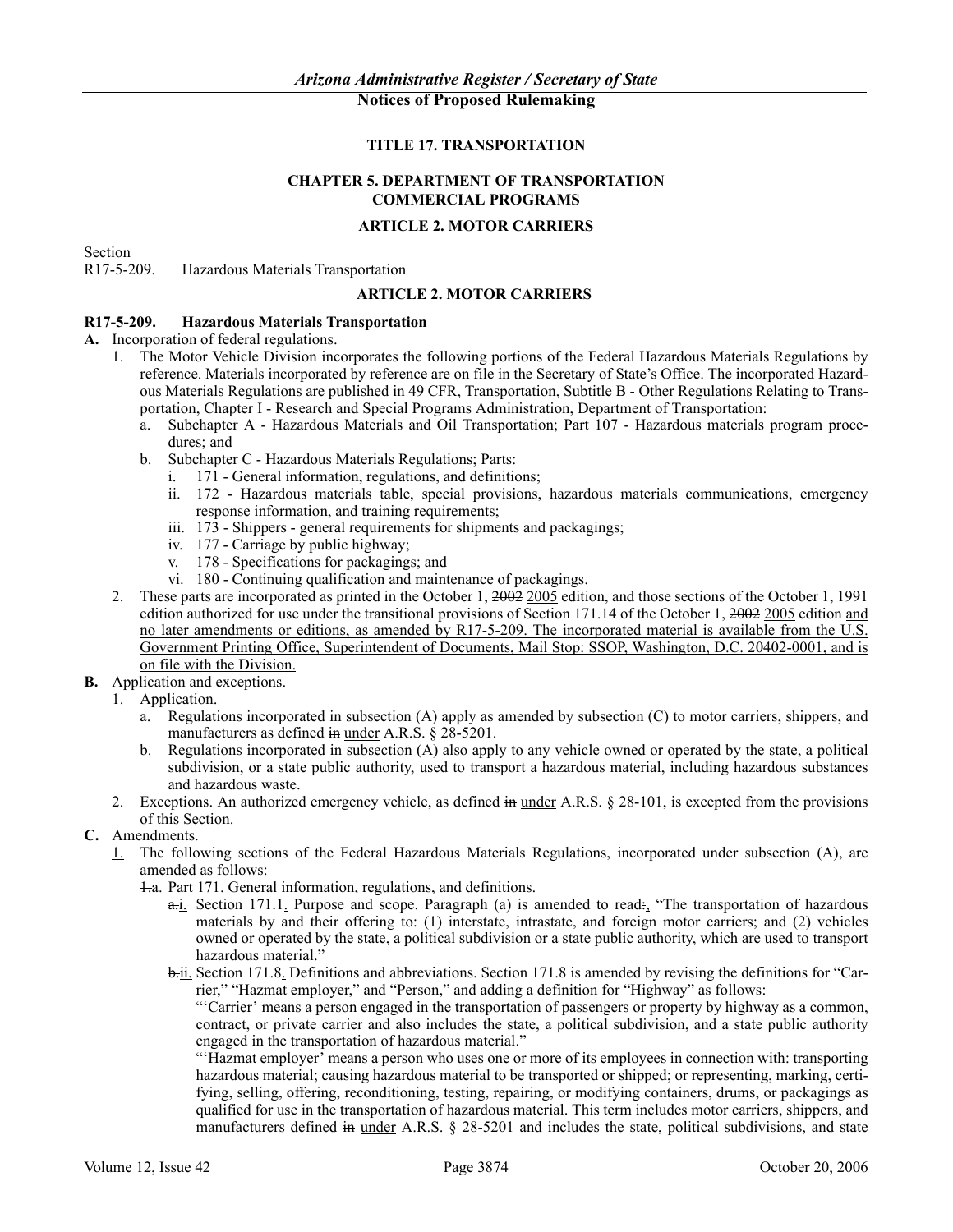public authorities."

"Highway' means a public highway defined in under A.R.S. § 28-5201."

"'Person' has the same meaning as in defined under A.R.S. § 28-5201."

- 2.b. Part 172 Hazardous materials table, special provisions, hazardous materials communications, emergency response information, and training requirements. Section 172.3. Applicability. Paragraph (a)(2) is amended to read:, "Each motor carrier that transports hazardous materials, and each state agency, political subdivision, and state public authority that transports hazardous material by highway."
- 3.c. Part 177. Carriage by public highway.
- a. Section 177.800. Purpose and scope of this part and responsibility for compliance and training. In paragraph (a), the phrase "by private, common, or contract carriers by motor vehicle" is amended to read, "by a motor carrier operating in Arizona, a state agency, a political subdivision, or a state public authority that transports hazardous material by highway."
- b.2. Section 177.802. Inspection. Section 177.802 is amended to read:, "Records, equipment, packagings, and containers under the control of a motor carrier or other persons subject to this part, affecting safety in transportation of hazardous material by motor vehicle, must be made available for examination and inspection by an authorized representative of the Department as prescribed in under A.R.S. §§ 28-5204 and 28-5231."

### **NOTICE OF PROPOSED RULEMAKING**

### **TITLE 17. TRANSPORTATION**

### **CHAPTER 5. DEPARTMENT OF TRANSPORTATION COMMERCIAL PROGRAMS**

[R06-387]

### **PREAMBLE**

| <b>Sections Affected</b>           | <b>Rulemaking Action</b> |
|------------------------------------|--------------------------|
| R <sub>17</sub> -5-502             | Repeal                   |
| R <sub>17</sub> -5-503             | Repeal                   |
| Article 8                          | New Article              |
| R <sub>17</sub> -5-801             | New Section              |
| R <sub>17</sub> -5-802             | New Section              |
| R <sub>17</sub> -5-803             | New Section              |
| R <sub>17</sub> -5-804             | New Section              |
| R <sub>17</sub> -5-805             | New Section              |
| R <sub>17</sub> -5-806             | New Section              |
| R <sub>17</sub> -5-807             | New Section              |
| R <sub>17</sub> -5-808             | New Section              |
| R <sub>17</sub> -5-809             | New Section              |
| R <sub>17</sub> -5-8 <sub>10</sub> | New Section              |
| R <sub>17</sub> -5-8 <sub>11</sub> | New Section              |
|                                    |                          |

### **2. The statutory authority for the rulemaking, including both the authorizing statute (general) and the statutes the rules are implementing (specific):**

Authorizing statute: A.R.S. § 28-366

Implementing statute: A.R.S. §§ 20-237, 28-4002, 28-4007, 28-4033, 28-4076, 28-4084, 28-4135, and 28-4148

### **3. A list of all previous notices appearing in the Register addressing the proposed rule:**

Notice of Rulemaking Docket Opening: 12 A.A.R. 1565, May 12, 2006

### **4. The name and address of agency personnel with whom persons may communicate regarding the rulemaking:** Name: John Lindley, Administrative Rules Analyst

| $1$ $\alpha$ $111$ $\sigma$ . | JOHN LINGUEY, AUNINISTIATIVE KUIES ANALYST                                                                         |
|-------------------------------|--------------------------------------------------------------------------------------------------------------------|
| Address:                      | Administrative Rules Unit                                                                                          |
|                               | Department of Transportation, Motor Vehicle Division<br>1801 W. Jefferson St., Mail Drop 530M<br>Phoenix, AZ 85007 |
| Telephone:                    | $(602)$ 712-8804                                                                                                   |
| Fax:                          | (602) 712-3081                                                                                                     |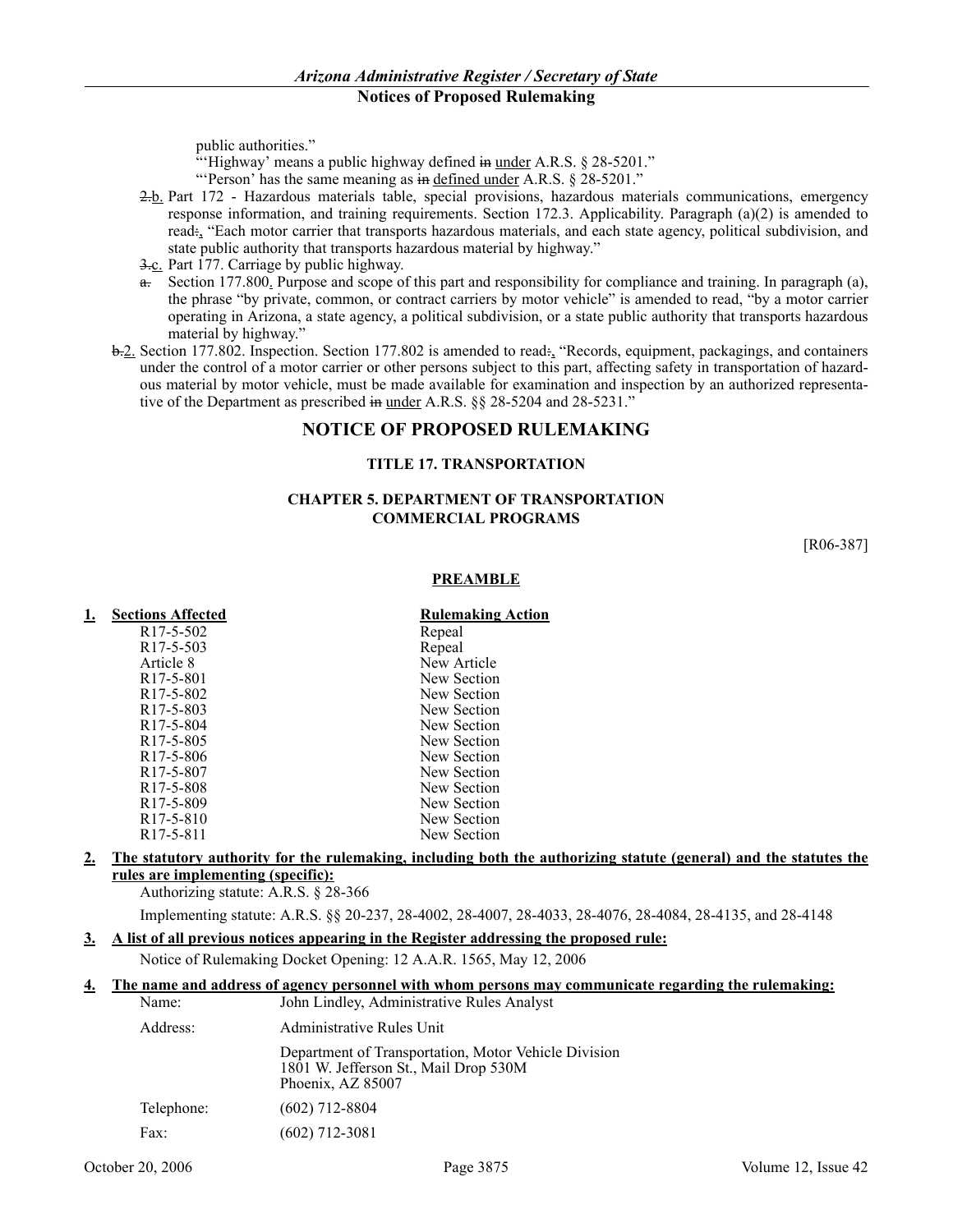E-mail: jlindley@azdot.gov

Please visit the ADOT web site to track progress of this rule and any other agency rulemaking matters at www.azdot.gov/mvd/mvdrules/rules.asp.

### **5. An explanation of the rule, including the agency's reasons for initiating the rule:**

The Arizona Department of Transportation, Motor Vehicle Division, proposes to repeal Sections R17-5-502 and R17- 5-503, which currently contain antiquated electronic reporting guidelines and processes for insurance companies authorized to conduct business in Arizona. The Division proposes to create a new Article within Chapter 5; Article 8, Mandatory Insurance and Financial Responsibility. This new Article will incorporate updated electronic reporting guidelines, and other mandatory insurance and financial responsibility rules not limited to any specific process or vehicle type, that reflect current business practices and are more clear, concise, and understandable. This action complies with recommendations made in the Division's five-year-review report approved by the Governor's Regulatory Review Council on August 2, 2005.

**6. A reference to any study relevant to the rule that the agency reviewed and proposes either to rely on or not to rely on in its evaluation of or justification for the rule, where the public may obtain or review each study, all data underlying each study, and any analysis of each study and other supporting material:** None

# **7. A showing of good cause why the rule is necessary to promote a statewide interest if the rule will diminish a previous grant of authority of a political subdivision of this state:**

Not applicable

### **8. The preliminary summary of the economic, small business, and consumer impact:**

The Division anticipates, as a result of this rulemaking, a minimal economic impact to qualified persons and business entities seeking to self-insure under A.R.S. § 28-4076. Costs may include additional administrative expenses for preparing the application and providing the Division with the annual update documentation required to maintain a current self-insurance certificate. However, the Division anticipates a benefit of substantial savings for self-insuring entities in standard financial responsibility coverage of fleet vehicles.

The Division anticipates a substantial economic impact to insurance companies for the initial programming and implementation of electronic SR22 and SR26 reporting. However, the insurance companies and their customers will benefit from the proposed rules, since the SR22 and SR26 electronic reporting system will be the same system currently used by the insurance companies to electronically report liability insurance information to the Division. Their customers will receive a significant benefit, since the insurance information on file with the Division will be immediately updated. The proposed rules also provide an exemption from the electronic reporting of SR22s and SR26s for companies issuing less than 1000 SR22s, which the Division anticipates may benefit small businesses.

### **9. The name and address of agency personnel with whom persons may communicate regarding the accuracy of the economic, small business, and consumer impact statement:**

| Name:      | John Lindley, Administrative Rules Analyst                                                                                                      |
|------------|-------------------------------------------------------------------------------------------------------------------------------------------------|
| Address:   | Administrative Rules Unit<br>Department of Transportation, Motor Vehicle Division<br>1801 W. Jefferson St., Mail Drop 530M<br>Phoenix, AZ 85007 |
| Telephone: | $(602)$ 712-8804                                                                                                                                |
| Fax:       | $(602)$ 712-3081                                                                                                                                |
| $E$ -mail: | $j$ lindley@azdot.gov                                                                                                                           |

### **10. The time, place, and nature of the proceedings for the making, amendment, or repeal of the rule, or if no proceeding is scheduled, where, when, and how persons may request an oral proceeding on the proposed rule:**

| Date:     | November 28, 2006                               |
|-----------|-------------------------------------------------|
| Time:     | $1:00$ p.m.                                     |
| Location: | 1801 W. Jefferson, Rm. 403<br>Phoenix, AZ 85007 |
| Nature:   | Oral Proceeding/Public Hearing                  |

The public record in this rulemaking will close at 5:00 p.m. on November 28, 2006.

# **11. Any other matters prescribed by statute that are applicable to the specific agency or to any specific rule or class of rules:**

None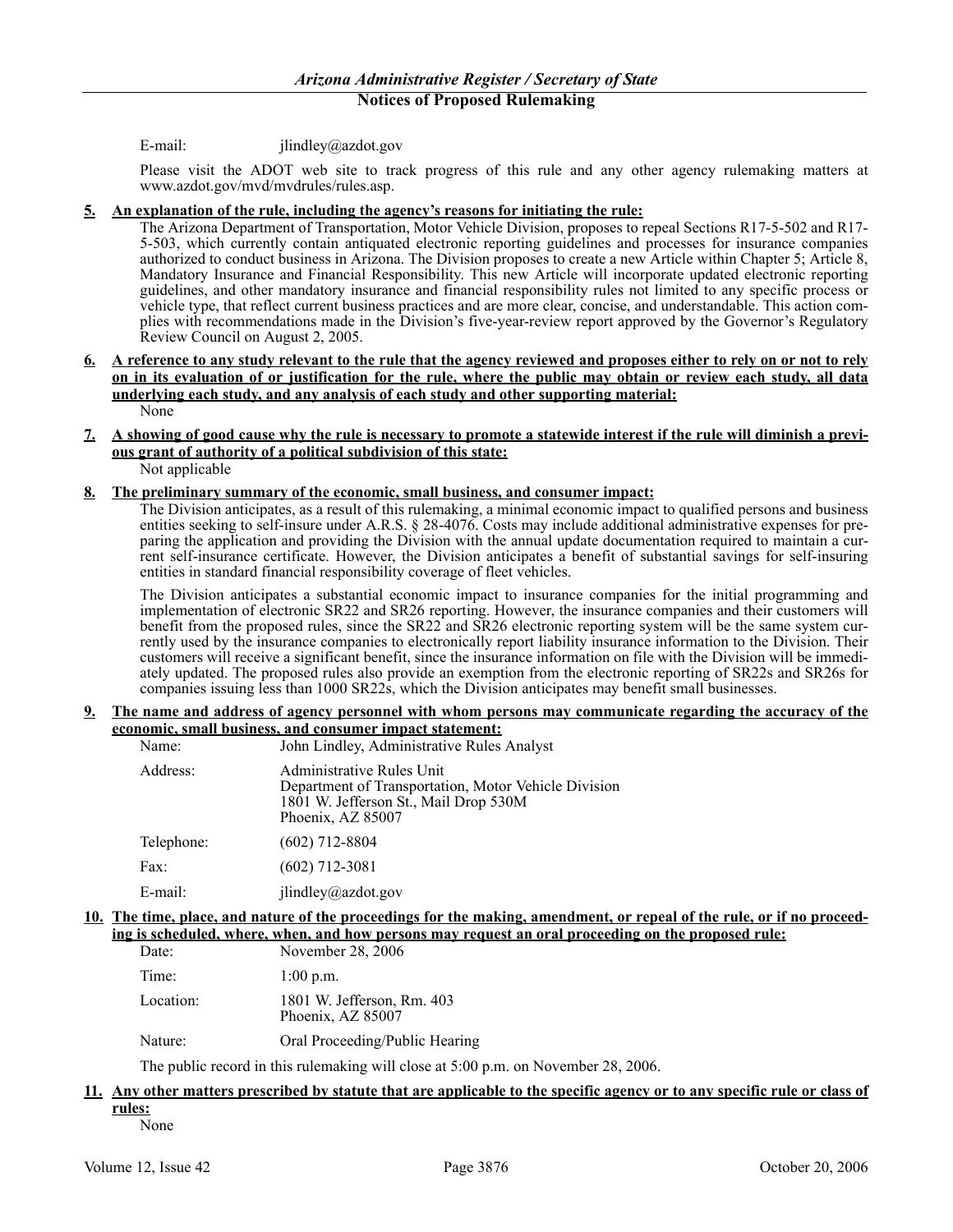### **12. Incorporations by reference and their location in the rules:**

None

### **13. The full text of the rules follows:**

### **TITLE 17. TRANSPORTATION**

### **CHAPTER 5. DEPARTMENT OF TRANSPORTATION COMMERCIAL PROGRAMS**

### **ARTICLE 5. MOTOR CARRIER FINANCIAL RESPONSIBILITY**

- Section<br>R17-5-502. R17-5-502. Insurance Company Reporting Requirements Repealed<br>R17-5-503 Reporting Formats Cartridge Tape Specifications and
- Reporting Formats, Cartridge Tape Specifications, and Required Information for Manual Reporting Repealed

### **ARTICLE 8. MANDATORY INSURANCE AND FINANCIAL RESPONSIBILITY**

R17-5-801. Definitions

- R17-5-802. Insurance Company Electronic Reporting Requirement; Applicability
- R17-5-803. Insurance Company Reportable Activity
- R17-5-804. Record Matching Criteria for a Vehicle-specific Policy
- R17-5-805. Record Matching Criteria for a Non-vehicle-specific Commercial Policy<br>R17-5-806. Division-authorized EDI Reporting Methods: Reporting Schedule
- Division-authorized EDI Reporting Methods; Reporting Schedule
- R17-5-807. X12 Data Format for Policy Receipt and Error Return<br>R17-5-808. Insurance Company Reporting Errors; Resolution; Nor
- R17-5-808. Insurance Company Reporting Errors; Resolution; Noncompliance<br>R17-5-809. Insurance Company Failure to Submit Required Data; Request for I
- Insurance Company Failure to Submit Required Data; Request for Hearing
- R17-5-810. Self-insurance as Alternate Proof of Financial Responsibility; Provisions; Applicability
- R17-5-811. Certificate of Deposit as Alternate Proof of Financial Responsibility; Applicability

### **ARTICLE 5. MOTOR CARRIER FINANCIAL RESPONSIBILITY**

### **R17-5-502. Insurance Company Reporting Requirements Repealed**

**A.** Definitions. In this Section and in R17-5-503, unless the context otherwise requires:

- 1. "Business week" means Monday through Friday, except holidays.
- 2. "Cartridge tape" means a data delivery medium that conforms to the cartridge tape specifications stated at R17-5-  $503(C)$ .
- 3. "Cartridge tape reporting" means weekly delivery from a company to the Division of data placed on cartridge tape.
- 4. "Company" means an insurance or indemnity company authorized to write motor vehicle liability coverage in Arizona.
- 5. "Division" means the Arizona Department of Transportation, Motor Vehicle Division.
- 6. "Electronic data interchange" or "EDI" means the transmission of data in a standardized format from one computer to another computer without magnetic tape.
- 7. "EDI reporting" means weekly computer to computer transmission of data from a company to the Division, followed by error return from the Division to the company.
- 8. "File transfer protocol" means EDI reporting transmitted to the Division over the Internet.
- 9. "Information exchange" means EDI reporting where:
	- a. A company or a service provider transmits a report to the Division through a connection to a private information network, and
	- b. The private information network bases the charges for the connection to the network on the number of characters and messages transmitted.
- 10. "Manual reporting" means weekly delivery from a company to the Division of:
	- a. A report typed on company letterhead, or
		- b. An e-mail report.
- 11. "Motor vehicle liability policy" has the meaning prescribed in A.R.S. § 28-4001(4).
- 12. "Network job entry" means EDI reporting where:
	- a. A company or service provider transmits a report to the Division through a connection to a private information network, and
	- b. The private information network bases the charges for the connection to the network on the installation and lease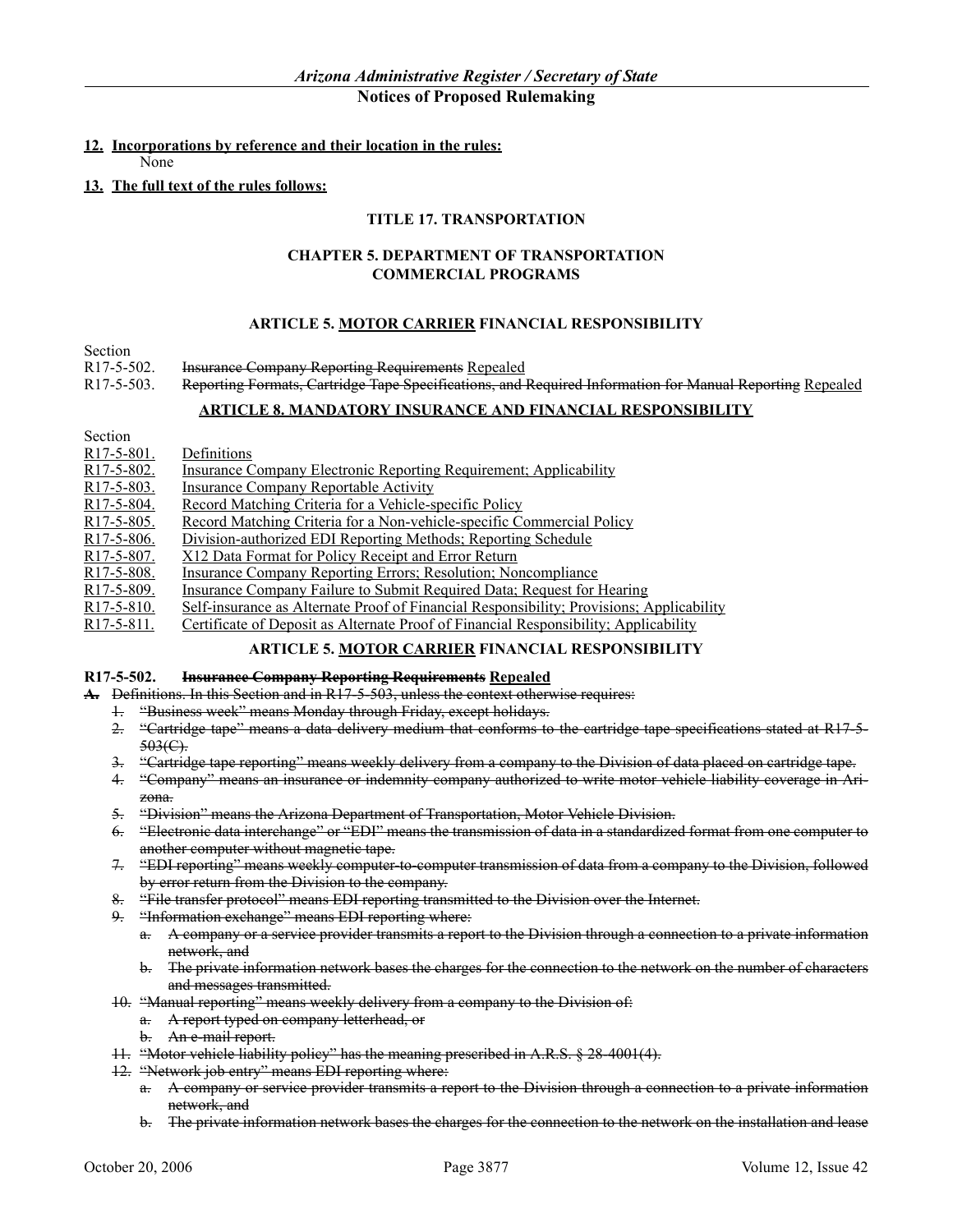of a dedicated communications line.

- 13. "Private information network" means a group of interconnected computers, including the hardware and software used to connect them.
- 14. "Reportable activity" means:
	- a. A policy cancellation,
	- b. A policy nonrenewal,
	- e. A new policy issue,
	- d. A vehicle added to a policy,
	- e. A vehicle deleted from a policy, or
	- f. A policy reinstatement.
- 15. "Service provider" means a person or entity that provides:
	- a. A connection to a private information network for EDI reporting, or
		- b. Cartridge tape reporting for a company.
- 16. "X12-811" means the standard format for delivering or transmitting insurance data.
- **B.** Reporting schedule. At least once each business week, a company shall submit to the Division:
	- 1. All reportable activities, not previously reported, processed by the company seven or fewer days before the reporting date; or
	- 2. If no reportable activities occurred by the reporting date, a statement of inactivity:
		- a. Typed on company letterhead,
		- b. Transmitted by e-mail, or
		- c. Transmitted by EDI.
- **C.** EDI and X12 conversion schedule. By February 1, 2001, a company that submits cartridge tape reporting or manual reporting and does not qualify for an exception under subsection  $(F)$ , shall establish a schedule under subsection  $(D)(1)$  or subsection  $(D)(2)$  and the main provision of subsection  $(E)$  by contacting the Division as follows:
	- 1. Arizona Department of Transportation, Motor Vehicle Division, Mail Drop 532M, 1801 West Jefferson, Phoenix, Arizona 85007; or
	- Telephone number (602) 712-8308.
- **D.** EDI types. Beginning August 1, 2001, a company shall submit the information required under subsection (B)(1) by EDI reporting, unless qualified for an exception under subsection (F).
	- 1. For EDI reporting by information exchange or network job entry, a company shall:
	- a. Obtain:
		- i. A connection to a private information network, or
		- ii. A service provider;
		- b. Obtain any necessary software;
	- e. Obtain the Division's service provider account number; and
	- d. Arrange for and conduct an initial transmission of data to the Division.
	- 2. For EDI reporting by file transfer protocol, a company shall:
		- a. Obtain:
			- i. An on-line connection to the Internet, or
			- ii. A service provider;
		- b. Obtain the Division's Internet address; and
		- c. Arrange for and conduct an initial transmission of data to the Division.
- **E.** Reporting formats. Beginning August 1, 2001, a company shall submit the information required under subsection (B)(1) in the format titled Arizona Adaptation of X12 (TS811) for Policy Receipt, incorporated by reference at R17-5-503(A), unless qualified for an exception under subsection (F).
	- 1. If qualified for an exception under subsection  $(F)(1)$ , a company shall submit cartridge tape reporting:
		- a. On a cartridge tape that meets the specifications of R17-5-503(C), and b. In the format located at  $R17-5-503(D)$ .
	- 2. If qualified for an exception under subsection  $(F)(2)$ , a company shall submit manual reporting with all the information listed in column 1 of the format located at R17-5-503(D).
- **F.** EDI and X12 exceptions. A company shall submit weekly EDI reporting in the format titled Arizona Adaptation of X12 (TS811) for Policy Receipt unless qualified for an exception under this subsection.
	- 1. For cartridge tape reporting after July 31, 2001, a company shall affirm in writing by February 1, 2001, and by February 1 of each following year, that:
		- a. The company had fewer than 10,000 motor vehicle liability policies in place in Arizona on January 1 of the year;
		- b. The company does not submit EDI reporting to any other state; and
		- c. The company will sustain a financial burden from EDI reporting.
	- 2. For manual reporting after July 31, 2001, a company shall affirm in writing by February 1, 2001, and by February 1 of each following year, that: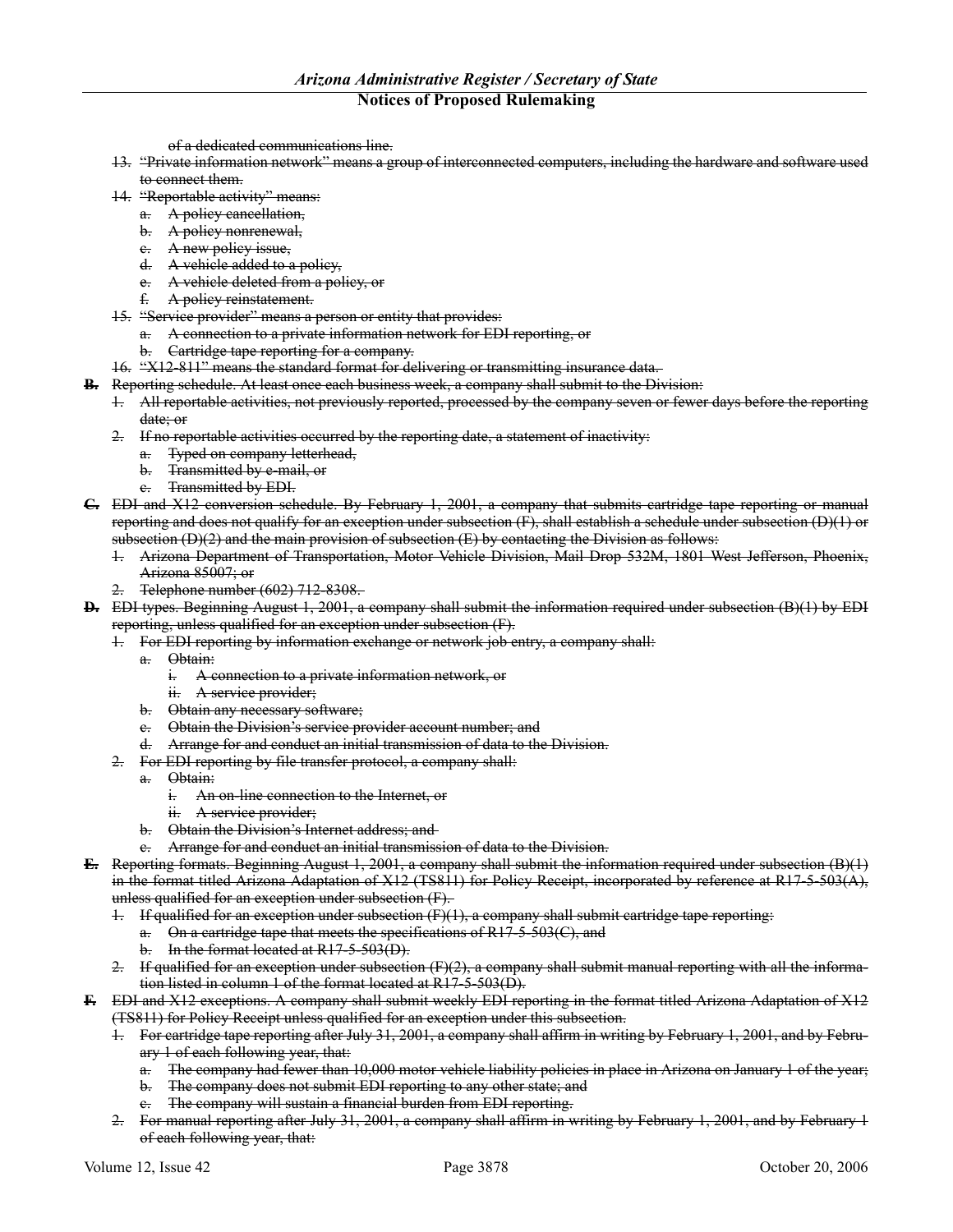- a. The company had fewer than 100 motor vehicle liability policies in place in Arizona on January 1 of the year;
- b. The company does not submit EDI reporting or cartridge tape reporting to any other state; and
- c. The company will sustain a financial burden from either EDI reporting or cartridge tape reporting.
- 3. An officer or director of a company shall sign a written affirmation made under subsection (F)(1) or subsection  $(F)(2)$ .
- 4. A company shall submit the signed affirmation to the Arizona Department of Transportation, Motor Vehicle Division, Mail Drop 532M, 1801 West Jefferson, Phoenix, Arizona 85007.
- 5. A company that qualifies for an exception to EDI reporting under subsection (F)(2) shall obtain the Division's approval of the type of manual reporting used by the company.
- **G.** Error return. The Division shall return reporting errors to a company as follows:
	- 1. If a company uses the Arizona Adaptation of X12 (TS811) for Policy Receipt, the Division shall use the Arizona Adaptation of X12 (TS811) for Policy Error Return, incorporated by reference at R17-5-503(B), to return reporting errors to the company after submission of the information required under subsection (B)(1); or
	- 2. If a company qualifies for an exception under subsection (F), the Division shall instruct the company to correct cartridge tape reporting errors or manual reporting errors that affect the Division's processing of the information required under subsection (B)(1).
- **H.** Noncompliance procedures. If a company fails to submit the information required under subsection (B)(1), the Division shall:
	- 1. Send a dated written notice to the company that:
		- a. Identifies the business week when the company did not submit the information required under subsection (B)(1);
		- b. Instructs the company to submit the information for the identified business week by seven days after the date of the notice; and
		- c. Warns the company to comply with the notice or the Division will proceed under A.R.S. § 20-237; and
	- 2. If the company does not comply with the notice sent under subsection  $(H)(1)$ , proceed under A.R.S.  $\S 20-237$ .

### **R17-5-503. Reporting Formats, Cartridge Tape Specifications, and Required Information for Manual Reporting Repealed**

- **A.** X-12 reporting format. Beginning August 1, 2001, a company not qualifying for an exception under R17-5-502(F) shall submit EDI reporting in the format titled Arizona Adaptation of X12 (TS811) for Policy Receipt, September 24, 1999, incorporated by reference and on file with the Division and the Office of the Secretary of State. This incorporation by reference contains no future editions or amendments.
- **B.** X-12 error return format. To return errors to a company using the format specified at subsection (A), the Division shall use the format titled Arizona Adaptation of X12 (TS811) for Policy Error Return, September 24, 1999, incorporated by reference and on file with the Division and the Office of the Secretary of State. This incorporation by reference contains no future editions or amendments.
- **C.** Cartridge tape specifications. A cartridge tape used for reporting by a company to the Division shall meet the following specifications:

| Record Length                                  | 197 Bytes                          |
|------------------------------------------------|------------------------------------|
| <b>Blocking Factor</b>                         | 1970 (10 records per block)        |
| <b>Tape Medium</b>                             | Standard IBM 3480 Cartridge        |
| <b>Tape Density</b>                            | Standard 3480, Not Com-<br>pressed |
| <del>Internal</del><br>Tono<br>Tupe<br>لمطمــا | NL (Nonlabeled tapes)              |

**D.** Cartridge tape format. A company may use the following reporting format only through July 31, 2001, unless the company qualifies for an exception under R17-5-502(F)(1):

| <b>Information Required</b>                                                                                                   | <b>B</b> <sub>vt</sub> | Field Type             | <b>Field Description</b>     |
|-------------------------------------------------------------------------------------------------------------------------------|------------------------|------------------------|------------------------------|
|                                                                                                                               | es                     |                        |                              |
| VIN Lavoent as provided in A.D.<br>$\overline{V}$ in Texter as provided in $\overline{A}$ , $\overline{A}$ , $\overline{D}$ , | 25                     | Alaha/<br>751011a/     | Complete VIN, left justified |
| 20.4149(D)<br>$20 - 11 - 01$                                                                                                  |                        | <b>Numerie</b>         |                              |
| Make                                                                                                                          | э                      | <u>Alpha</u><br>тунина |                              |
| Year                                                                                                                          | 2                      | <b>Numerie</b>         |                              |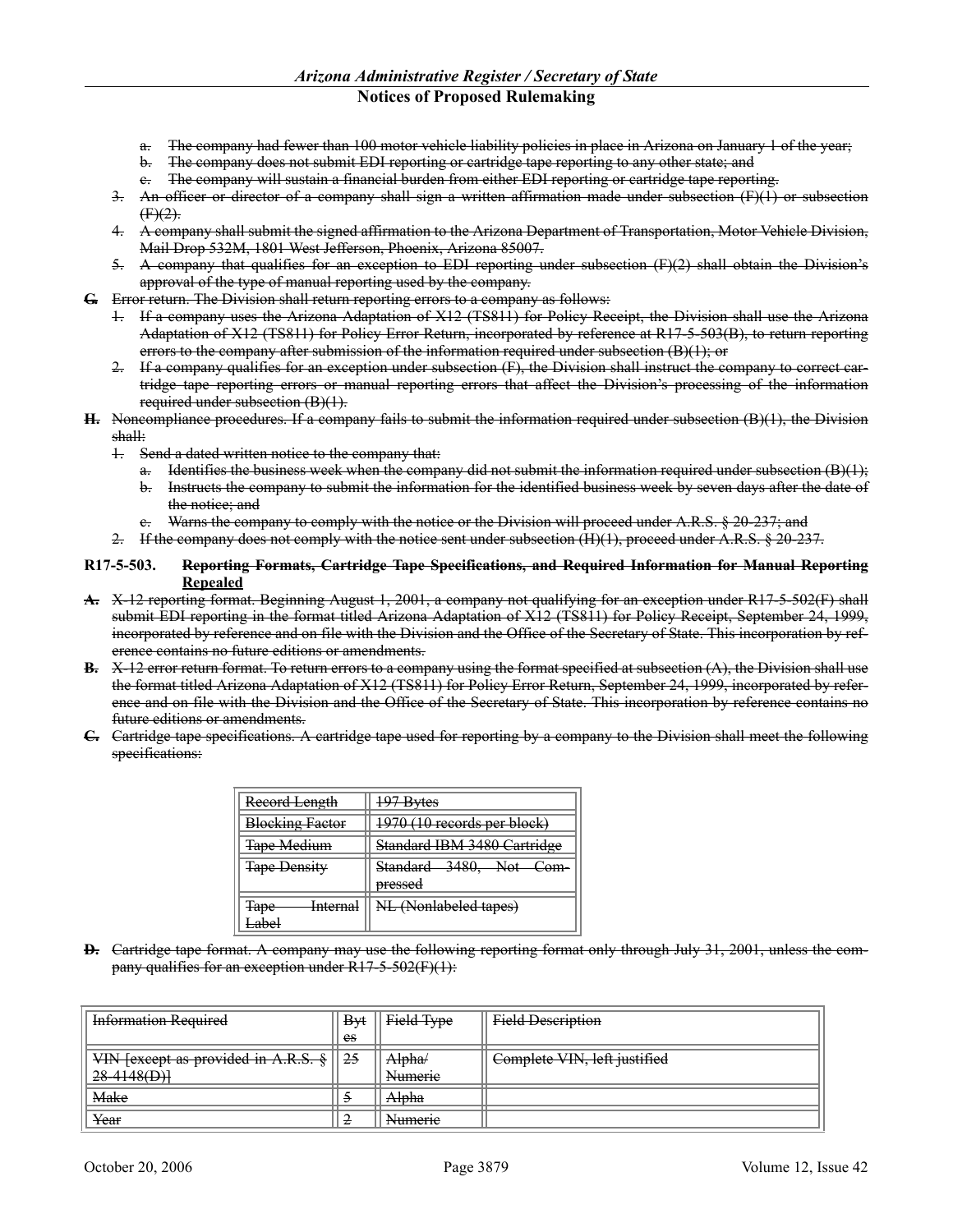| <b>Cancel Date</b>             | $\theta$       | Numerie             | MMDDYY (all zeroes new issues; no future dates |
|--------------------------------|----------------|---------------------|------------------------------------------------|
|                                |                |                     | for eancellations)                             |
| Policy Number                  | 30             | Alpha/              | Left Justified                                 |
|                                |                | <b>Numerie</b>      | ш                                              |
| <b>Insurance Code</b>          | 4              | <b>Numerie</b><br>m |                                                |
| Name (Last, First)             | 40             | Alpha/              | Left Justified                                 |
|                                |                | <b>Numerie</b>      | ш                                              |
| Address                        | 40             | Alpha/              | Left Justified                                 |
|                                |                | <b>Numerie</b>      |                                                |
| City                           | 25             | Alpha/              | Left Justified                                 |
|                                |                | <b>Numerie</b><br>п |                                                |
| <b>State</b>                   | $\overline{2}$ | Alpha               |                                                |
| Zip Code                       | 9              | <b>Numerie</b>      | Left Justified                                 |
| <b>Driver's License Number</b> | $\Omega$       | Alpha/              | Left Justified, optional                       |
|                                |                | <b>Numerie</b>      |                                                |

**E.** Manual reporting requirements. A company that qualifies for an exception under R17-5-502(F)(2) shall provide all the information listed in column 1 of the format located at subsection (D).

### **ARTICLE 8. MANDATORY INSURANCE AND FINANCIAL RESPONSIBILITY**

### **R17-5-801. Definitions**

In addition to the definitions under A.R.S. §§ 28-101 and 28-4001, in this Chapter, unless otherwise specified:

"Company" means an insurance or indemnity company authorized to write motor vehicle liability coverage in Arizona. "Division" means the Arizona Department of Transportation's Motor Vehicle Division.

"EDI" means electronic data interchange, which is the transmission of data in a standardized format from one computer to another without the use of magnetic tape.

"EDI reporting" means the weekly computer-to-computer transmission of data from a company to the Division.

"Error return" means the immediate computer-to-computer transmission, from the Division to a company, of all data reporting errors received during EDI reporting.

"FEIN" means the federal employer identification number or federal tax identification number used to identify a business entity.

"FTP" means file transfer protocol, which is a common protocol used by the Division for exchanging files over any network that supports EDI reporting transmitted through the Internet or Intranet.

"Information exchange" means EDI reporting where a company or service provider transmits a report to the Division through a connection to a private information network.

"MVD" means the Arizona Department of Transportation's Motor Vehicle Division.

"NAIC" means the National Association of Insurance Commissioners.

"Private information network" means the value-added network used by a company or service provider to facilitate EDI transmissions to the Division and to provide other network services where fees are charged for the network connection based on the number of characters and messages transmitted.

"Reportable activity" means the information required to be transmitted to the Division under A.R.S. § 28-4148 and this Article.

"Self-insurer" means a person or entity that has met the qualifications, completed the application process, and received a certificate of self-insurance issued by the Division under Section R17-5-810.

"Service provider" means a person or entity that provides the connection to a private information network for EDI reporting.

"SR22" means a certification filed, by a company duly authorized to transact business in this state, as proof of financial responsibility for the future, which guarantees that the insured owner or operator has in effect at least the minimum motor vehicle liability insurance coverage required under A.R.S. Title 28, Chapter 9, Article 3.

"SR26" means a certification filed by a company duly authorized to transact business in this state, which notifies the Division that an insured owner or operator required to maintain proof of financial responsibility for the future, under A.R.S. Title 28, Chapter 9, Article 3, is no longer covered under a previously reported SR22.

"Value-added Network" means a private network provider that is hired by a company to facilitate EDI or provide other network services.

"X12" means the American National Standards Institute, Accredited Standards Committee, uniform standards for the inter-industry electronic exchange of business transactions by EDI.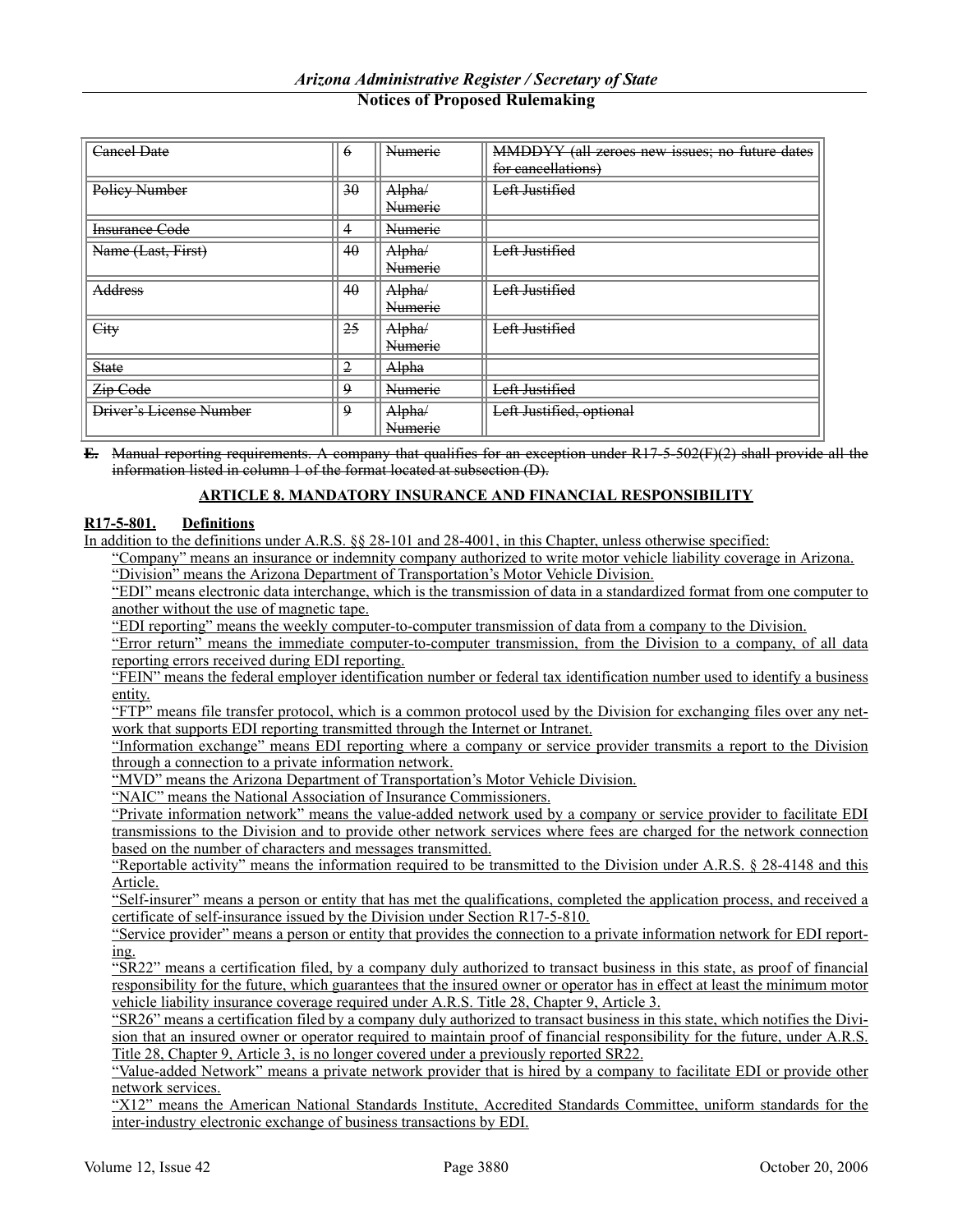"X12 (TS811)" means X12 Transaction Set 811, Consolidated Service Invoice – Statement, version 3050, which is the specific set of EDI transactions developed for the insurance industry in the X12 standard format for automobile liability insurance reporting.

# **R17-5-802. Insurance Company Electronic Reporting Requirement; Applicability**

- **A.** A company that provides motor vehicle liability insurance coverage for an Arizona vehicle shall electronically transmit to the Division all reportable activity under A.R.S. § 28-4148 and R17-5-803 using one of the authorized EDI reporting methods identified in R17-5-806. Each transmission shall include all of the record matching criteria prescribed under R17-5-804 or R17-5-805, as applicable.
- **B.** On and after May 1, 2007, a company that issues 1,000 or more SR22 policies per calendar year shall electronically transmit to the Division all SR22 and SR26 activity using one of the Division-authorized EDI reporting methods identified in R17-5-806. Each transmission shall include all of the record matching criteria prescribed under R17-5-804 or R17-5-805, as applicable.
- **C.** The Division shall not accept or record an out-of-state motor vehicle liability insurance policy for a passenger vehicle, even if written by a company authorized to transact business in this state.

### **R17-5-803. Insurance Company Reportable Activity**

- **A.** A company shall transmit to the Division:
	- 1. All reportable activity, not previously reported, that was processed by the company seven or fewer days before each reporting date; or
	- 2. A statement of inactivity, if no reportable activity occurred by the reporting date.
- **B.** For the purpose of this Article, reportable activity shall include:
	- 1. A policy cancellation;
	- 2. A policy non-renewal;
	- 3. A new policy issuance;
	- 4. A vehicle added to a policy;
	- 5. A vehicle deleted from a policy;
	- 6. A policy reinstatement; and
	- 7. Effective May 1, 2007, all SR22 and SR26 filings by insurance companies issuing 1,000 or more SR22 policies per calendar year.
- **C.** Reportable activity does not include the addition or deletion of a vehicle to or from a non-vehicle-specific commercial policy.

### **R17-5-804. Record Matching Criteria for a Vehicle-specific Policy**

For each vehicle-specific policy transmitted to the Division, a company shall include all of the following information to assist with the matching of policies to MVD customers:

- 1. The complete and valid vehicle identification number,
	- 2. The policy number, and
	- 3. The NAIC number of the reporting company.

### **R17-5-805. Record Matching Criteria for a Non-vehicle-specific Commercial Policy**

- **A.** For each non-vehicle-specific commercial policy transmitted to the Division, a company shall include all of the following information to assist with the matching of policies to MVD customers:
	- 1. The MVD Customer number of the insured:
		- a. If a policy covers all vehicles registered in the name of a business or organization, the Customer number is the FEIN of the business or organization; or
		- b. If a policy covers all vehicles registered in the name of a private individual, the Customer number is the Arizona Driver License number of the private individual;
	- The policy number; and
	- The NAIC number of the reporting company.
- **B.** If the MVD Customer number required under subsection (A)(1) is not available to a company, the company may provide the complete and valid vehicle identification number of each vehicle covered under the policy in-lieu of the MVD Customer number.

### **R17-5-806. Division-authorized EDI Reporting Methods; Reporting Schedule**

**A.** A company shall transmit to the Division all reportable activity listed in R17-5-803 using one of the following Divisionauthorized EDI reporting methods:

- 1. EDI reporting by information exchange; or
- 2. EDI reporting by encrypted FTP.
- **B.** A company shall transmit all reportable activity to the Division at least once every seven days.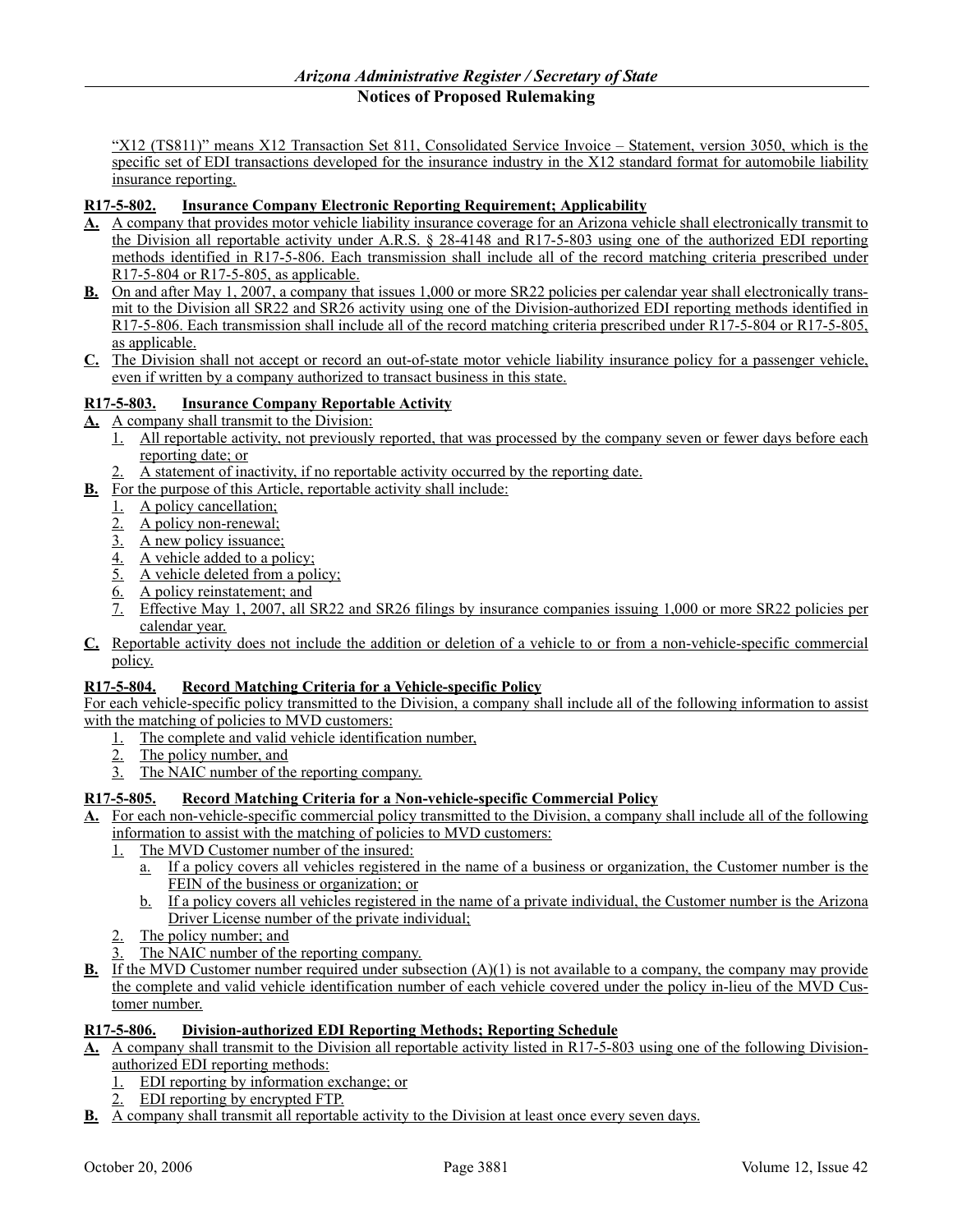# **R17-5-807. X12 Data Format for Policy Receipt and Error Return**

- **A.** Reporting format. A company shall transmit to the Division all reportable activity using the format prescribed in section 5.1 of the Arizona Mandatory Insurance Reporting System Guide for Insurance Companies provided by the Division online at www.azdot.gov/mvd/documents/x12\_insurance.pdf.
- **B.** Error return format. The Division shall return to a company all reporting errors received during a transmission of reportable activity using the format prescribed in section 5.2 of the Arizona Mandatory Insurance Reporting System Guide for Insurance Companies provided by the Division as referenced in subsection (A).

### **R17-5-808. Insurance Company Reporting Errors; Resolution; Noncompliance**

- **A.** The Division shall:
	- 1. Return to a company, using the X12 Error Return format provided in R17-5-807(B), all reporting errors received during a transmission; and
	- 2. Instruct the company to correct all reporting errors affecting the Division's processing of the required data.
- **B.** All companies reporting electronic policy information shall notify the Division prior to making changes to any reporting systems, or previously established policy reporting formats, that may affect the Division's ability to match and process the information received.

### **R17-5-809. Insurance Company Failure to Submit Required Data; Request for Hearing**

If a company fails to submit the data under A.R.S. § 28-4148, and this Article, the Division shall:

- 1. Send to the company, a dated written notice, which:
	- a. Identifies the business week or reporting period in which the company did not submit the required information;
	- b. Instructs the company to submit the information for the identified business week or reporting period within seven days of the date of the notice;
	- c. Informs the company that a failure to respond to the Division's request within the allotted time-frame, shall result in a referral of the matter to the Arizona Department of Insurance, under A.R.S. § 20-237, which may result in a civil penalty of up to \$250 per day for each violation; and
	- d. Provides notice of the company's right to request a hearing under A.R.S. § 20-237, in accordance with the procedures prescribed under 17 A.A.C. 1, Article 5.
- 2. Advise the Arizona Department of Insurance, based on the findings of the hearing, if the company fails to comply with the Division's written request provided under this Section.

# **R17-5-810. Self-insurance as Alternate Proof of Financial Responsibility; Provisions; Applicability**

- **A.** Self-insurance applicant qualification. A person or entity may apply for self-insurance under this Section if the applicant:
	- 1. Owns the minimum number of vehicles prescribed under A.R.S. § 28-4007(A) with current Arizona registration;
	- 2. Demonstrates minimum assets of \$1 million on documentation required under subsections (C) and (D);
	- 3. Meets any additional financial responsibility requirements under A.R.S. § 28-4033(A), according to the insured vehicle's weight and/or intended use; and
	- 4. Provides a business office contact for the company with a current phone number and mailing information.
- **B.** A self-insurance applicant shall provide, on a self-insurance application form provided by the Division, the following information:
	- 1. Applicant's name;
	- 2. Business name, if applicable;
	- 3. Mailing address, city, state, and ZIP code;
	- 4. A selection of coverage type:
		- a. Public liability only; or
		- b. Public liability and property damage;
	- 5. Number of vehicles in the applicant's fleet;
	- $\overline{6}$ . A selection list that describes the nature of the applicant's business;
	- 7. A description of any hazardous materials transported by type, class, and weight;
	- 8. A report of all accidents in the prior 39-month period before the application date;
	- The applicant's signature and official business title to certify that all information is true and correct; and
	- 10. Acknowledgment by a notary public or by the signature of an authorized Motor Vehicle Division agent.
- **C.** Supplementary documentation. In addition to a completed self-insurance application form, the applicant shall submit a profit and loss statement certified by a Certified Public Accountant for the 12-month period before the application date. The profit and loss statement shall include one of the following:
	- 1. A balance sheet; or
	- 2. An annual financial report.
- **D.** On approval of an application, the Division shall issue a certificate of self-insurance that is continuously valid but shall require the self-insurer to submit a 12-month update of supplementary documentation prescribed under subsection (C) on or before July 1 of each successive year.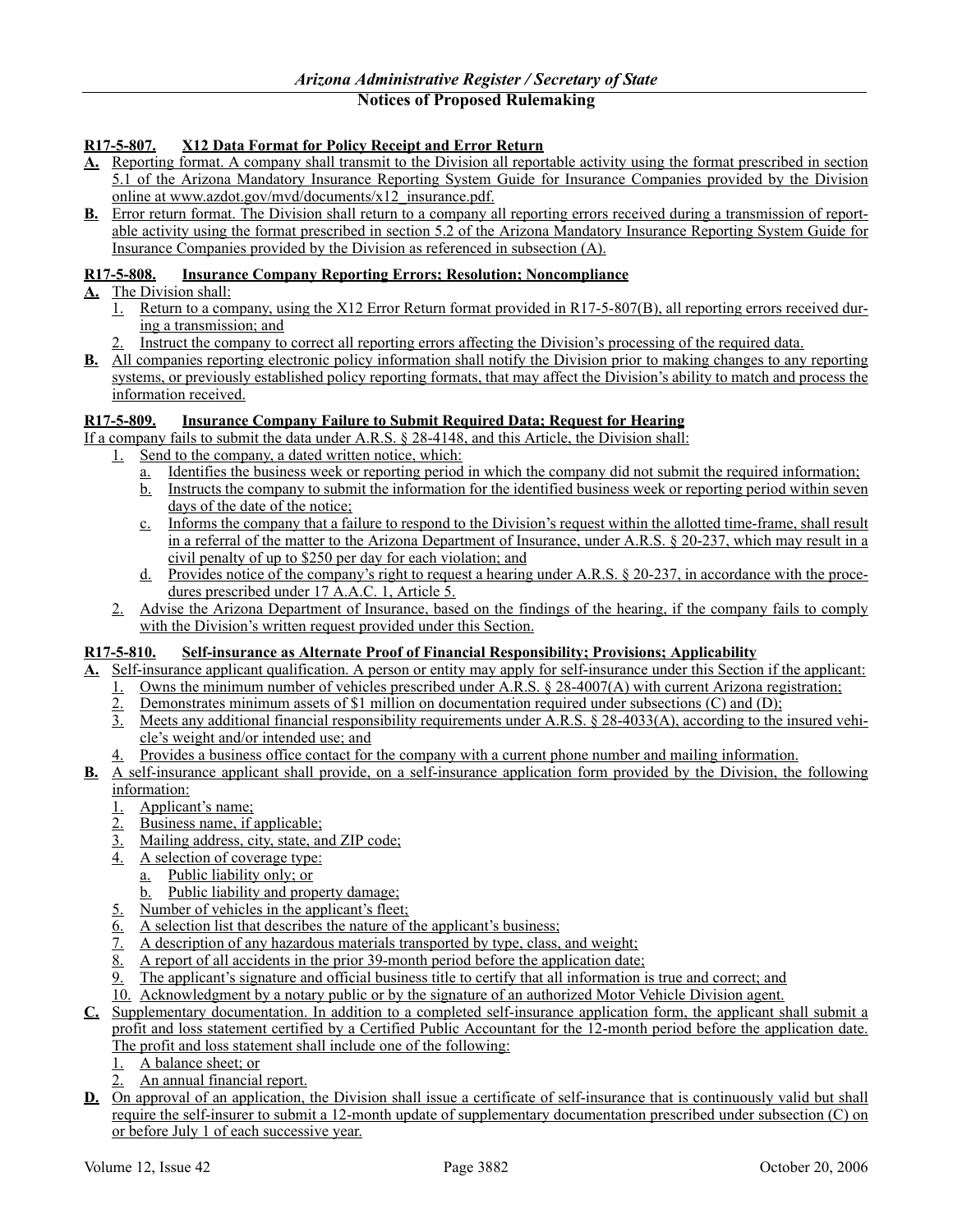- **E.** An initial self-insurance applicant or a self-insurer making an annual update shall submit documentation required under subsections (B) through  $(D)$  to the following address: Motor Vehicle Division Financial Responsibility Unit P.O. Box 2100, Mail Drop 535M Phoenix, AZ 85001-2100
- **F.** A self-insurer shall keep a copy of the self-insurance certificate in each covered vehicle at all times.
- **G.** A self-insurer shall submit written notification to the Division of each vehicle to be added or removed from self-insurance coverage. The written notification shall include the VIN of each vehicle.
- **H.** A self-insurer that terminates self-insurance shall provide new evidence of financial responsibility as required under A.R.S. § 28-4135 for each vehicle previously covered under a self-insurance certificate.
- **I.** In addition to a self-insurer's failure to pay a default judgment as prescribed under A.R.S. § 28-4007(C), the following also constitutes reasonable grounds for cancellation of a self-insurance certificate by the Division:
	- 1. A self-insurer fails to comply with provisions of the Division's annual update requirement under subsection (D), or  $\overline{2}$ . A self-insurer no longer owns the covered business or fleet.
- **J.** For the purpose of A.R.S. § 28-4007(C) and this Section, the Division shall conduct a self-insurance cancellation hearing according to provisions prescribed under R17-1-501 through R17-1-513.

### **R17-5-811. Certificate of Deposit as Alternate Proof of Financial Responsibility; Applicability**

For the purpose of A.R.S. §§ 28-4076(2) and 28-4084, a person depositing a \$40,000 certificate of deposit with the state treasurer as alternate proof of financial responsibility may apply the certificate to a maximum of 25 non-commercial vehicles registered in the person's name.

# **NOTICE OF PROPOSED RULEMAKING**

### **TITLE 17. TRANSPORTATION**

### **CHAPTER 6. DEPARTMENT OF TRANSPORTATION OVERDIMENSIONAL PERMITS**

[R06-388]

### **PREAMBLE**

- **1. Sections affected Rulemaking Action** 
	- R17-6-101 Amend<br>R17-6-113 New Se

New Section<br>Amend

 $R17-6-305$ 

**2. The statutory authority for the rulemaking, including both the authorizing statute (general) and the statutes the rules are implementing (specific):**

Authorizing statute: A.R.S. § 28-366

Implementing statute: A.R.S. §§ 28-601, 28-1091, 28-1103, 28-1110, 28-1142, 28-1145, 28-1150, as amended by Laws 2006, Ch. 219, §§ 1, 3, 4, 5, and 6

- **3. A list of all previous notices appearing in the Register addressing the proposed rule:** Notice of Rulemaking Docket Opening: 12 A.A.R. 3814, October 13, 2006
- **4. The name and address of agency personnel with whom persons may communicate regarding the rulemaking:** Name: John Lindley, Administrative Rules Analyst

| Address:   | Administrative Rules Unit<br>Department of Transportation, Motor Vehicle Division<br>1801 W. Jefferson St., Mail Drop 530M<br>Phoenix, AZ 85007 |
|------------|-------------------------------------------------------------------------------------------------------------------------------------------------|
| Telephone: | $(602)$ 712-8804                                                                                                                                |
| Fax:       | $(602)$ 712-3081                                                                                                                                |
| E-mail:    | $j$ lindley@azdot.gov                                                                                                                           |

Please visit the ADOT web site to track progress of this rule and any other agency rulemaking matters at www.azdot.gov/mvd/mvdrules/rules.asp.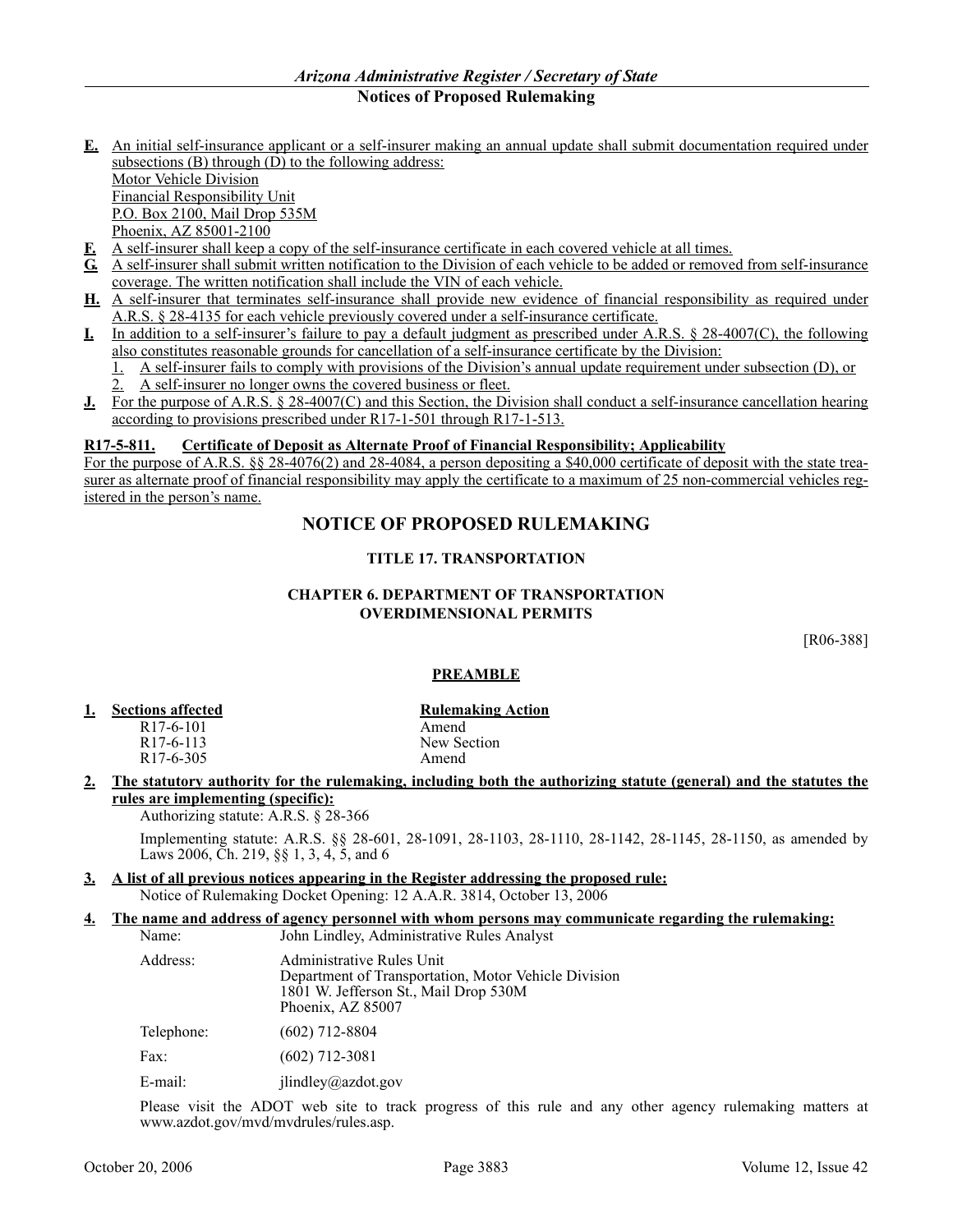# **5. An explanation of the rule, including the agency's reasons for initiating the rule:**

The Arizona Department of Transportation, Motor Vehicle Division, and the Overdimensional Permit Council propose to amend existing rules and create additional rules to incorporate recent legislative changes provided under Laws 2006, Ch. 219,  $\S$ § 1, 3, 4, 5, and 6. The proposed rules will provide further clarification on the new escort vehicle operator requirements and prescribe the electronic format that all affected local authorities shall use to provide the Division with all current local ordinances and rules relating to overdimensional permitting. Additionally, minor changes were made to update related citations, provide modernization in the rule drafting style, and to improve the clarity, conciseness, and understandability of the rules.

- **6. A reference to any study relevant to the rule that the agency reviewed and proposes either to rely on or not to rely on in its evaluation of or justification for the rule, where the public may obtain or review each study, all data underlying each study, and any analysis of each study and other supporting material:** None
- **7. A showing of good cause why the rule is necessary to promote a statewide interest if the rule will diminish a previous grant of authority of a political subdivision of this state:** Not applicable

# **8. The preliminary summary of the economic, small business, and consumer impact:**

The proposed rules prescribe the most effective process for the Department to ensure all current ordinances and rules of a local authority relating to excess size and weight special permits are made available to the public in an electronic format as required by Laws 2006, Chapter 219.

Since many local authorities currently maintain a web site with public access to their ordinances and rules, the Department anticipates only a minimal economic impact, which may affect the remaining local authorities that currently do not provide electronic public access to their ordinances and rules. Anticipated costs involve, the resources necessary to develop and maintain an Internet web site capable of providing appropriate public access to the local authority's ordinances and rules, and any administrative resources needed to facilitate the linking of each web site to the Department's web site.

A minimal impact to the Department is anticipated, which involves costs related to: the resources necessary for rulemaking; the development of a workable web page to house all web links submitted by local authorities for linking to the Department's web site; and the routine maintenance of the web page after its inception.

The proposed rules will have an un-quantifiable, but highly significant, benefit to the purchasers of excess size and weight special permits in terms of the immediate availability of all information necessary for the permittee to appropriately plan and successfully move oversize and overweight vehicles and loads in the best interest of public safety.

Other amendments in the proposed rules were made to reflect modernization in rule drafting style, update related citations, and improve the clarity, conciseness, and understandability of the rules.

### **9. The name and address of agency personnel with whom persons may communicate regarding the accuracy of the economic, small business, and consumer impact statement:**

| Name:      | John Lindley, Administrative Rules Analyst                                                                                 |
|------------|----------------------------------------------------------------------------------------------------------------------------|
| Address:   | Administrative Rules Unit<br>Department of Transportation, Motor Vehicle Division<br>1801 W. Jefferson St., Mail Drop 530M |
|            | Phoenix, AZ 85007                                                                                                          |
| Telephone: | $(602)$ 712-8804                                                                                                           |
| Fax:       | $(602)$ 712-3081                                                                                                           |
| $E$ -mail: | jlindley@azdot.gov                                                                                                         |

# **10. The time, place, and nature of the proceedings for the making, amendment, or repeal of the rule, or if no proceeding is scheduled, where, when, and how persons may request an oral proceeding on the proposed rule:**

No oral proceeding is scheduled for this rulemaking action. A request for an oral proceeding may be made to the agency official listed in item #4. If no request for an oral proceeding is made, the public record in this rulemaking will close at 5:00 p.m. on November 20, 2006.

### **11. Any other matters prescribed by statute that are applicable to the specific agency or to any specific rule or class of rules:**

None

# **12. Incorporations by reference and their location in the rules:**

None

**13. The full text of the rules follows:**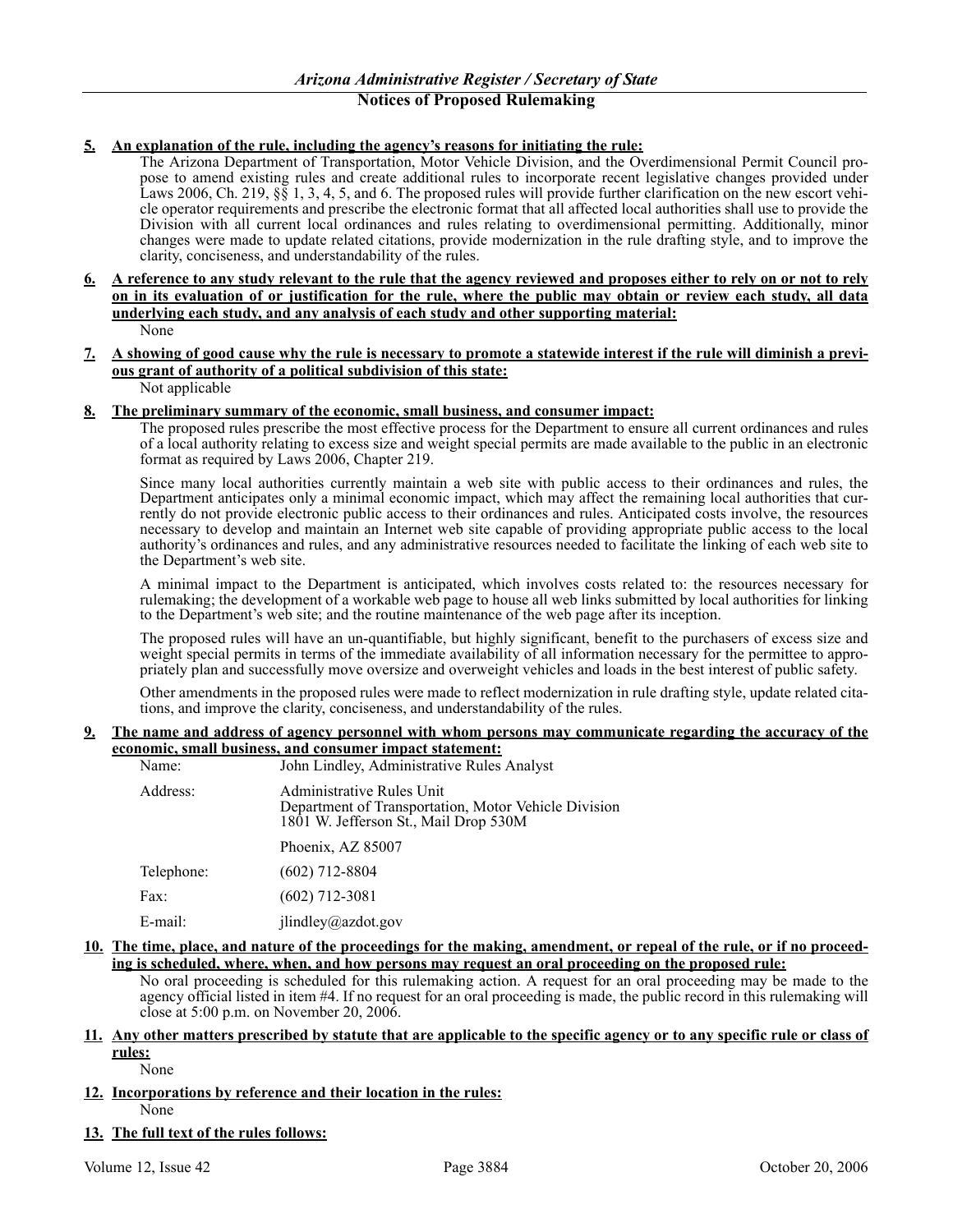### **TITLE 17. TRANSPORTATION**

### **CHAPTER 6. DEPARTMENT OF TRANSPORTATION OVERDIMENSIONAL PERMITS**

### **ARTICLE 1. GENERAL PROVISIONS**

Section

R17-6-101. General Provision; Definitions; Time of Day

R17-6-113. Electronic Access to Local Permit Ordinances and Rules

### **ARTICLE 3. SAFETY REQUIREMENTS**

Section<br>R17-6-305. **Escort Vehicles** 

### **ARTICLE 1. GENERAL PROVISIONS**

### **R17-6-101. General Provision; Definitions; Time of Day**

- **A.** General Provision. The Division Director of the Arizona Department of Transportation, Motor Vehicle Division, in cooperation with the Intermodal Transportation Division, shall issue and regulate overdimensional permits under this Chapter. The agency Department implements these Sections under the general authority of A.R.S. § 28-1103(B), and in collaboration with the Overdimensional Permit Advisory Council as prescribed under in A.R.S. § 28-1150(C)(3).
- **B.** Definitions. The following definitions apply to this Chapter In addition to the definitions prescribed in A.R.S. § 28-601, the following terms apply to this Chapter:
	- 1. "AASHTO" means the American Association of State Highway Transportation Officials.
	- 2. "ADOT" or "Department" means the Arizona Department of Transportation.
	- 3. "Appurtenance" means any not readily removable manufacturer- or dealer-installed fixture attached to a vehicle or load that increases a peripheral dimension of the vehicle or load.
	- 4. "Arizona Central Commercial Permits" means the statewide ADOT-MVD headquarters office for overdimensional permit applications and information:

14370 West Van Buren Goodyear, Arizona 85338 Voice line: (623) 932-2247

Facsimile: (623) 932-2441

Internet: www.dot.state.az.us/mvd/centralpermits/index.htm www.azdot.gov/mvd/index.asp

5. "Articulated vehicle" or "combination vehicle" means any combination of a truck or truck tractor and one or more trailers or semitrailers that operates so that two or more frames are connected by couplings, but does not include a manufactured or mobile home has the same meaning as combination vehicle.

"Combination vehicle" has the same meaning as prescribed in A.R.S. § 28-101, combination of vehicles, but does not include a manufactured or mobile home.

6. "Continuous travel" means to operate a vehicle continuously throughout any 24-hour period.

"Department" means the Arizona Department of Transportation.<br> $\frac{1}{2}$  "Director" means

- "Director" means:
	- a. The Division Director of the Arizona Department of Transportation, Motor Vehicle Division; or
	- b. The Division Director's designee.

"Director" means the Division Director of the Arizona Department of Transportation's Motor Vehicle Division, or the Division Director's designee.

"Division" or "MVD" means the Arizona Department of Transportation, Transportation's Motor Vehicle Division.

"Envelope" is has the same meaning as prescribed in A.R.S. § 28-1141, and encompasses the outmost outermost dimensions of a load or vehicle that does not:

- $\frac{a}{\pi}$  Exceed 120 feet in length;
- b. Exceed 16 feet in height;
- $\frac{e}{c}$  Exceed 14 feet in width;
- d. Exceed 250,000 pounds gross weight, and does not exceed or the maximum permitted weight computations for overweight axle group weight distribution as prescribed under in R17-6-411, Table 3.01 through Table 3.09; and or
- e. Have fewer than four axles.
- 10. "Envelope permit" has the same meaning as prescribed under in A.R.S.  $\S$  28-1141(2) 28-1141, and which:
	- a. Is restricted Restricts the load to non-reducible loads only,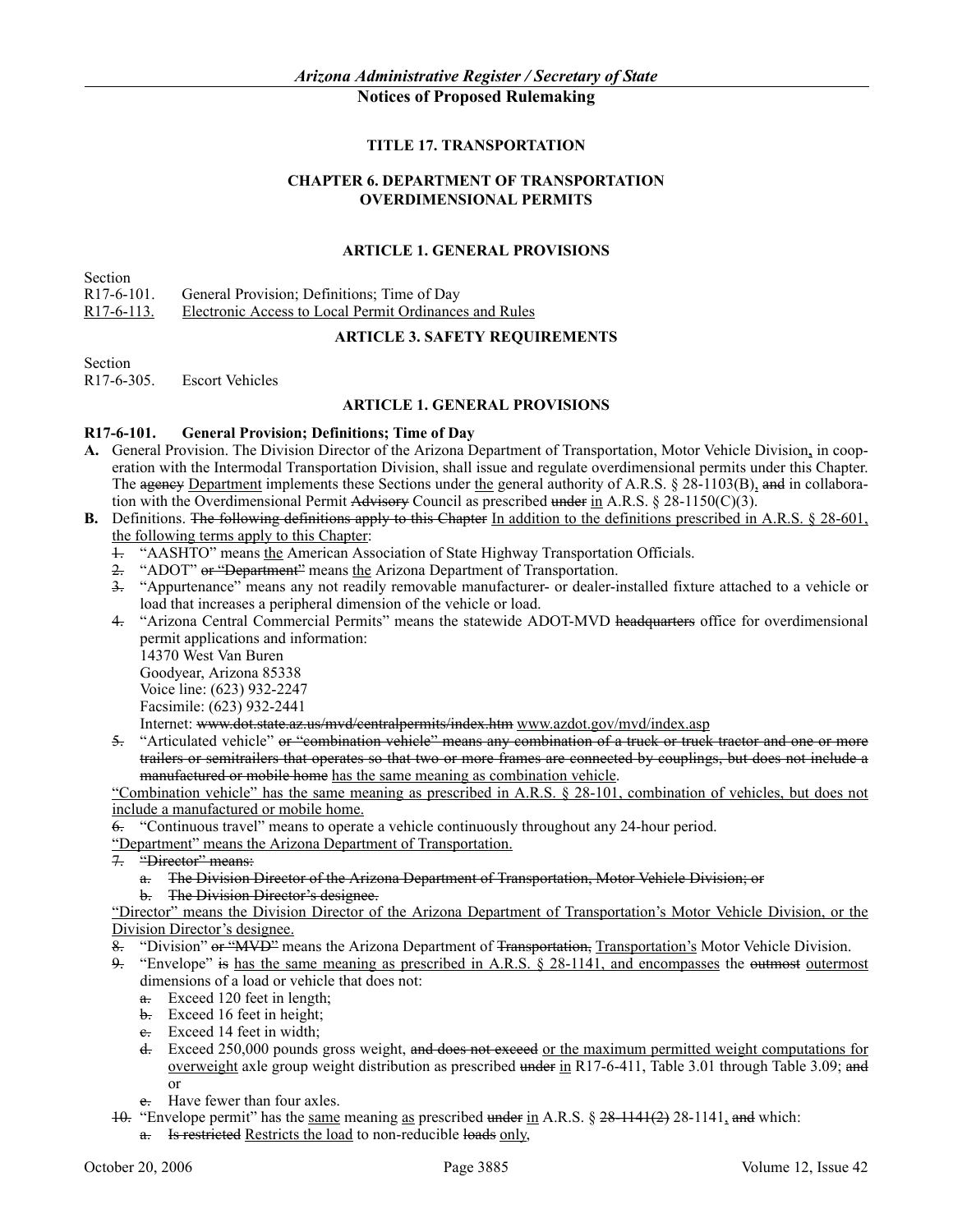- b. Allows unlimited trips within the permit's validity period,
- e. Allows the permitted carrier unlimited load changes,
- d. Requires a transported load to meet envelope dimensional criteria, and
- e. Restricts operation to certain routes., and
- Excludes the transporting of a manufactured or mobile home.
- 11. "Established place of business" means a permanent site or location where the business of an overdimensional permit holder is conducted.
- 12. "Fixed load," "non-reducible load," "non-divisible load," or "non-divisible vehicle" have the meaning prescribed under 23 CFR 658.5 April 2001, and means an overdimensional load or vehicle that if separated into smaller components would:
	- a. Destroy load or vehicle value,
	- b. Render a load or vehicle unusable for its intended purpose, or
	- c. Require more than eight hours to dismantle using appropriate equipment with the burden of proof on the permit applicant as to the number of dismantle hours necessary.
- 13. "Highway feature" means a roadway, structure, traffic control device, right-of-way, or any item connected with highway travel.

14. "ITD" means the Arizona Department of Transportation's Intermodal Transportation Division.

"Law enforcement escort" means law enforcement personnel escorting an overdimensional permitted vehicle in the conduct of normal duties, under contract to a governmental entity, or as required by the Department under this Chapter.

- 15. "LCV" or "longer combination vehicle" means any combination of a truck or truck tractor and one or more trailers or semitrailers that operates at a gross vehicle weight exceeding 80,000 pounds means longer combination vehicle, which has the same meaning as prescribed in 23 CFR 658.5.
- 16. "Maintenance Permits Services" means Arizona Department of Transportation Intermodal Transportation Division headquarters the statewide ADOT-MVD office for class C overdimensional permit approval and technical information:

206 South 17th Avenue, Mail Drop 004R 1225 North 25th Avenue, Mail Drop 524M Phoenix, Arizona 85007 85009 Voice line: (602) 712-8280 or 712-8176

Facsimile: (602) 712-3380

- 17. "Manufactured home" has the same meaning as prescribed under in A.R.S. § 41-2142(2) and (24) 41-2142.
- 18. "Metropolitan Phoenix" means linear distance on a state highway between post markers as designated:

| <b>Highway type</b> | <b>Highway number</b> | Post marker and street name coordinate range                            |
|---------------------|-----------------------|-------------------------------------------------------------------------|
| <b>Interstate</b>   | 10                    | <b>SR101 Ave to 161 – Chandler Boulevard</b><br>122<br>$\overline{1}$ . |
| <b>Interstate</b>   | 17                    | 210 - SR101 to 150A - I-10 junction at 24th Street                      |
| State route         | -51                   | AH                                                                      |
| US route            | 60                    | Power Road to 172 - I-10 junction<br>1 Q Q<br>$\overline{\phantom{a}}$  |
| State route         | 143                   | AH                                                                      |
| State route         | 153                   | AH                                                                      |
| State route         | 202                   | Аll                                                                     |

"Metropolitan Phoenix" means the linear distances between all of the following state highway milepost markers: Interstate 10: from milepost 133 - SR101, to milepost 161 - Chandler Boulevard;

Interstate 17: from milepost 210 - SR101, to exit 150A - I-10 junction at 24th Street; State Route 51: All: US Route 60: from milepost 188 - Power Road, to milepost 172 - I-10 junction; State Route 143: All; State Route 153: All; and State Route 202: All.

19. "Metropolitan Tucson" means linear distance on a state highway between post markers as designated:

| Highway type                       | Highway number<br><del>mguway number</del> | Doct monkey and street name secondinate range<br><u>rost marker and street name coordinate range</u> |
|------------------------------------|--------------------------------------------|------------------------------------------------------------------------------------------------------|
| Interstate                         |                                            | 242.5 - Cortaro Road to 268 - Crayeroft Road                                                         |
| Interatote<br><del>microuate</del> |                                            | 95 - Valencia to I-10 junction                                                                       |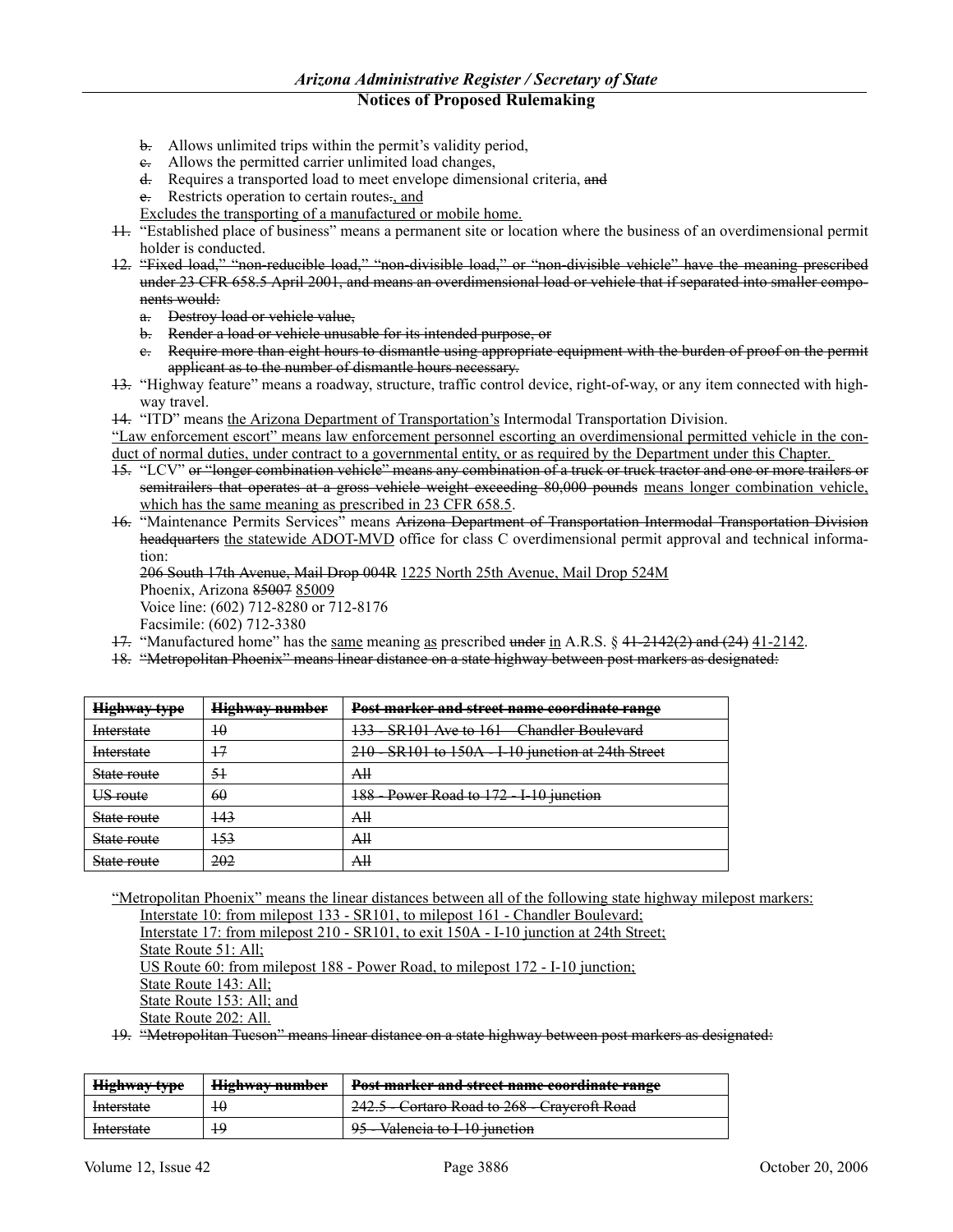| state route<br><del>otate Ivate</del>                       | $\overline{ }$ | Tangerine Road to L10 iunction<br><del>rangerme Road to 1 10 junction</del>               |
|-------------------------------------------------------------|----------------|-------------------------------------------------------------------------------------------|
| $\mathcal{C}^{\text{data}}$ route<br><del>otate Toute</del> | 86             | $V$ innay $D$ and to 10 $D$ innotion<br><del>100.3 - Klilitev Rodu to 1915 function</del> |

|    | "Metropolitan Tucson" means the linear distances between all of the following state highway milepost markers:                                           |
|----|---------------------------------------------------------------------------------------------------------------------------------------------------------|
|    | Interstate 10: from milepost 242.5 - Cortaro Road, to milepost 268 - Craycroft Road;                                                                    |
|    | Interstate 19: from milepost 59 (kilometer post 95) - Valencia, to I-10 junction;                                                                       |
|    | State Route 77: from milepost 82 - Tangerine Road, to I-10 junction; and                                                                                |
|    | State Route 86: from milepost 166.5 - Kinney Road, to I-19B junction.                                                                                   |
|    | $20$ . "Mobile home" has the same meaning as prescribed under in A.R.S. § 28-2001(B)(1) and as more specifically pre-<br>scribed in A.R.S. $§$ 41-2142. |
|    | 21. "M.S.T." or "Mountain Standard Time" means the standard time in Arizona as prescribed under 49 CFR 71.2(b) in 49                                    |
|    | CFR 71 and A.R.S. § $\frac{1-242(A)}{1-242}$ .                                                                                                          |
|    | "MVD" means the Arizona Department of Transportation's Motor Vehicle Division.                                                                          |
|    | "Non-reducible load or vehicle" has the same meaning as prescribed in 23 CFR 658.5, nondivisible load or vehicle.                                       |
|    | 22. "Overdimensional" means any size or weight measurement exceeding a measurement prescribed under in R17-6-102,                                       |
|    | Table 1.                                                                                                                                                |
|    | 23. "Permit supervisor" means a managing official of Arizona Central Commercial Permits or an MVD Enforcement                                           |
|    | Services port of entry daily officer-in-charge.                                                                                                         |
|    | 24. "Permittee" means a person or entity authorized, under a permit issued by the Department, to transport an overdimen-                                |
|    | sional vehicle or load.                                                                                                                                 |
|    | 25. "Power unit" has the <u>same</u> meaning as prescribed in A.R.S. $\S$ 28-1141(3) 28-1141.                                                           |
|    | 26. "Specified load" means any item or series of items transported throughout an entire permit period with no alteration                                |
|    | except for exact dimensional duplicate item substitution.                                                                                               |
|    | 27. "Sunrise" and "sunset" have the same meaning and daily calculation as prescribed by the United States Naval Obser-                                  |
|    | vatory (USNO), that which:                                                                                                                              |
|    | a. The Department uses to determine normal permit transport start and stop times as prescribed under R17-6-<br>$401(A)$ in R17-6-401; and               |
|    | An interested person may obtain access over the Internet from the USNO internet address: at http://<br>$h_{-}$                                          |
|    | aa.usno.navy.mil, or in hardcopy format from the Department Arizona Central Commercial Permits office pre-                                              |
|    | seribed under R17-6-101(B)(4).                                                                                                                          |
|    | 28. "Tandem axle" has the same meaning as prescribed in A.R.S. $\S$ 28-1100(B).                                                                         |
|    | 29. "Tare weight" means a vehicle's empty or starting weight.                                                                                           |
|    | 30. "Vehicle combination" has the meaning prescribed under A.R.S. § 28-101(10).                                                                         |
| C. | Time of Day. In any Section of this Chapter, a time of day prescribed is Mountain Standard Time (M.S.T.) as defined in                                  |
|    | subsection $(B)(21)$ except where a state highway traverses a tribal nation that adopts daylight-saving time Daylight Saving                            |
|    | Time under 49 CFR 71.2.                                                                                                                                 |
|    |                                                                                                                                                         |

### **R17-6-113. Electronic Access to Local Permit Ordinances and Rules**

- **A.** A local authority that issues excess size and weight special permits under A.R.S. § 28-1103 and this Chapter, shall make available, to the Arizona Central Commercial Permits office, an Internet web link to where the local authority's current ordinances and rules relating to the excess size and weight special permits can be electronically accessed.
- **B.** The Arizona Central Commercial Permits office shall immediately post, to the Arizona Central Commercial Permits web page at www.azdot.gov/mvd/index.asp, each Internet web link provided by a local authority under subsection (A) and A.R.S. § 28-1103.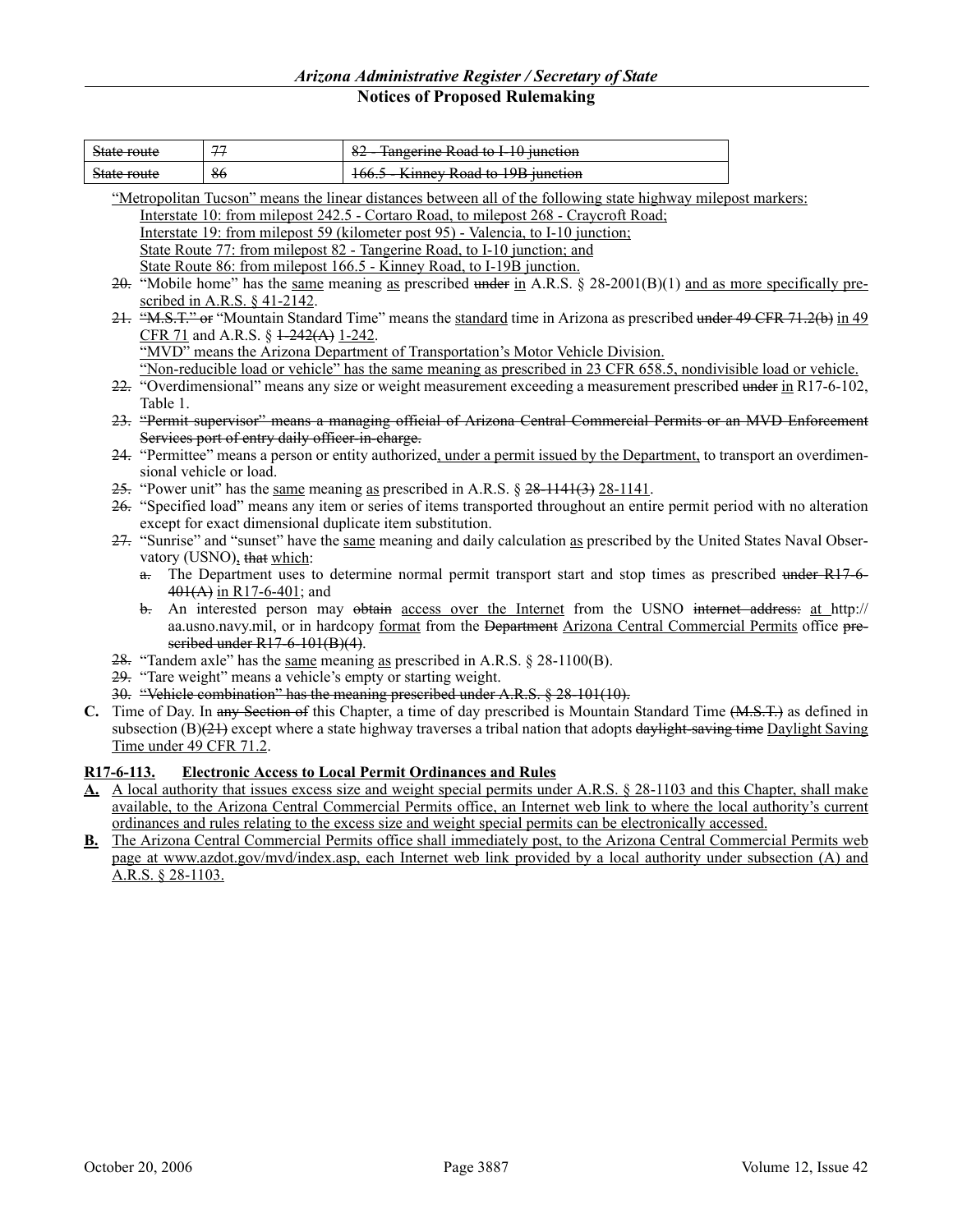### **ARTICLE 3. SAFETY REQUIREMENTS**

### **R17-6-305. Escort Vehicles**

- **A.** Service requirement.
	- 1. If required by the Department, a permittee of an overdimensional vehicle or load shall have an escort vehicle while transporting an overdimensional vehicle or load on a highway prescribed restricted under R17-6-412, Table 4.
	- 2. The Department shall determine if an overdimensional permitted vehicle must be accompanied by one or more escort vehicles whether one or more escort vehicles must accompany an overdimensional permitted vehicle by considering the following:
		- a. Proposed transport route:
			- i. Highway width, height, road dynamics;
			- ii. Surface condition,; and
			- iii. Grade;
		- b. Load size Overall vehicle and load dimensions;
		- c. Need for frequent stops; or
		- d. Concern for public safety.; and
		- e. Time of movement.
	- 3. According to the criteria applicable under subsection  $(A)(2)$ , the Department shall require two or more overdimensional permitted vehicles traveling together to be accompanied by at least one escort vehicle per load.
- **B.** Vehicle qualification and operator qualifications and equipment requirements.
	- 1. A vehicle qualifies as an escort vehicle if it:
		- a. Is a passenger car or two-axle truck not exceeding 20,000 pounds, and operating as a single unit,
		- b. Is currently registered., and
		- c. Meets insurance requirements as provided by law.
	- 2. An escort vehicle operator, except for a law enforcement escort, shall meet all requirements under A.R.S. § 28-1110, and maintain certification through a program that meets the escort vehicle operator training and certification standards of the Commercial Vehicle Safety Alliance or an equivalent program, whether in this state or another state, that meets the same objectives.
	- 3. Effective September 21, 2006, an escort vehicle operator is in compliance with subsection (B)(2), if the escort vehicle operator:
		- a. Files an application with a program that meets the escort vehicle operator training and certification standards of the Commercial Vehicle Safety Alliance or an equivalent program that meets the same objectives, whether in this state or another state; and
		- b. Completes the training and certification program within 120 days of the date of application.
	- 2.4. An escort vehicle operator shall possess all of the following equipment:
		- a. Warning flags as prescribed under in R17-6-302, when accompanying an overdimensional permitted vehicle or load;
		- b. Warning lights as prescribed under in A.R.S. § 28-947(D);
		- c. An "OVERSIZE LOAD" sign:
			- i. Constructed as prescribed under in R17-6-303(C),
			- ii. Mounted above the vehicle's roofline,
			- iii. Displayed as prescribed under in R17-6-303(D), and
			- iv. Not visible when not in use; Accompanied by two flags, one mounted on each side of the oversize load sign, and
			- v. Not visible when not in use;
		- d. A two-way radio:
			- i. Capable of transmitting and receiving a minimum of one-half mile, and
			- ii. Compatible with each two-way radio in an accompanying escort vehicle and each escorted overdimensionally-permitted overdimensional permitted vehicle; and
		- e. Emergency equipment as follows to include:
			- i. At least eight flares emergency warning devices;, and
			- ii. Two emergency staff-mounted warning flags manufactured to the specifications prescribed under in R17-6-  $302(A)$ .
- **C.** Operation.
	- 1. Lighting requirement. While in service, an escort vehicle operator shall maintain continuous illumination of headlights and overhead warning lights.
	- 2. Lead- and follow-distance.
		- a. On an open highway, except when visual contact cannot be maintained, an escort vehicle operator shall maintain a lead- or follow-distance not exceeding to exceed 1,500 feet from the escorted vehicle.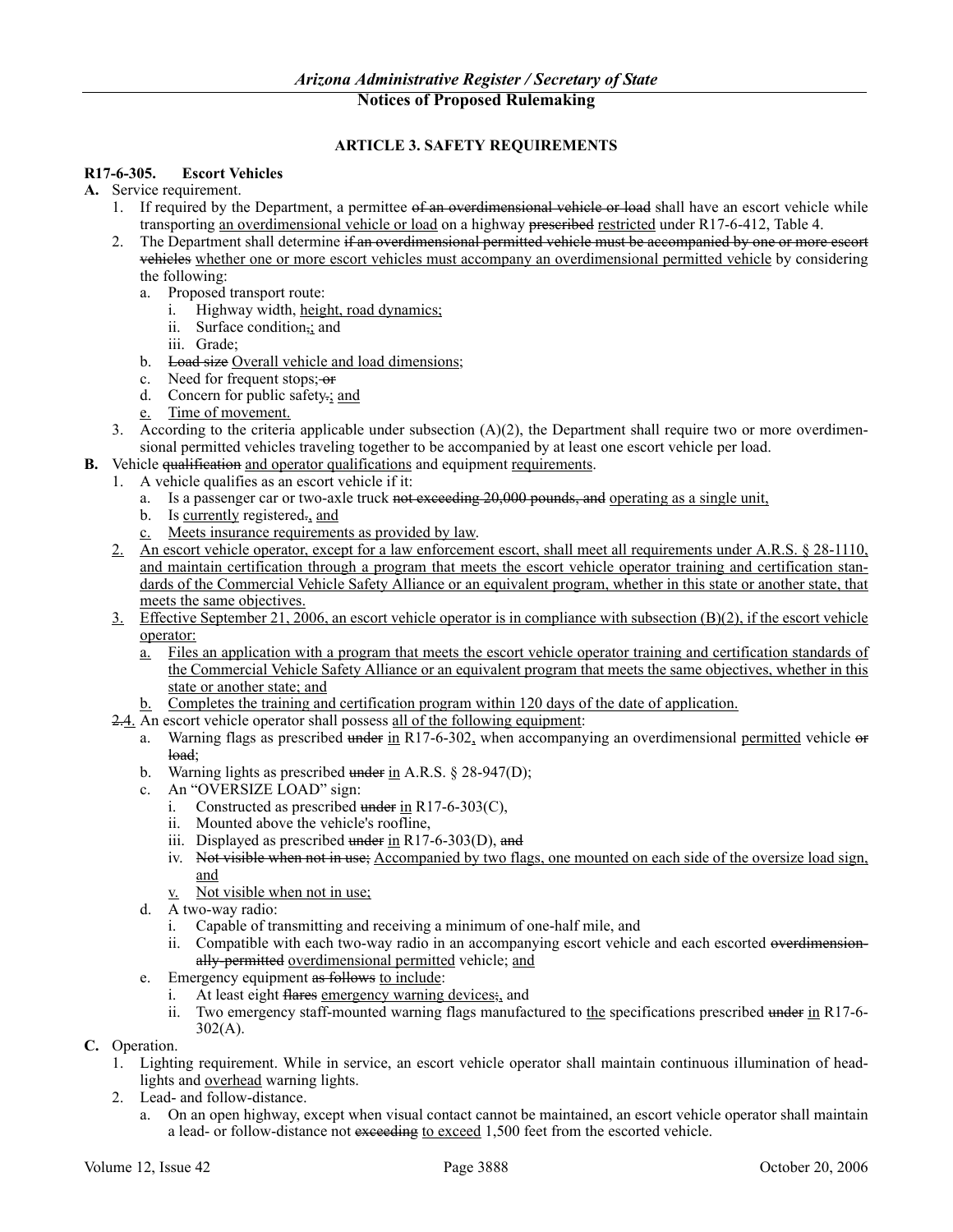- b. In an urban setting, an escort vehicle operator shall maintain a lead- or follow-distance not exceeding to exceed 250 feet from the escorted vehicle.
- 3. Stop provisions at a traffic signal-controlled intersection.
	- a. When a load-bearing an overdimensional permitted vehicle is required to stop, the lead-escort vehicle operator shall stop safely on the right-hand roadside after proceeding proceed through the intersection and stop safely, off of the roadway as much as is safely possible. The lead-escort vehicle operator shall resume normal lead distance after the load-bearing vehicle clears the intersection as soon as is safely possible.
	- b. When a following-escort vehicle is required to stop, the operator of a load-bearing an overdimensional permitted vehicle shall proceed without stopping. The following-escort vehicle operator shall resume its normal distance behind the load-bearing overdimensional permitted vehicle as soon as is safely possible after clearing an intersection.

# **NOTICE OF PROPOSED RULEMAKING**

### **TITLE 20. COMMERCE, FINANCIAL INSTITUTIONS, AND INSURANCE**

### **CHAPTER 5. INDUSTRIAL COMMISSION OF ARIZONA**

[R06-386]

### **PREAMBLE**

**1. Sections Affected Rulemaking Action** 

 $R20-5-602$ 

R20-5-601 Amend<br>R20-5-602 Amend

**2. The statutory authority for the rulemaking. including both the authorizing statute (general) and the statutes the rules are implementing (specific):**

Authorizing statute: A.R.S. § 23-405(4)

Implementing statute: A.R.S. § 23-410

**3. A list of all previous notices appearing in the Register addressing the proposed rule:** Notice of Rulemaking Docket Opening: 12 A.A.R. 3571, September 29, 2006

### **4. The name and address of agency personnel with whom persons may communicate regarding the rulemaking:**

| Name:      | William M. Wright, Assistant Director                                                                                                      |
|------------|--------------------------------------------------------------------------------------------------------------------------------------------|
| Address:   | Division of Occupational Safety and Health<br>Industrial Commission of Arizona<br>800 W. Washington Street, Suite 203<br>Phoenix, AZ 85007 |
| Telephone: | $(602)$ 542-1695                                                                                                                           |
| Fax:       | $(602)$ 542-1614                                                                                                                           |
| E-mail     | wright.william.m@dol.gov                                                                                                                   |

### **5. An explanation of the rule, including the agency's reasons for initiating the rule:**

In order to conform to the Federal Occupational Safety and Health Standards as required by Section 18(c) of the Federal Occupational Safety and Health Act of 1970 requiring State administered occupational safety and health programs to adopt standards that are at least as effective as those adopted by the U.S. Department of Labor, The Industrial Commission is amending R20-5-601 and R20-5-602 by adopting amendments to Subpart D, Occupational Health and Environmental Controls, Subpart Z, Toxic and Hazardous Substances of § 1926, and Subpart I, Personal Protective Equipment, Subpart Z, Toxic and Hazardous Substances of § 1910, as published in 71 FR 50122 - 50192, August 24, 2006. These rules revise the existing Respiratory Protection Standard to add definition and requirements for Assigned Protection Factors (APF) and Maximum Use Concentrations (MUCs). The final APFs provide employees with critical information to use when selecting respirators for employees exposed to atmospheric contaminants found in general industry and construction workplaces. Proper respirator selection using APFs is a necessary component of an effective respiratory protection program.

**6. A reference to any study relevant to the rule that the agency reviewed and proposes either to rely on or not to rely on in its evaluation of or justification for the rule, where the public may obtain or review each study, all data underlying each study, and any analysis of each study and other supporting material:**

None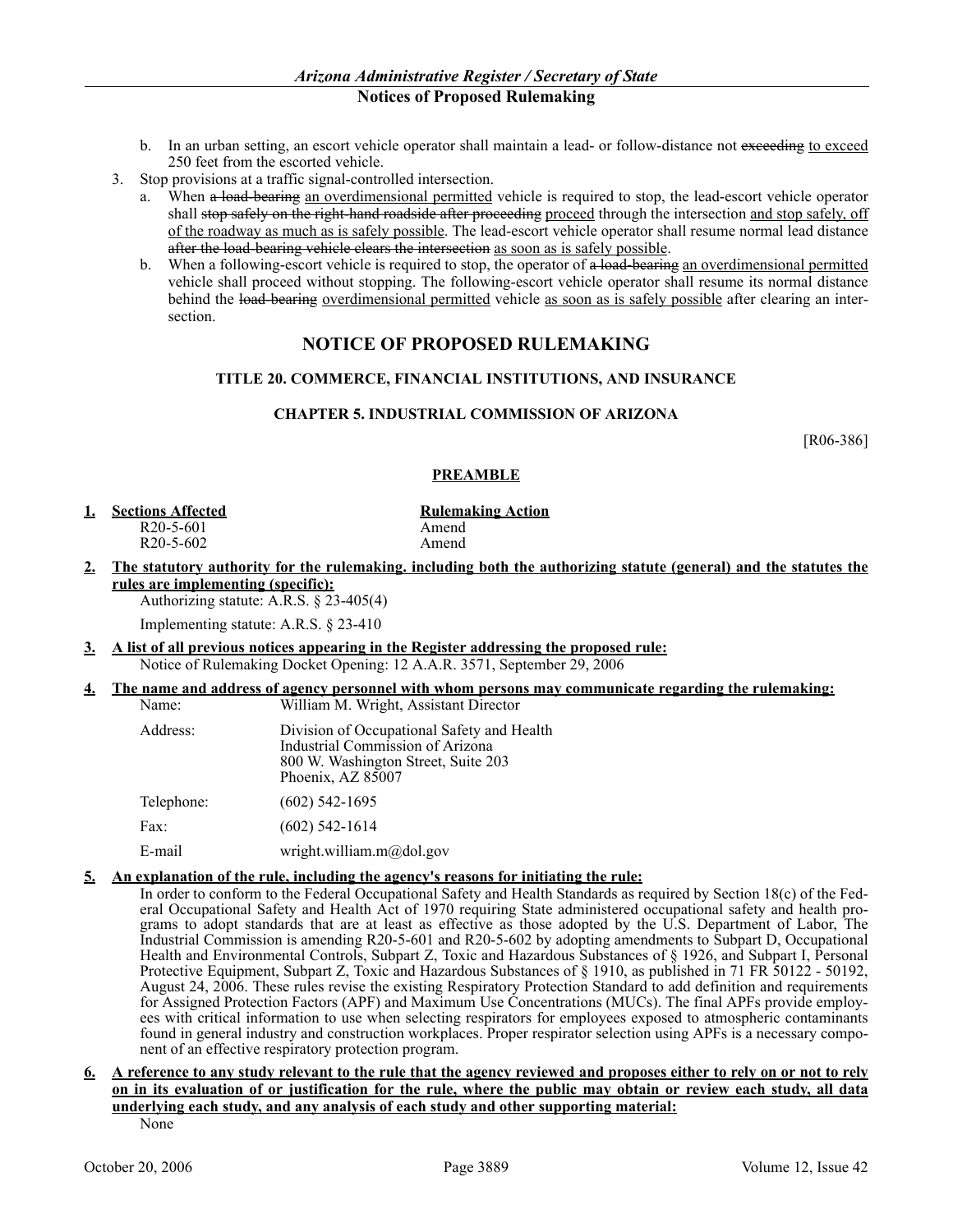### **7. A showing of good cause why the rule is necessary to promote a statewide interest if the rule will diminish a previous grant of authority of a political subdivision of this state:** Not applicable

### **8. The preliminary summary of the economic. small business. and consumer impact:**

The Federal Occupational Safety and Health Administration has determined that these amendments will have little financial impact for general industry and construction sector and has determined the amendments to be economically feasible for all industries including small business. Cost and benefit analysis of these amendments is available for inspection, review, and copying at the Industrial Commission of Arizona, Division of Occupational Safety and Health, 800 Wet6 Washington Street, Phoenix, Arizona 85007.

### **9. The name and address of agency personnel with whom persons may communicate regarding the accuracy of the economic, small business, and consumer impact statement:**

| Name:      | William M. Wright, Assistant Director                                                                                                      |
|------------|--------------------------------------------------------------------------------------------------------------------------------------------|
| Address:   | Industrial Commission of Arizona<br>Division of Occupational Safety and Health<br>800 W. Washington Street, Suite 203<br>Phoenix, AZ 85007 |
| Telephone: | $(602)$ 542-1695                                                                                                                           |
| Fax:       | $(602)$ 542-1614                                                                                                                           |
| E-mail:    | wright.william.m $\omega$ dol.gov                                                                                                          |

# **10. The time, place. and nature of the proceedings for the making, amendment. or repeal of the rule, or if no proceeding is scheduled, where, when, and how persons may request an oral proceeding on the proposed rule:**

An oral proceeding has been scheduled as follows:

| Date:     | November 29, 2006                                                                                                |
|-----------|------------------------------------------------------------------------------------------------------------------|
| Time:     | $9:00$ a.m.                                                                                                      |
| Location: | Hearing Room A, first floor<br>Industrial Commission of Arizona<br>800 W. Washington Street<br>Phoenix, AZ 85007 |

Written comments may be submitted on or before 9:00a.m. November 29, 2006

### **11. Any other matters prescribed by statute that are applicable to the specific agency or to any specific rule or class of rules:**

Not Applicable.

### **12. Incorporations by reference and their location in the rules:**

*29 CFR 1926 The Federal Occupational Safety and Health Standards for Construction and 29 CFR 1910 The Federal Safety and Health Standards for General Industry,* with amendments as of August 24, 2006. This incorporation by reference will appear in R20-5-601 and R20-5-602.

### **13. The full text of the rules follows:**

# **TITLE 20. COMMERCE, FINANCIAL INSTITUTIONS, AND INSURANCE**

# **CHAPTER 5. INDUSTRIAL COMMISSION OF ARIZONA**

### **ARTICLE 6. OCCUPATIONAL SAFETY AND HEALTH STANDARDS**

### **Section**

R20-5-601. The Federal Occupational Safety and Health Standards for Construction, 29 CFR 1926

R20-5-602. The Federal Occupational Safety and Health Standards for General Industry, 29 CFR 1910

### **ARTICLE 6. OCCUPATIONAL SAFETY AND HEALTH STANDARDS**

### **R20-5-601. The Federal Occupational Safety and Health Standards for Construction, 29 CFR 1926**

Each employer shall comply with the standards in the Federal Occupational Safety and Health Standards for Construction,